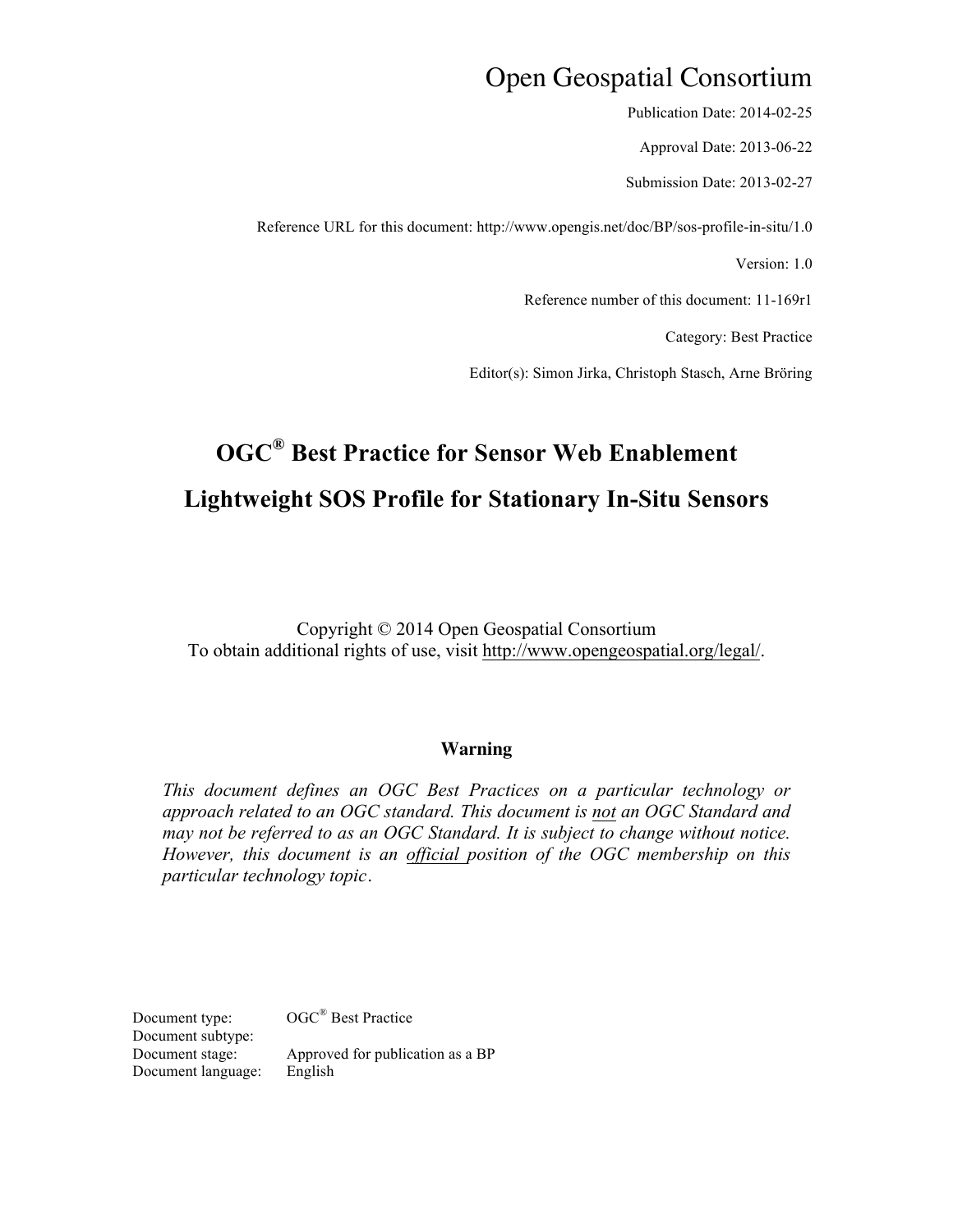#### License Agreement

Permission is hereby granted by the Open Geospatial Consortium, ("Licensor"), free of charge and subject to the terms set forth below, to any person obtaining a copy of this Intellectual Property and any associated documentation, to deal in the Intellectual Property without restriction (except as set forth below), including without limitation the rights to implement, use, copy, modify, merge, publish, distribute, and/or sublicense copies of the Intellectual Property, and to permit persons to whom the Intellectual Property is furnished to do so, provided that all copyright notices on the intellectual property are retained intact and that each person to whom the Intellectual Property is furnished agrees to the terms of this Agreement.

If you modify the Intellectual Property, all copies of the modified Intellectual Property must include, in addition to the above copyright notice, a notice that the Intellectual Property includes modifications that have not been approved or adopted by LICENSOR.

THIS LICENSE IS A COPYRIGHT LICENSE ONLY, AND DOES NOT CONVEY ANY RIGHTS UNDER ANY PATENTS THAT MAY BE IN FORCE ANYWHERE IN THE WORLD.

THE INTELLECTUAL PROPERTY IS PROVIDED "AS IS", WITHOUT WARRANTY OF ANY KIND, EXPRESS OR IMPLIED, INCLUDING BUT NOT LIMITED TO THE WARRANTIES OF MERCHANTABILITY, FITNESS FOR A PARTICULAR PURPOSE, AND NONINFRINGEMENT OF THIRD PARTY RIGHTS. THE COPYRIGHT HOLDER OR HOLDERS INCLUDED IN THIS NOTICE DO NOT WARRANT THAT THE FUNCTIONS CONTAINED IN THE INTELLECTUAL PROPERTY WILL MEET YOUR REQUIREMENTS OR THAT THE OPERATION OF THE INTELLECTUAL PROPERTY WILL BE UNINTERRUPTED OR ERROR FREE. ANY USE OF THE INTELLECTUAL PROPERTY SHALL BE MADE ENTIRELY AT THE USER'S OWN RISK. IN NO EVENT SHALL THE COPYRIGHT HOLDER OR ANY CONTRIBUTOR OF INTELLECTUAL PROPERTY RIGHTS TO THE INTELLECTUAL PROPERTY BE LIABLE FOR ANY CLAIM, OR ANY DIRECT, SPECIAL, INDIRECT OR CONSEQUENTIAL DAMAGES, OR ANY DAMAGES WHATSOEVER RESULTING FROM ANY ALLEGED INFRINGEMENT OR ANY LOSS OF USE, DATA OR PROFITS, WHETHER IN AN ACTION OF CONTRACT, NEGLIGENCE OR UNDER ANY OTHER LEGAL THEORY, ARISING OUT OF OR IN CONNECTION WITH THE IMPLEMENTATION, USE, COMMERCIALIZATION OR PERFORMANCE OF THIS INTELLECTUAL PROPERTY.

This license is effective until terminated. You may terminate it at any time by destroying the Intellectual Property together with all copies in any form. The license will also terminate if you fail to comply with any term or condition of this Agreement. Except as provided in the following sentence, no such termination of this license shall require the termination of any third party end-user sublicense to the Intellectual Property which is in force as of the date of notice of such termination. In addition, should the Intellectual Property, or the operation of the Intellectual Property, infringe, or in LICENSOR's sole opinion be likely to infringe, any patent, copyright, trademark or other right of a third party, you agree that LICENSOR, in its sole discretion, may terminate this license without any compensation or liability to you, your licensees or any other party. You agree upon termination of any kind to destroy or cause to be destroyed the Intellectual Property together with all copies in any form, whether held by you or by any third party.

Except as contained in this notice, the name of LICENSOR or of any other holder of a copyright in all or part of the Intellectual Property shall not be used in advertising or otherwise to promote the sale, use or other dealings in this Intellectual Property without prior written authorization of LICENSOR or such copyright holder. LICENSOR is and shall at all times be the sole entity that may authorize you or any third party to use certification marks, trademarks or other special designations to indicate compliance with any LICENSOR standards or specifications.

This Agreement is governed by the laws of the Commonwealth of Massachusetts. The application to this Agreement of the United Nations Convention on Contracts for the International Sale of Goods is hereby expressly excluded. In the event any provision of this Agreement shall be deemed unenforceable, void or invalid, such provision shall be modified so as to make it valid and enforceable, and as so modified the entire Agreement shall remain in full force and effect. No decision, action or inaction by LICENSOR shall be construed to be a waiver of any rights or remedies available to it.

None of the Intellectual Property or underlying information or technology may be downloaded or otherwise exported or reexported in violation of U.S. export laws and regulations. In addition, you are responsible for complying with any local laws in your jurisdiction which may impact your right to import, export or use the Intellectual Property, and you represent that you have complied with any regulations or registration procedures required by applicable law to make this license enforceable.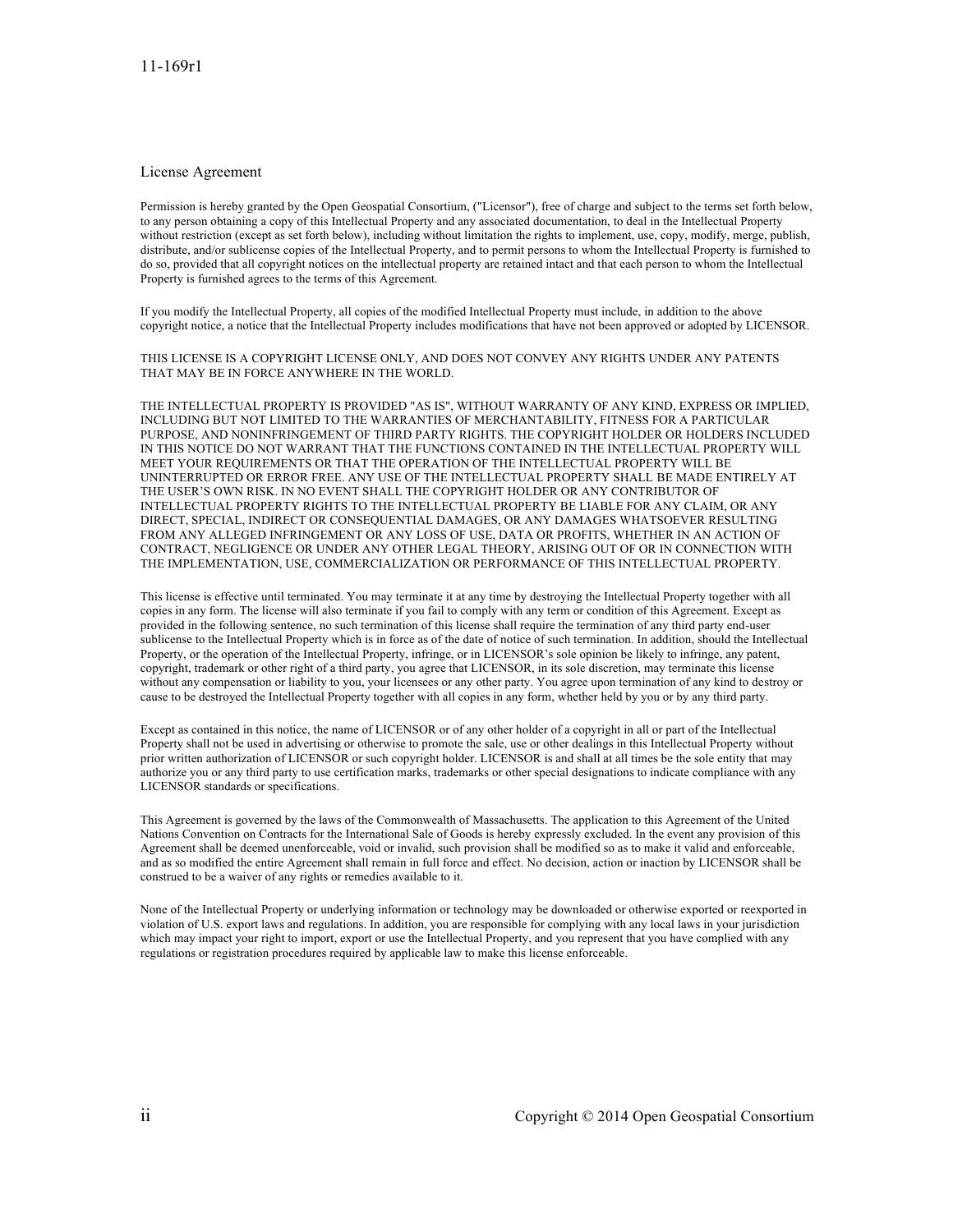# **Contents**

# Page

| 1                                                   |                  |  |
|-----------------------------------------------------|------------------|--|
| $\overline{2}$                                      |                  |  |
| 3                                                   |                  |  |
| $\overline{4}$<br>4.1                               |                  |  |
| 5                                                   |                  |  |
| 6<br>6.1<br>6.2<br>6.3                              |                  |  |
| 7<br>7.1<br>7.2                                     |                  |  |
| 8<br>8.1<br>8.2<br>8.2.1<br>8.2.2<br>8.2.3<br>8.2.4 |                  |  |
| 9                                                   |                  |  |
| 10<br>10.1<br>10.2<br>10.3<br>10.4<br>10.5<br>10.6  |                  |  |
| 11                                                  |                  |  |
| 12<br>12.1<br>12.2                                  | 12.1.1<br>12.1.2 |  |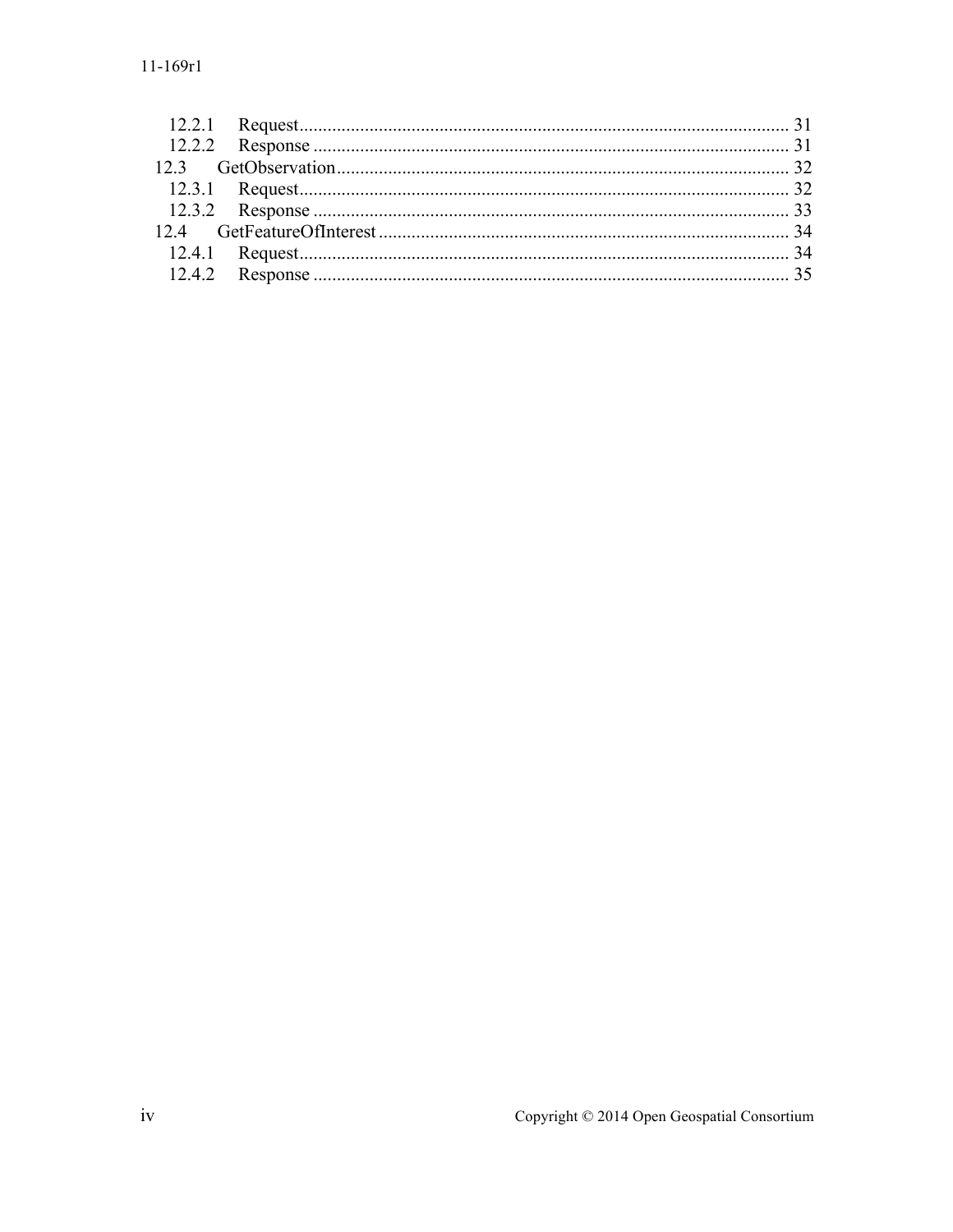# **Figures** Page

**Figure 1: Overview of the key information elements and their relationships (informal representation) 6**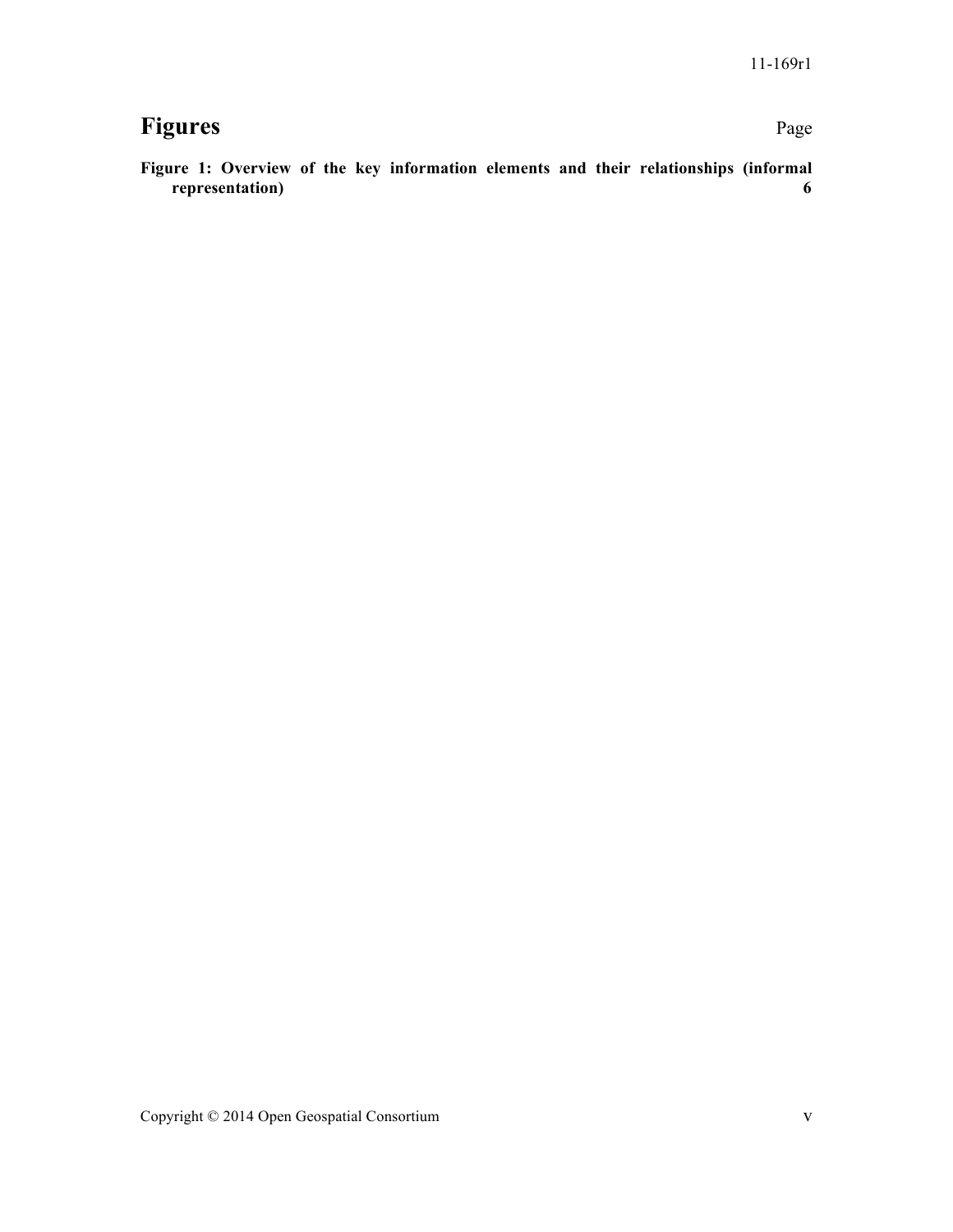# Tables Page

|--|--|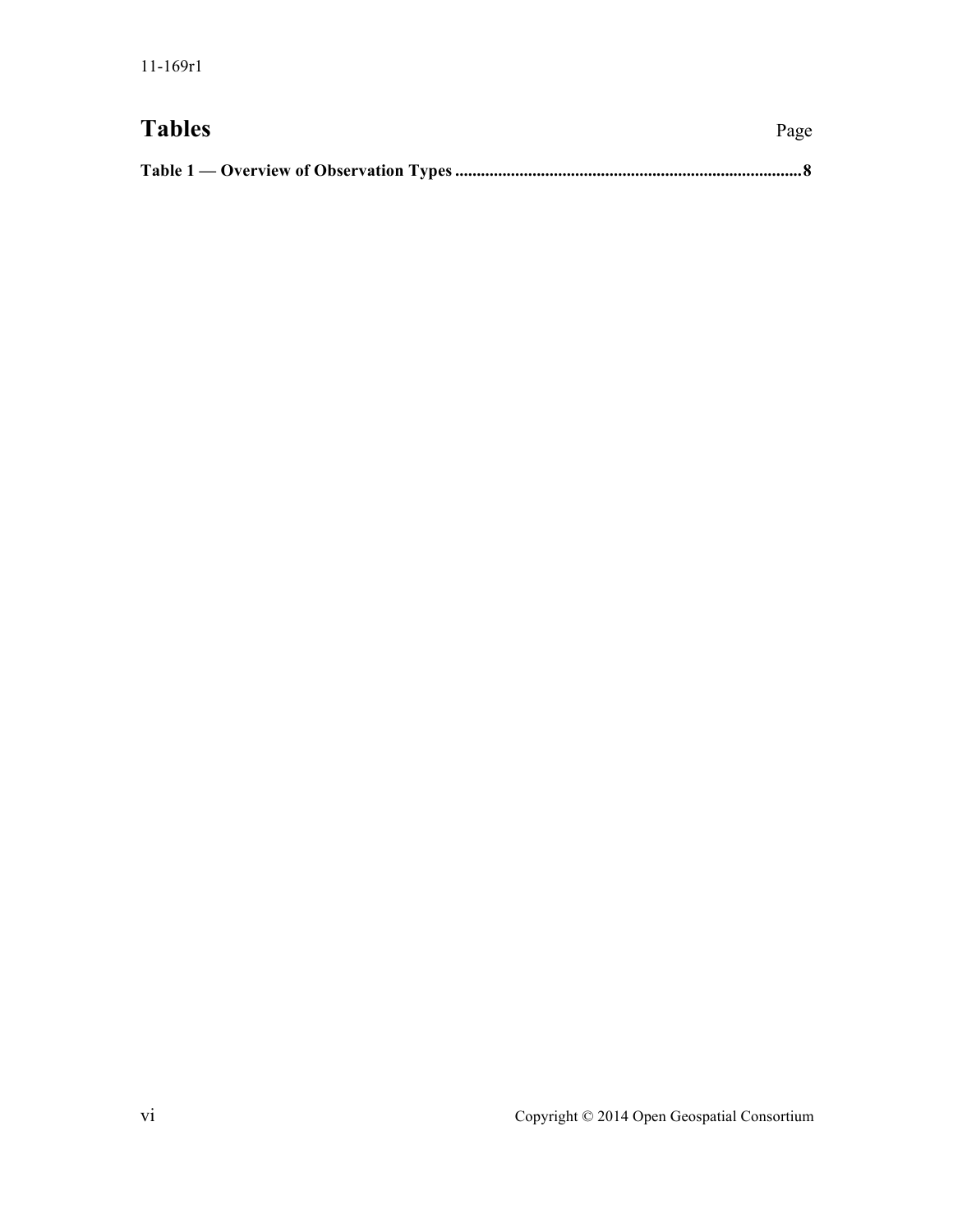# **i. Preface**

Suggested additions, changes, and comments on this draft report are welcome and encouraged. Such suggestions may be submitted by email message or by making suggested changes in an edited copy of this document.

If you choose to submit suggested changes by editing this document, please first accept all the current changes, and then make your suggested changes with change tracking on.

# **ii. Document terms and definitions**

This document uses the standard terms defined in Subclause 5.3 of [OGC 06-121r3], which is based on the ISO/IEC Directives, Part 2. Rules for the structure and drafting of International Standards. In particular, the word "shall" (not "must") is the verb form used to indicate a requirement to be strictly followed to conform to this standard.

# **iii. Submitting organizations**

The following organizations submitted this document to the Open Geospatial Consortium Inc.

- a. 52° North Initiative for Geospatial Open Source Software GmbH
- b. Institute for Geoinformatics (IfGI), University of Münster (WWU)

# **iv. Document contributor contact points**

All questions regarding this document should be directed to the editor or the contributors:

| <b>Name</b>      | Organization                |
|------------------|-----------------------------|
| Arne Bröring     | 52°North GmbH               |
| Simon Jirka      | $52^{\circ}$ North GmbH     |
| Christoph Stasch | IfGI, University of Münster |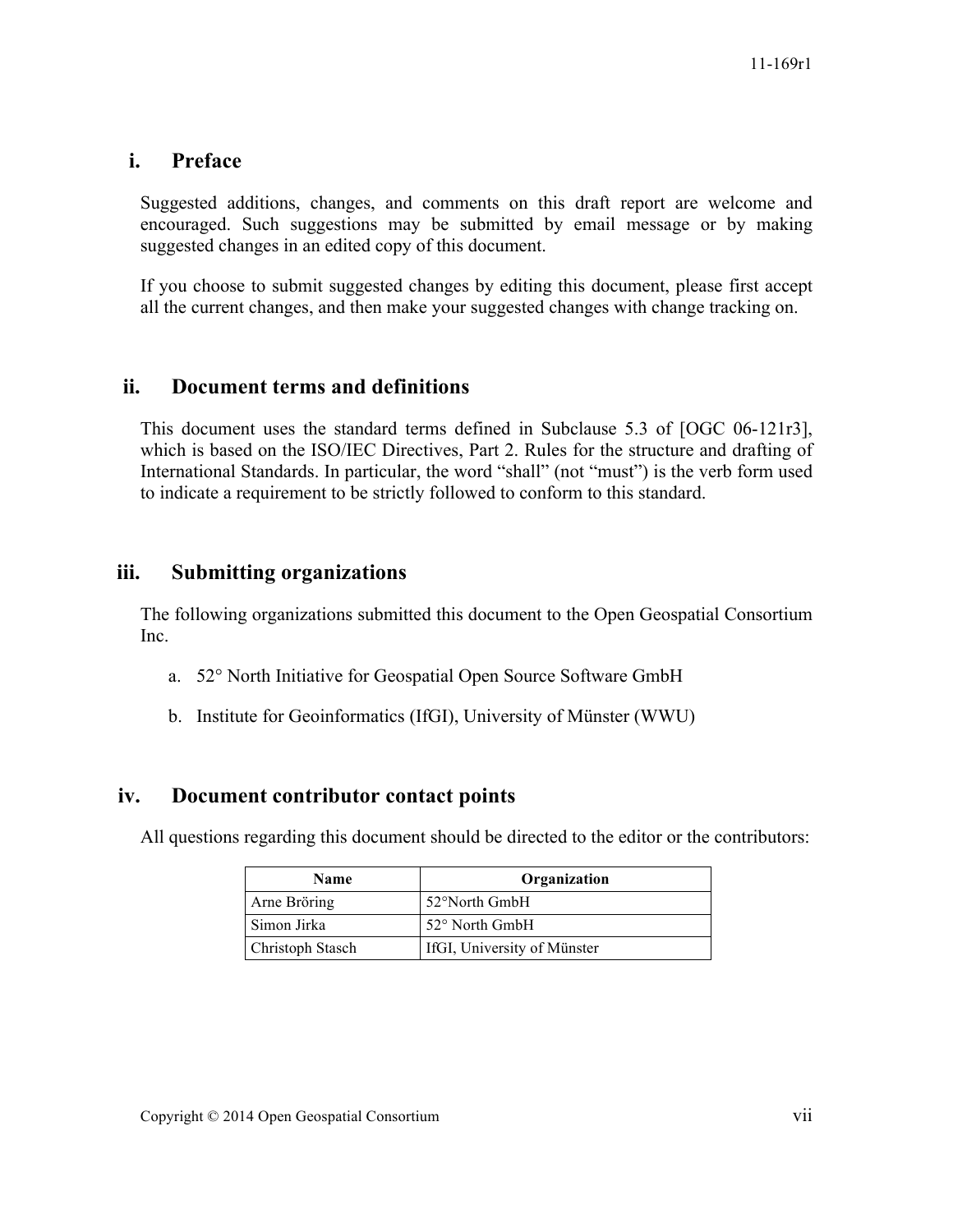# **v. Revision history**

| Date       | <b>Release</b> | Editor                  | <b>Primary clauses</b><br>modified | <b>Description</b>                          |
|------------|----------------|-------------------------|------------------------------------|---------------------------------------------|
| 2011-11-09 | 0.1.0          | Simon Jirka   All       |                                    | First version of the Discussion Paper       |
| 2013-02-27 | 0.2.0          | Simon Jirka   Section 6 |                                    | Addition of SWE Common<br>observation types |
|            |                |                         |                                    |                                             |

# **vi. Changes to the OGC Abstract Specification**

The OGC® Abstract Specification does not require changes to accommodate the technical contents of this document.

# **vii. Future work**

This profile is intended to provide a starting point for a discussion on a minimum set of elements that are necessary when applying the SOS in practice. Thus, it will be necessary to incorporate the results of the discussion paper into later versions of this document.

This version of the Discussion Paper includes also complex observations containing swe:DataArrays. In order to ensure a harmonised and consistent use, it will be necessary to include more restrictions and guidance on this observation type in the next version of this Discussion Paper.

In addition, this Discussion Paper may serve as the basis for defining domain specific SOS profiles.

# **viii. Acknowledgements**

This work was supported by the European Environment Agency (EEA; http://www.eea.europa.eu/), as well as the projects "Earth Observation and Environmental Modelling for the Mitigation of Health Risks - EO2Heaven" (http://www.eo2heaven.org; contract number 244100) and "Uncertainty Enabled Model Web - UncertWeb"(http://www.uncertweb.org; contract number 248488) which are cofunded by the European Commission.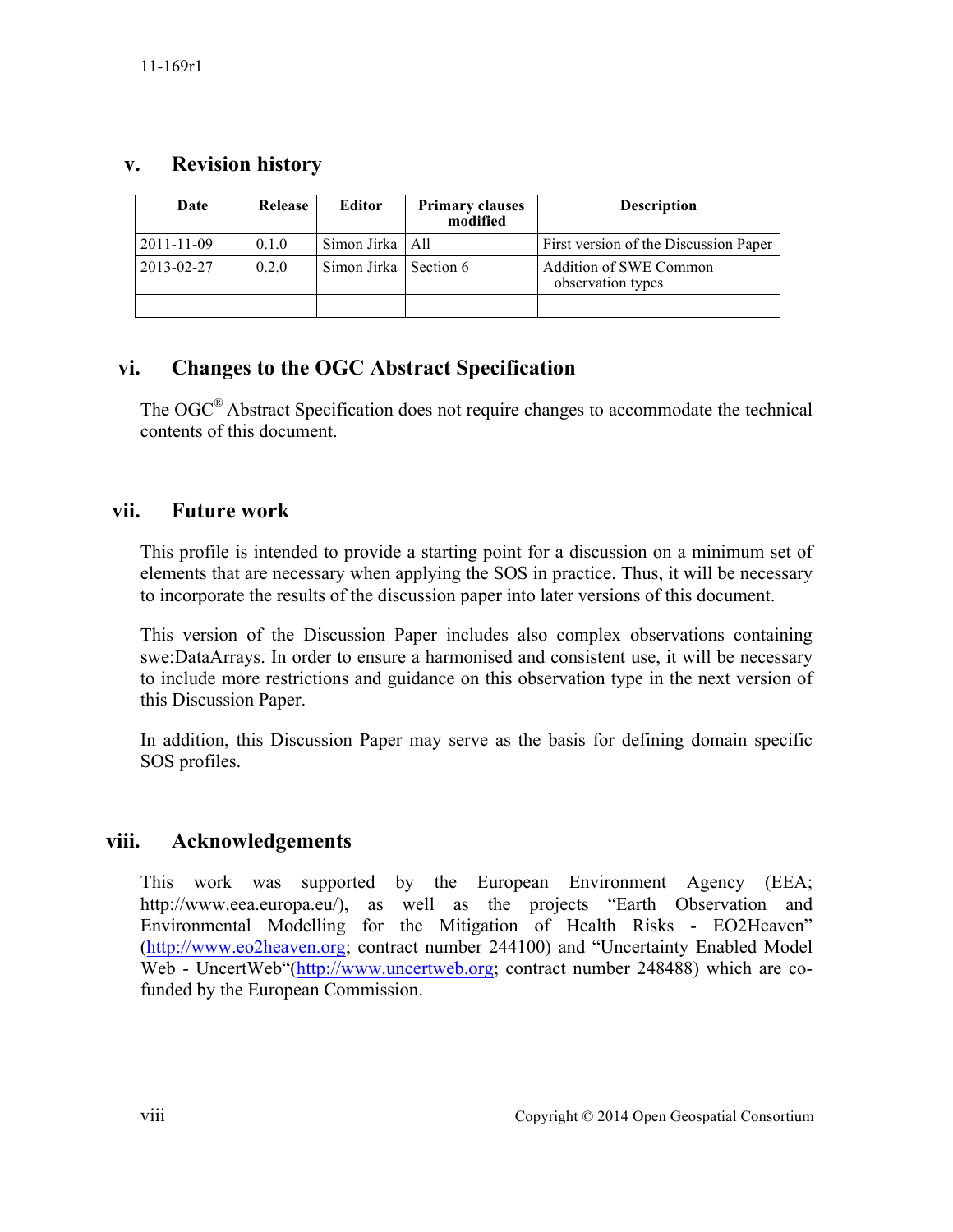# **Foreword**

This document presents a lightweight profile for the SOS 2.0 standard. This profile is specifically designed for the provision of observations gathered by stationary in-situ sensors.

*Attention is drawn to the possibility that some of the elements of this document may be the subject of patent rights. The Open Geospatial Consortium shall not be held responsible for identifying any or all such patent rights.*

*Recipients of this document are requested to submit, with their comments, notification of any relevant patent claims or other intellectual property rights of which they may be aware that might be infringed by any implementation of the standard set forth in this document, and to provide supporting documentation.*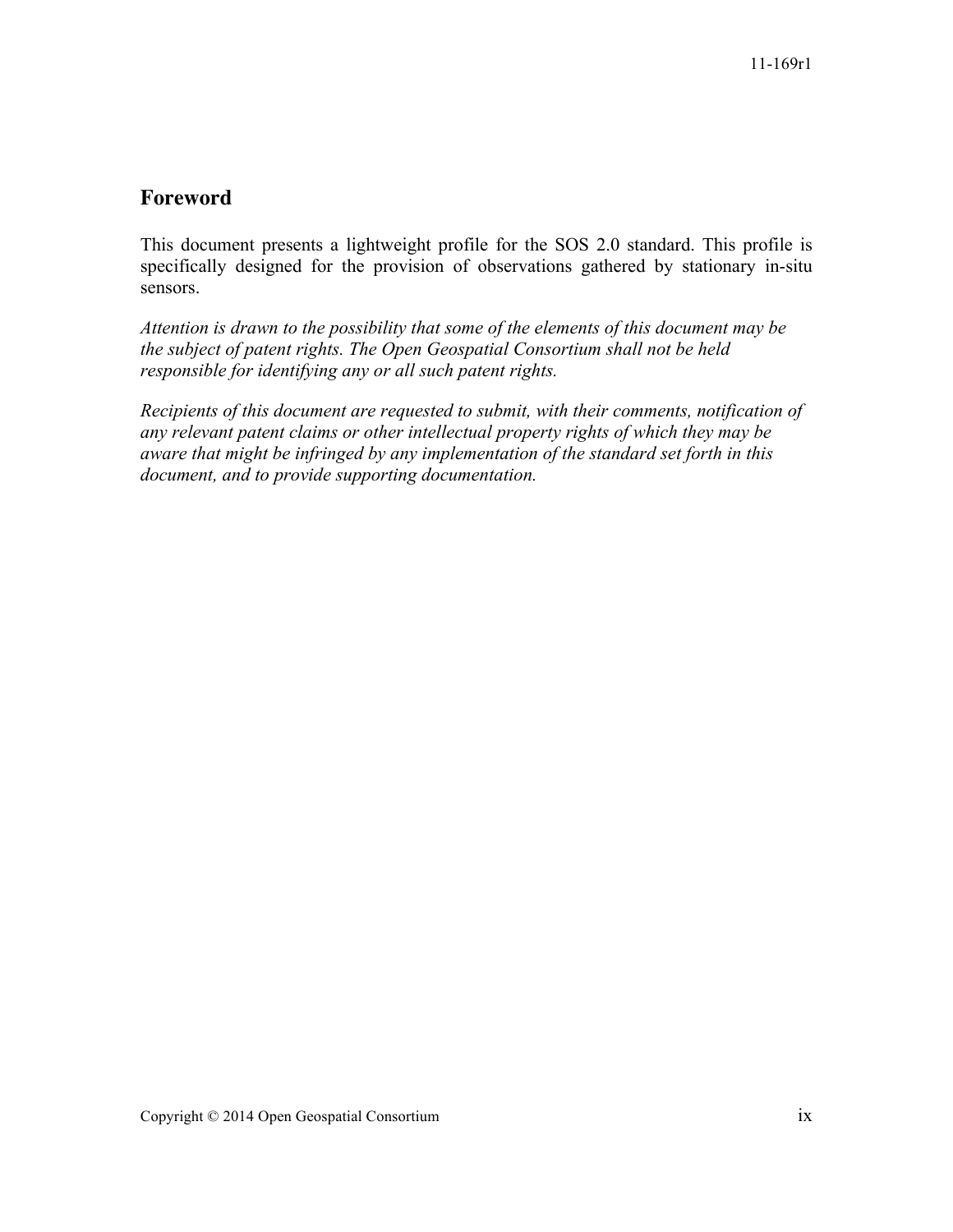# **Introduction**

The OGC Sensor Web Enablement architecture (SWE) addresses the integration of sensors and sensor data into Spatial Data Infrastructures (SDI). Within the SWE architecture the Sensor Observation Service (SOS) plays a central role as it defines an interface for accessing sensor data and metadata. This document describes a lightweight profile of the SOS and the data formats used by the SOS: Observations & Measurements (O&M) for encoding measurement data and the Sensor Model Language (SensorML) for encoding metadata. Other SWE standards which provide more specialized functionality are not part of this minimum lightweight SWE profile.

This profile has been designed in a way that is on the one hand efficient and easy to implement and on the other hand standard compliant. Especially the following aspects were considered during the creation of the profile:

- $\Box$  Reducing the number of operations: certain operations of the SOS standard were designed for very specific needs; these operations were left out of this profile
- $\Box$  Reducing the complexity of the SOS operations (e.g. less complex filters for requesting sensor data)
- $\Box$  Focus on fixed in-situ sensors as these sensors are the type of sensors that are used in the broad majority of SWE use cases in practice (for widening this focus in future, extensions may be developed)

In summary the main objective that guided the development of this profile was to support those use cases which are regularly occurring in practice and to leave out those with very specific requirements that go beyond the broad mass of SWE use cases.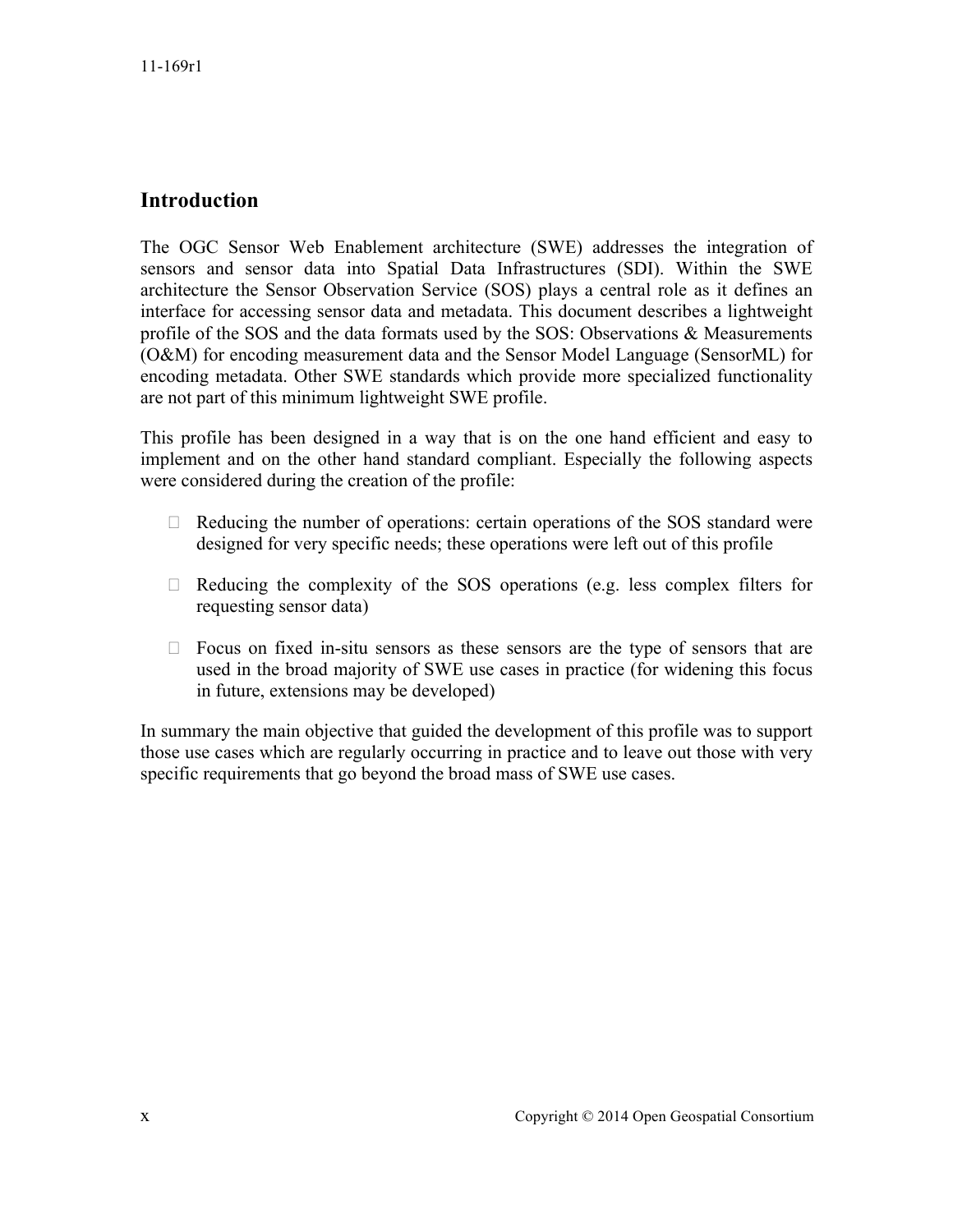# **Lightweight SOS Profile for Stationary In-Situ Sensors Best Practice**

## **1 Scope**

This Best Practice document describes a lightweight SOS 2.0 profile for stationary in-situ sensors. Besides the SOS itself this document also addresses the data formats used by the SOS: Observations & Measurements 2.0 (O&M) for encoding measurement data and the Sensor Model Language 2.0 (SensorML) for encoding metadata. Other SWE standards which provide more specialized functionality are not part of this minimum lightweight SWE profile.

The aim of this document is to present a common minimum profile of the SOS. The profile is intended to reduce the complexity of the standard by omitting highly specific elements that are not necessary for the majority of use cases that occur in practice. At the same time, the profile is designed in such a way that all SOS implementations that conform to this profile are also compliant to the according OGC specifications.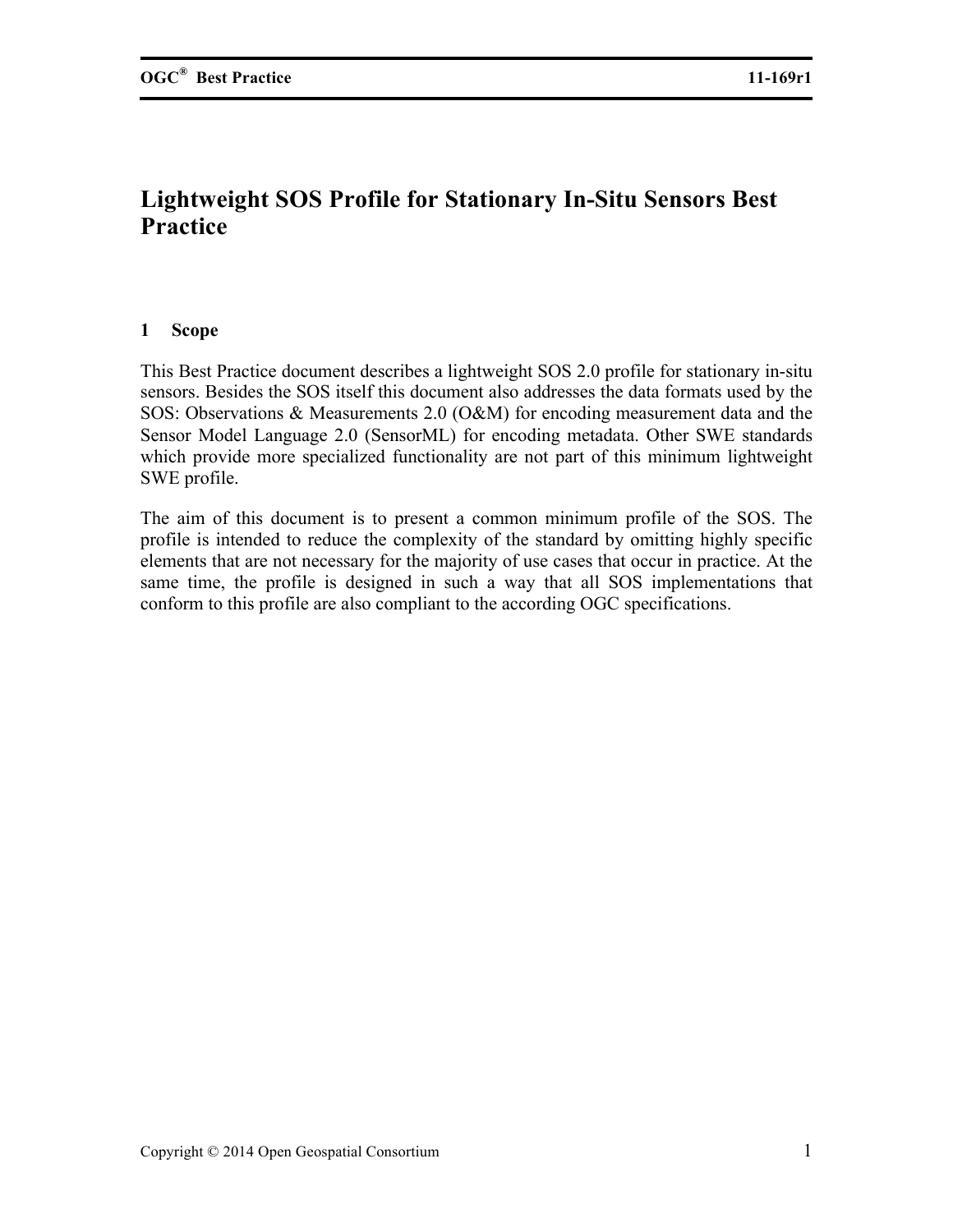## **2 Normative references**

The following normative documents contain provisions that, through reference in this text, constitute provisions of this document. For dated references, subsequent amendments to, or revisions of, any of these publications do not apply. For undated references, the latest edition of the normative document referred to applies.

OGC 06-121r3, *OpenGIS® Web Services Common Specification*

OGC 07-036, *OpenGIS® Geography Markup Language (GML) Encoding Standard*

OGC 08-094r1, *OGC® SWE Common Data Model Encoding Standard 2.0.0*

OGC 09-001, *OpenGIS® SWE Service Model Implementation Standard 2.0*

OGC 10-025r1, *Observations and Measurements - XML Implementation 2.0*

OGC 12-000, *OGC® SensorML: Model and XML Encoding Candidate Standard 2.0*

OGC 12-006, *OGC® Sensor Observation Service 2.0 Interface Standard*

NOTE The OWS Common Specification contains a list of normative references that are also applicable to this Implementation Specification.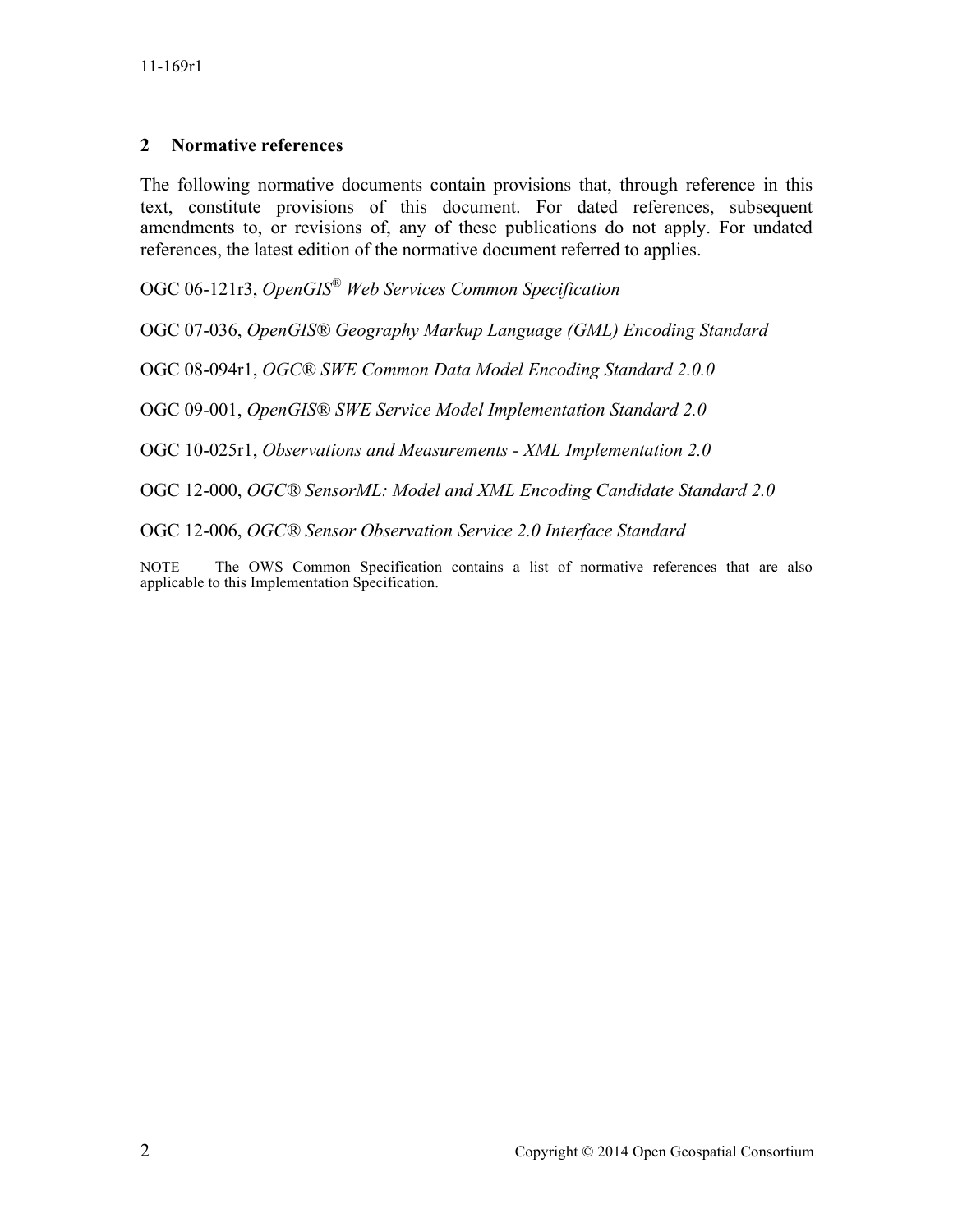## **3 Terms and definitions**

For the purposes of this specification, the definitions specified in Clause 4 of the OWS Common Implementation Specification [OGC 06-121r3] shall apply. In addition, the terms and definitions as described in the following documents apply:

- OGC 07-036, OpenGIS® Geography Markup Language (GML) Encoding Standard
- OGC 08-094r1, OGC® SWE Common Data Model Encoding Standard 2.0.0
- □ OGC 09-001, OpenGIS® SWE Service Model Implementation Standard 2.0
- OGC 10-025r1, Observations and Measurements XML Implementation 2.0
- OGC 12-000, OGC® SensorML: Model and XML Encoding Candidate Standard 2.0
- □ OGC 12-006, OGC® Sensor Observation Service 2.0 Interface Standard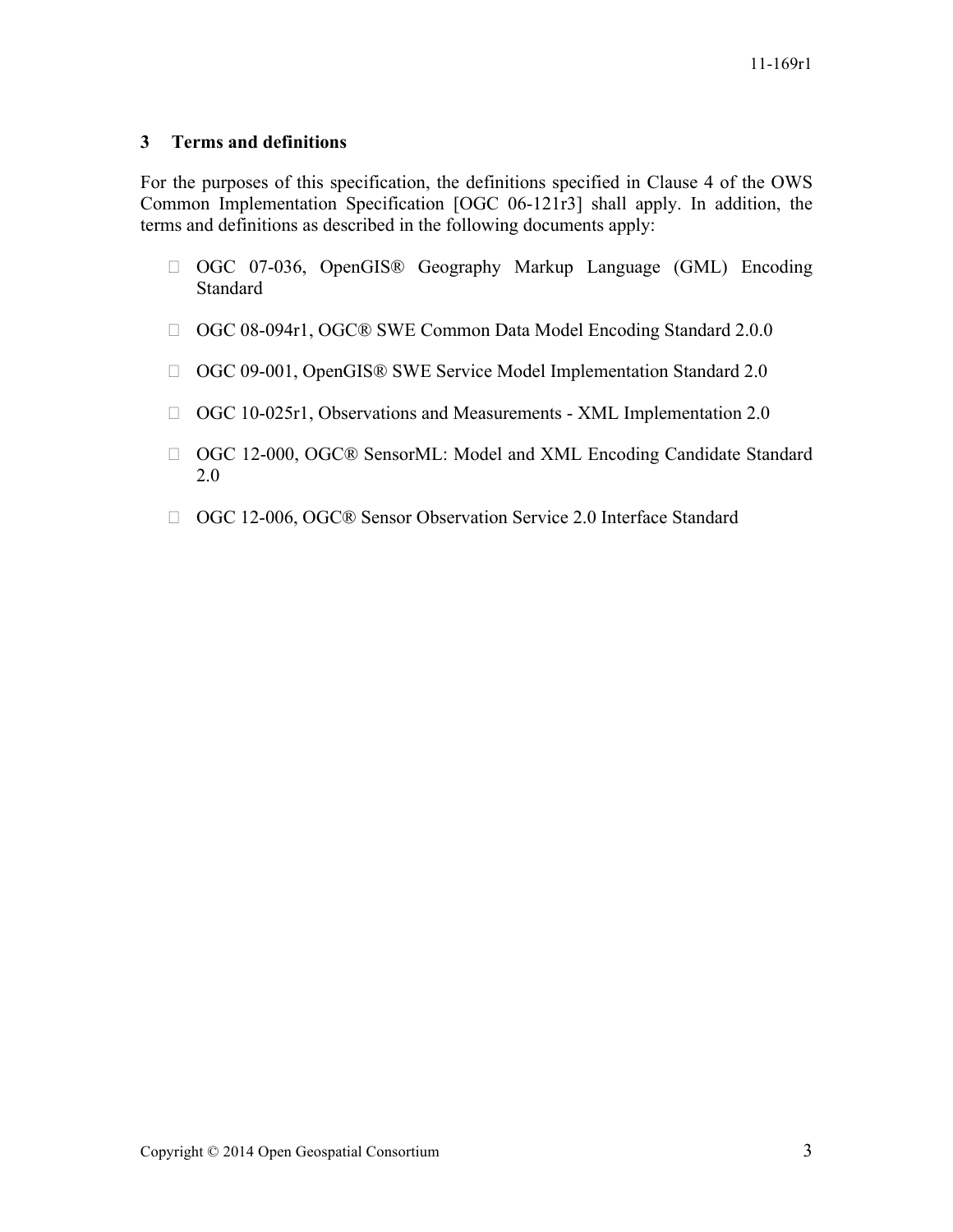## **4 Conventions**

## **4.1 Abbreviated terms**

Most of the abbreviated terms listed in Subclause 5.1 of the OWS Common Implementation Specification [OGC 06-121r3] apply to this document, plus the following abbreviated terms.

Some more frequently used abbreviated terms:

| $O\&M$     | <b>Observations and Measurements</b> |
|------------|--------------------------------------|
| SensorML   | Sensor Model Language                |
| SOS.       | <b>Sensor Observation Service</b>    |
| <b>SWE</b> | Sensor Web Enablement                |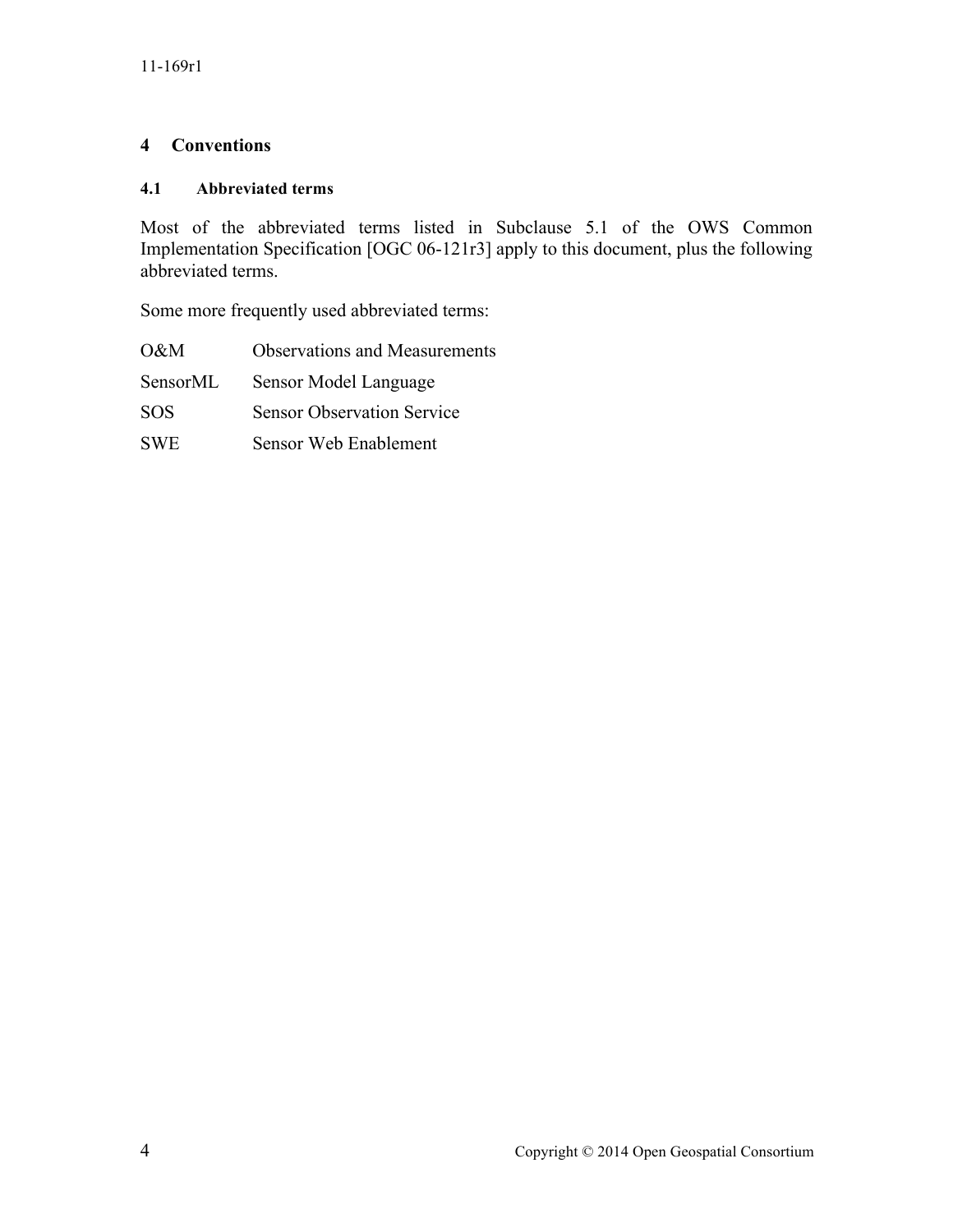## **5 Overview**

The next sections describe a lightweight profile for the SOS and its accompanying data encodings SensorML and O&M. At the end of this document an annex is provided that contains examples of the operations and encodings that are part of this profile.

This profile is optimized for scenarios where an SOS is utilized to provide interoperable access to data measured within a network of stationary in-situ sensor stations, each of which may have a number of sensors attached. Examples for such sensors are weather stations or air quality stations. Central in such scenarios are the concepts of *sensor*, sensor station (= *sensor system*). The sensor (e.g. a thermometer or anemometer) is attached to the stationary sensor system (e.g. a weather station).

To give an overview, the figure below (Figure 1) displays in an informal way the key elements of the three utilized standards that are used to represent the measured data as well as relevant metadata (SOS, O&M, and SensorML). The figure points out how those elements are interrelated. The elements from the SOS specification are coloured in blue, the O&M elements are displayed in violet and SensorML elements are shown in grey.

As shown in the figure, the SOS and O&M specifications abstract from the term sensor and instead consider the *procedure* concept. In case of this profile, the procedure is always a stationary sensor system, which is modelled in SensorML using the *PhysicalSystem* type. Sensors attached to the sensor system may be modelled as *PhysicalComponents* and associated with the *PhysicalSystem*, however, this profile does not demand the linkage to those subcomponents.

Please note: The operations and their parameters described in this profile constitute a minimum set that shall be supported by every server implementing this profile. Thus, clients shall be able to rely on the implementation of these operations and parameters.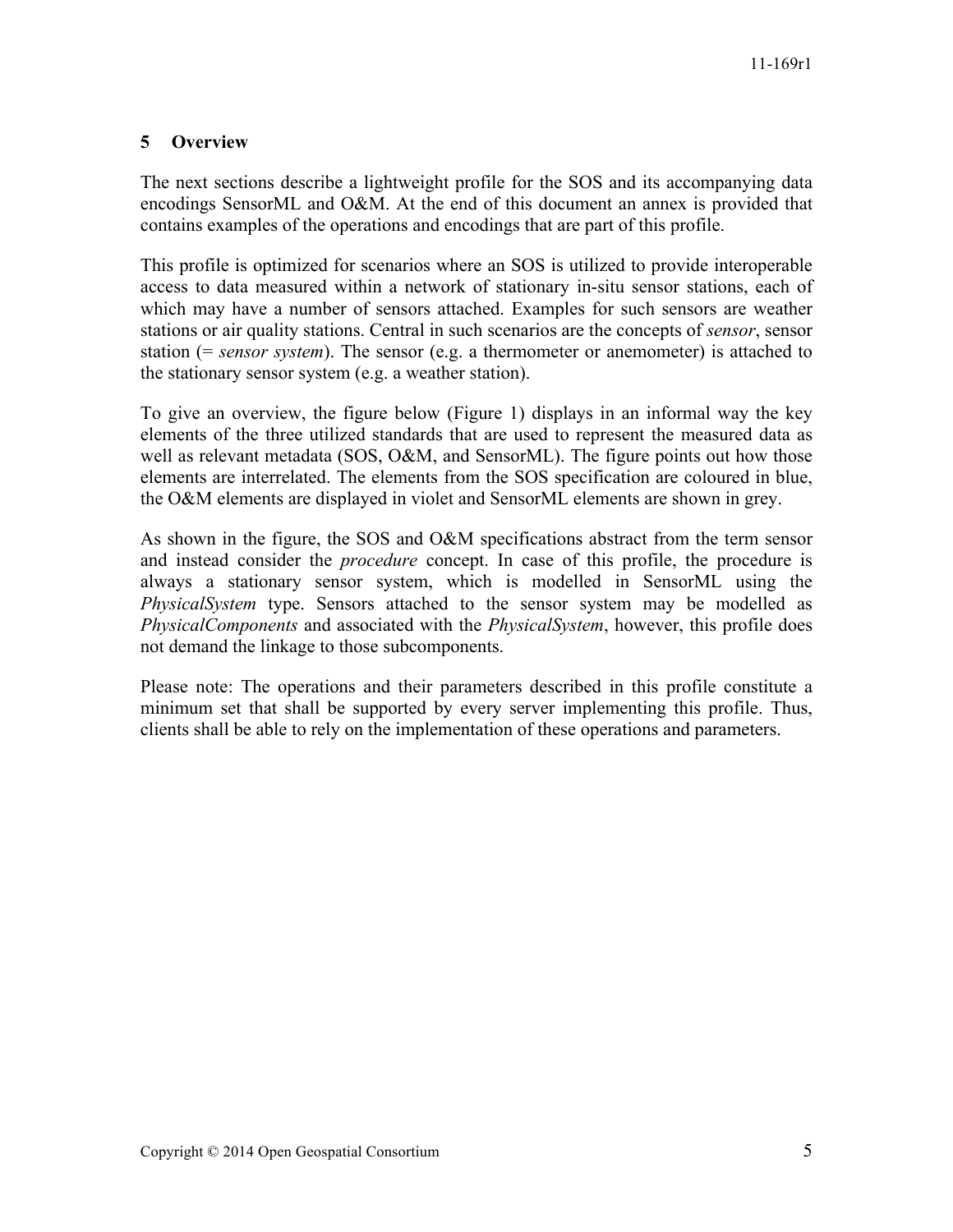

**Figure 1: Overview of the key information elements and their relationships (informal representation)**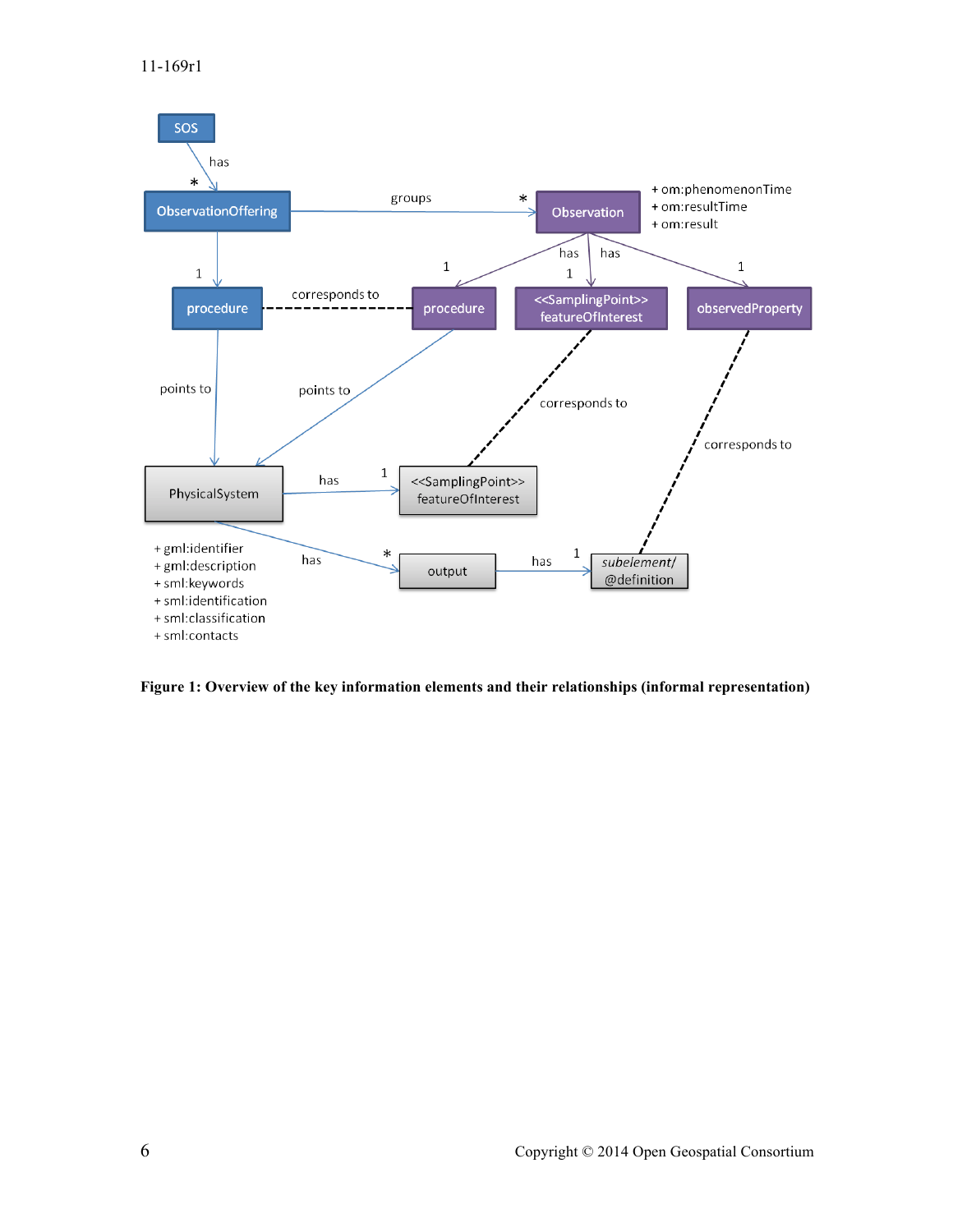## **6 Observations and Measurements**

### **6.1 Introduction**

The Observations & Measurements standard offers an encoding for data observed by sensors. It is the standard format the SOS is providing its data. However, as O&M has been designed to be extremely versatile and comprehensive it has also a certain complexity. Thus, this lightweight profile has been defined containing only those elements of O&M which are essential for most common use cases. Within this document we include the following observation types which differ by the result models used:

- *om:Measurement*
- *om:CountObservation*
- *om:TruthObservation*
- *om:CategoryObservation*
- *om:TextObservation*
- *om:ComplexObservation with swe:DataArray*

## **6.2 Common Observation Properties**

In order to reduce the complexity of O&M Observations, only a limited set of O&M elements shall be used. These are<sup>1</sup>:

- *gml:identifier* (mandatory): this element can be used for uniquely identifying or referring to a specific observation.
- *om:phenomenonTime* (mandatory): this element describes the time instant or time period for which the observation contains sensor data; within the lightweight profile this is restricted to the data types *TimeInstant* and *TimePeriod* (other kinds of time (result and valid time) are currently not considered for this profile).
- *om:resultTime* (mandatory): this element provides the time when the result became available; often this is identical to the phenomenonTime.
- □ *om:procedure* (mandatory): the identifier of the sensor instance that has generated the observation.

 $\overline{a}$ 

<sup>&</sup>lt;sup>1</sup> The prefix gml indicates that this element is defined in OGC 07-033; the prefix om indicates that the element is defined in OGC 10-025r1.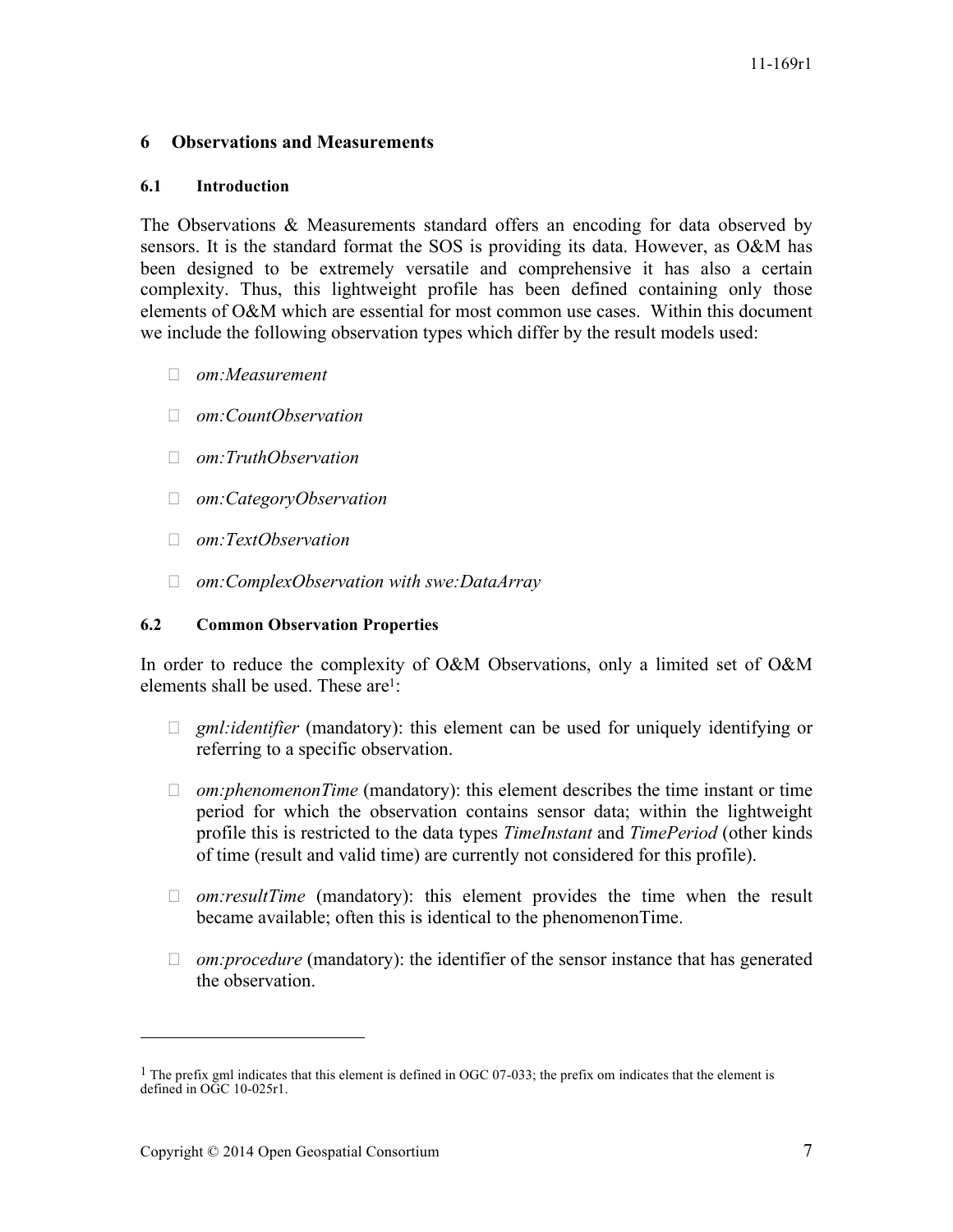- *om:observedProperty* (mandatory): the identifier of the phenomenon that was observed.
- *om:featureOfInterest* (mandatory): an identifier of the geometric feature (e.g. sensor station) to which the observation is associated; within the lightweight profile this is limited to sampling points.
- *om:result* (mandatory): the observed value; the type of the result is restricted to the types shown in Table 1.

## **6.3 Observation Types**

The different subtypes and its result types are shown in Table 1.

| <b>Observation Type</b>                         | <b>Result Type</b> | <b>Description</b>                                                                                                                                   | <b>Example</b>                                                                                                                                         |
|-------------------------------------------------|--------------------|------------------------------------------------------------------------------------------------------------------------------------------------------|--------------------------------------------------------------------------------------------------------------------------------------------------------|
| Measurement                                     | gml:MeasureType    | scalar numerical<br>value with unit of<br>measurement                                                                                                | <om:result uom="Cel">36<br/><math>\le</math>/om:result&gt;</om:result>                                                                                 |
| CountObservation                                | xs:integer         | count of an<br>observed property                                                                                                                     | <om:result>12</om:result>                                                                                                                              |
| TruthObservation                                | xs:boolean         | truth value (often<br>existence) of an<br>observed property                                                                                          | <om:result>true<br/><math>&lt;</math>/om:result&gt;</om:result>                                                                                        |
| CategoryObservation                             | gml:ReferenceType  | value from a<br>controlled<br>vocabulary                                                                                                             | <om:result<br>xlink:title="storm"<br/>xlink:href="<br/>http://en.wikipedia.org/wiki<br/>/Storm"<br/>xsi:type="gml:ReferenceTy<br/>pe''/</om:result<br> |
| TextObservation                                 | xs:string          | any kind of textual<br>description of an<br>observed property                                                                                        | <om:result>some text<br/></om:result>                                                                                                                  |
| om:ComplexObserva<br>tion with<br>swe:DataArray | swe:DataArray      | compact<br>representation of<br>multiple<br>observation values<br>(e.g. time series);<br>this observation<br>types needs to be<br>further restricted |                                                                                                                                                        |

**Table 1 — Overview of Observation Types**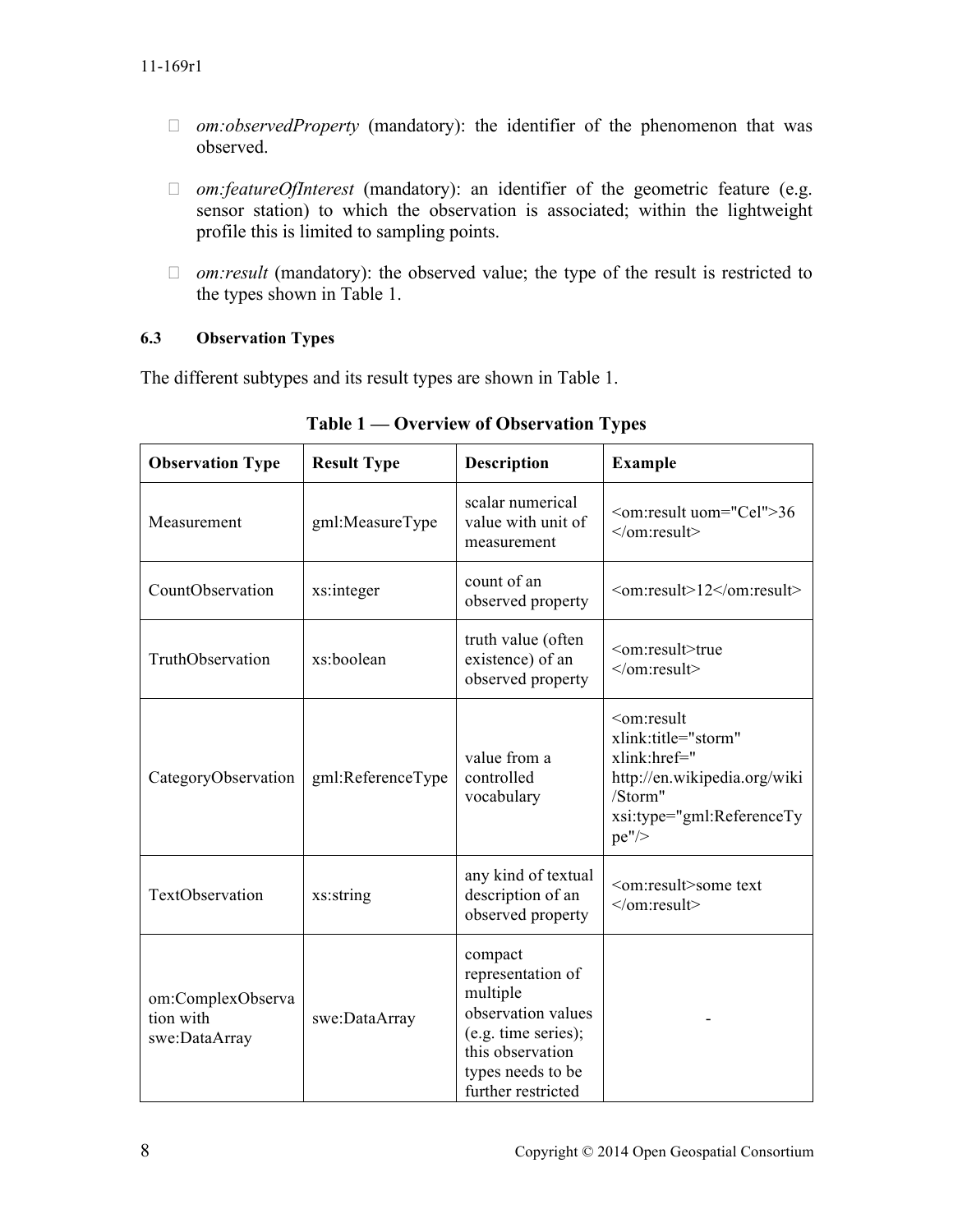|  | and enhanced by<br>guidance in future<br>revisions of the<br>profile. |  |
|--|-----------------------------------------------------------------------|--|
|  |                                                                       |  |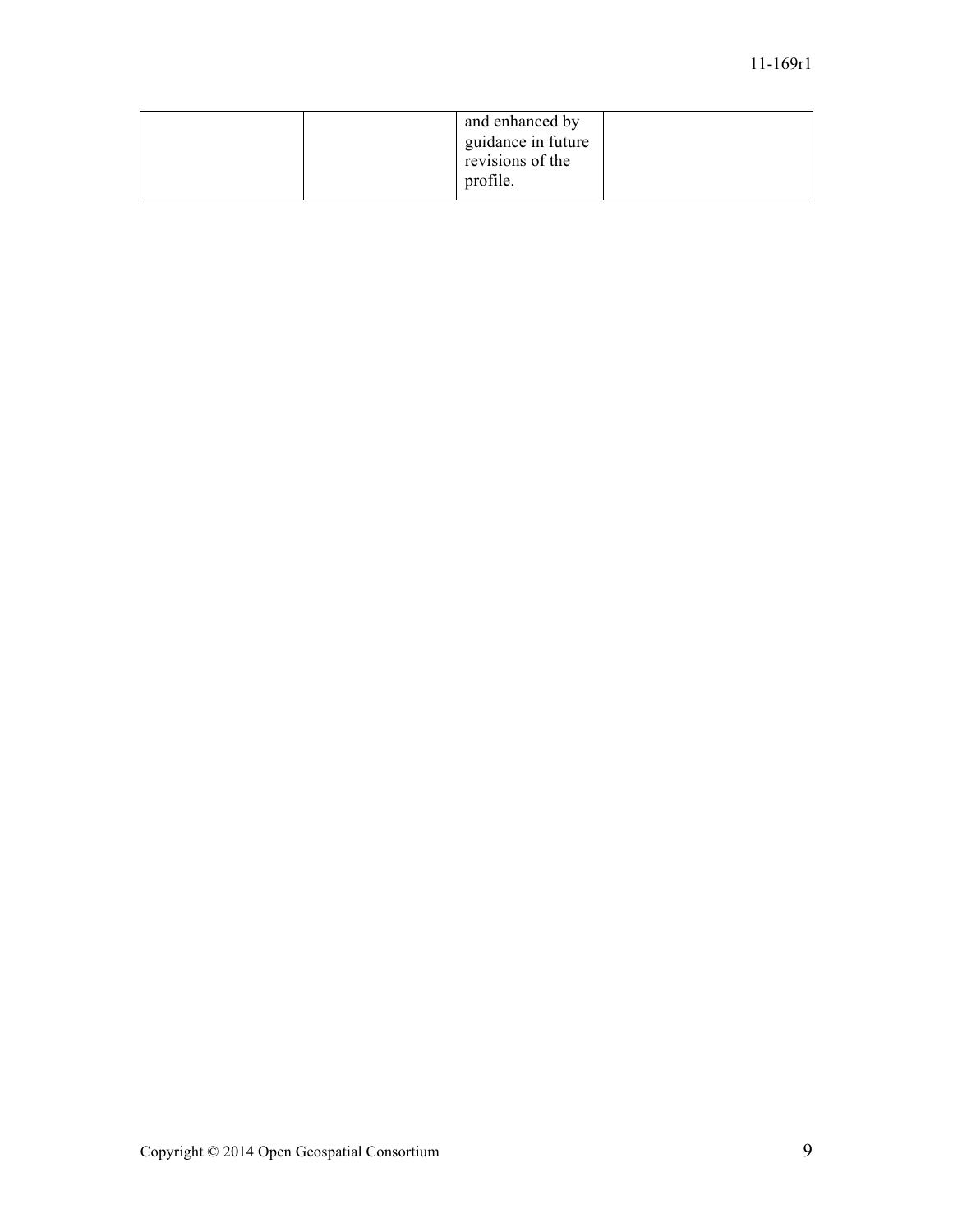## **7 Sensor Model Language**

## **7.1 Introduction**

The Sensor Model Language (SensorML) is used within the SOS for encoding sensor metadata documents that are returned in case of *DescribeSensor* requests. This lightweight profile defines a minimum set of mandatory metadata that need to be provided in a SensorML document. Complex elements of SensorML that are intended for very specific applications are not considered within this lightweight profile but may be added if necessary.

## **7.2 Profile-specific Schema of a Sensor System**

Every sensor system shall be modeled as a *PhysicalSystem*. The following metadata items are mandatory for a *PhysicalSystem* which conforms to this profile:

## *gml:description* (mandatory):

 $\Box$  Short textual description of the sensor or sensor system.

*gml:identifier* (mandatory):

 $\Box$  Unique identifier of the sensor system.

## *sml:keywords* (mandatory):

 $\Box$  Terms which help to describe the sensor system and serve for discovery purposes. For example, the phenomena observed by the system or the types of contained sensors can be mentioned.

*sml:identification* (mandatory):

- $\Box$  This element contains identifiers of the sensor system.
- Each "*identifier/Term*" element contained in the "*IdentifierList*" must have a "*definition*" attribute which links to the semantics of the sensor system.
- $\Box$  One identifier has to be present which contains the definition "*urn:ogc:def:identifier:OGC:shortname*". The value of its contained "*Term*" element represents a human understandable name for the instance.
- $\Box$  One identifier has to be present which contains the definition "*urn:ogc:def:identifier:OGC:longname*". The value of its contained "*Term*" element represents a human understandable name for the sensor system.

## *sml:classification* (mandatory):

 $\Box$  This element contains classifiers for the sensor system.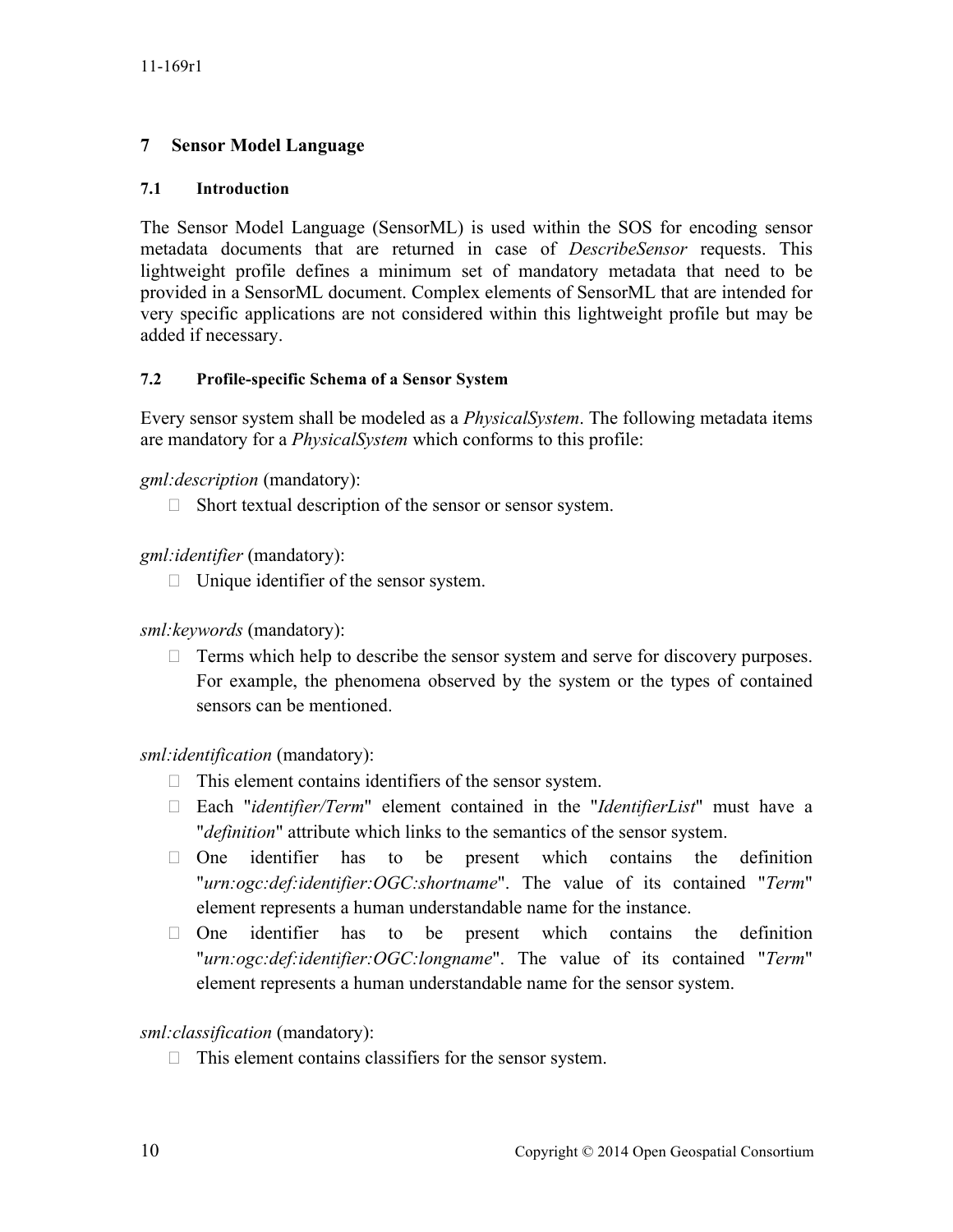- Each "*classifier/Term*" element contained in the "*ClassifierList*" must have a "definition" attribute. This attribute links to the semantics of the identifier.
- $\Box$  One classifier has to be present which contains the definition "*http://www.opengis.net/def/property/OGC/0/SensorType*". The value of its contained "Term" element states the type of the sensor system (e.g., "weather station").

*sml:contacts* (mandatory):

- $\Box$  This element contains contact information about the operator of the sensor.
- □ The element "*contacts/ContactList/member/gmd:CI\_ResponsibleParty*" has to be present to define the responsible party of the sensor system.

*sml:featuresOfInterest* (mandatory):

 $\Box$  This element contains the real world entity, the feature of interest, which is observed by the sensor system. In case of this profile, the feature of interest is a station and modelled as a *SamplingPoint.*

*sml:outputs* (mandatory):

- $\Box$  The outputs of the sensors attached to the sensor system.
- Each child-element of an "*output*" has to use the "*definition*"-attribute to specify the URI of the observed property. If the child-element of the output is a "*swe:Quantity*" it has to contain the "*swe:uom*" element which specifies the "*code*" attribute stating the UCUM code.
- $\Box$  Depending on the observation types the outputs have to be described as one of the following elements
	- o *swe:Quantity* (in case of Measurement)
	- o *swe:Count* (in case of CountObservation)
	- o *swe:Boolean* (in case of TruthObservation)
	- o *swe:Category* (in case of CategoryObservation)
	- o *swe:Text* (in case of TextObservation)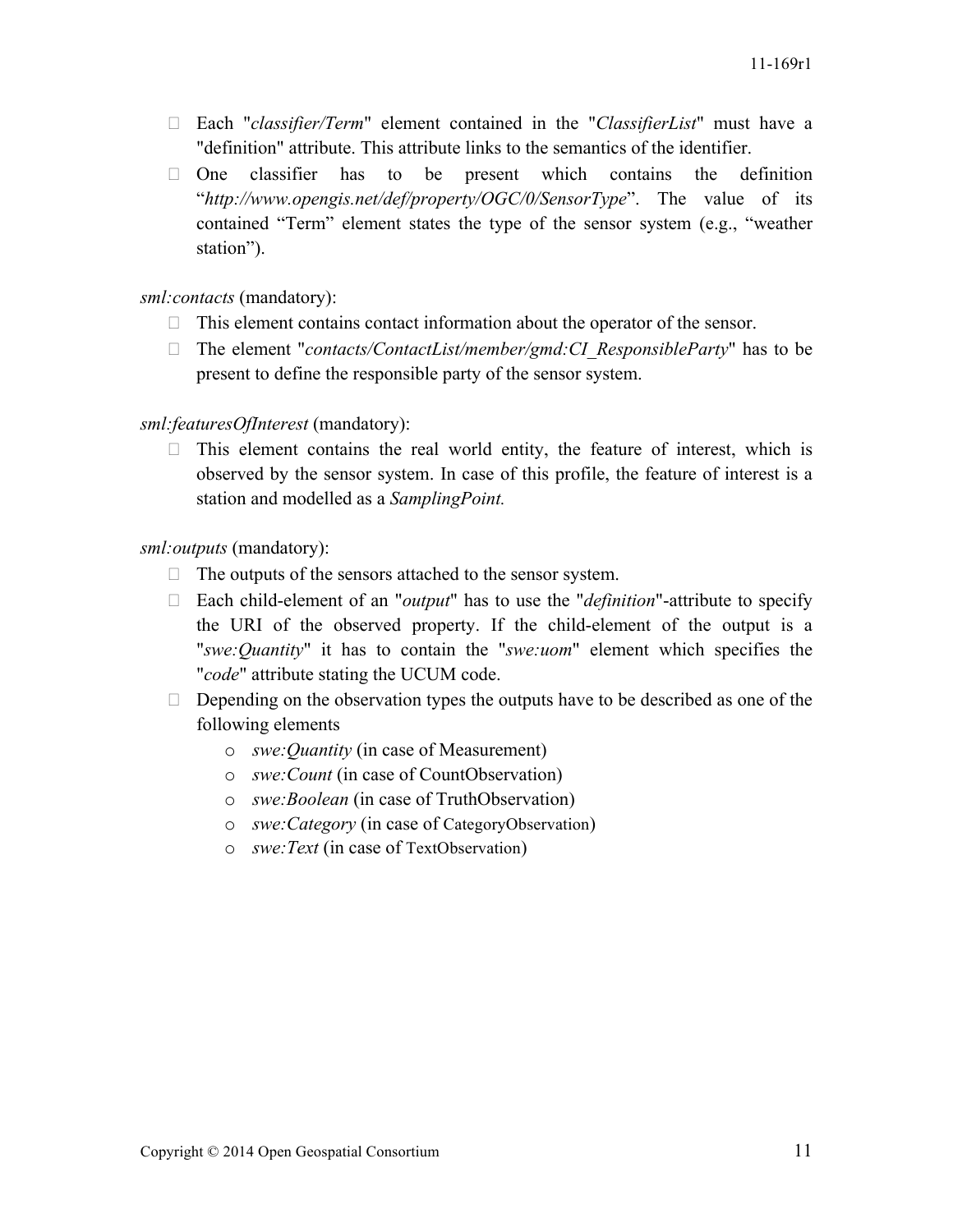# **8 Sensor Observation Service**

## **8.1 Introduction**

This lightweight SOS profile comprises those operations which are mandatory within the SOS standard (*GetCapabilities*, *DescribeSensor* and *GetObservation*) so that they must be implemented by every standard compliant SOS server. Furthermore the *GetFeatureOfInterest* operation has been included as a mandatory operation within this profile since it allows accessing the geometries of sensor stations.

## **8.2 SOS Operations**

## **8.2.1 GetCapabilities**

The *GetCapabilities* operation is common for every OGC web service specification. It is important to support this operation as it provides the metadata necessary for clients to generate valid SOS requests.

The response shall contain the following information:

- the *supported operations* of the SOS instance shall be listed in the ows:OperationsMetadata section, if this section has been requested in the request.
- the *identifiers of all sensor instances* encapsulated by the SOS instance shall be provided in the procedure element of each ObservationOffering for this sensor.
- the *identifiers of all observed phenomena* shall be provided in the observedProperty elements of the Contents or ObservationOfferings

## **8.2.2 DescribeSensor**

The *DescribeSensor* operation allows retrieving metadata about the sensors encapsulated by a SOS instance. The operation is defined as mandatory in the SOS specification. Thus, it is included in the minimum profile so that servers must offer this operation.

The request of the *DescribeSensor* operation is very simple as the only parameter required by this profile consists of the identifier of the sensor for which a metadata document is requested. The response is a SensorML document (the lightweight structure for the SensorML response is defined section 7).

## **8.2.3 GetObservation**

The *GetObservation* operation is an essential part of the SOS specification as it is the operation for requesting sensor data. Thus, it is obvious that this operation is needed for both servers and clients. However, in order to reduce the complexity of the *GetObservation* operation several restrictions have been defined that limit the query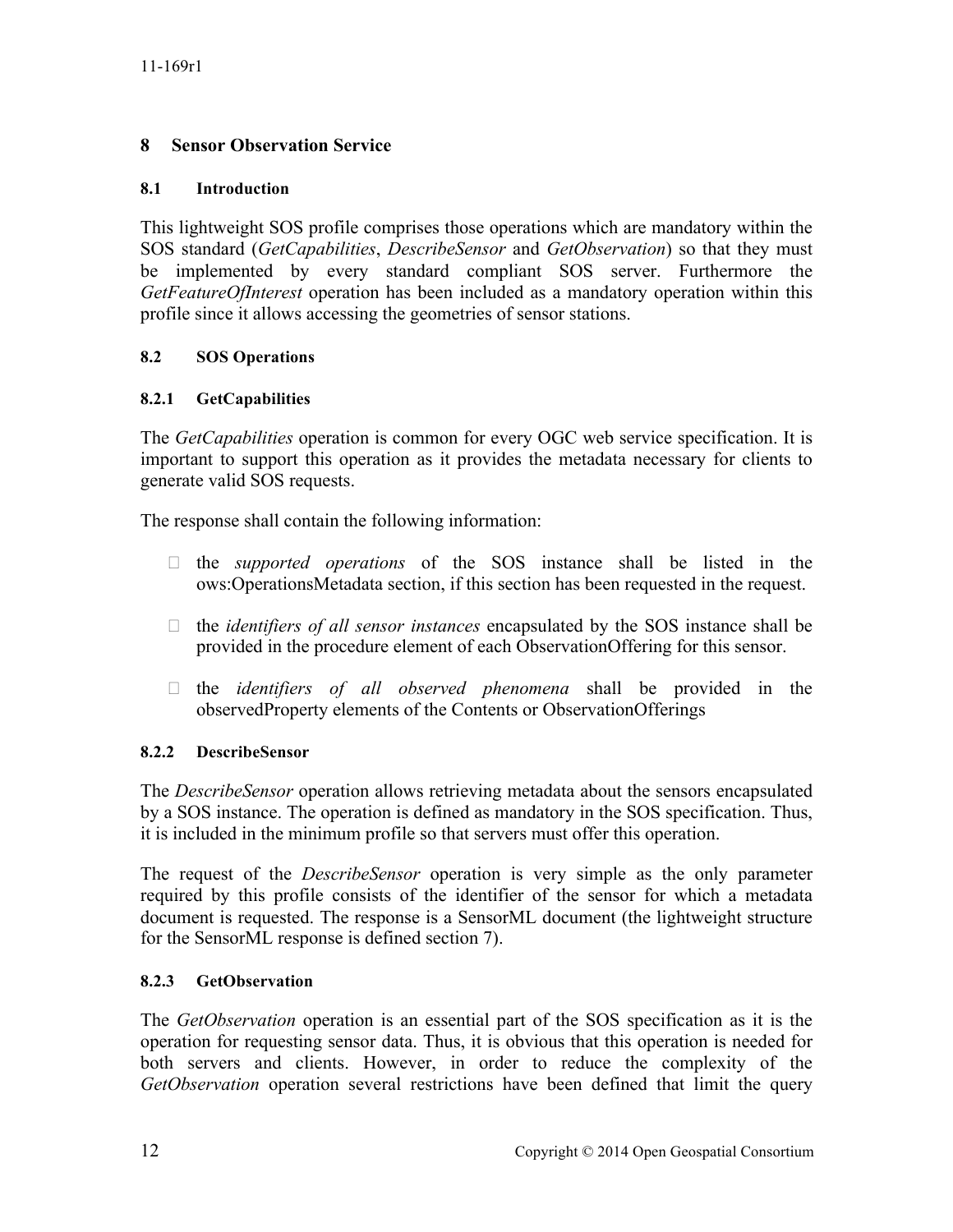parameters. In detail, the following parameters are included in this lightweight SOS profile and can be used in a *GetObservation* service request and therefore shall be supported by every SOS server implementation compliant to this profile (please note: the use of these parameters by clients is optional):

- *offering*: the identifier of the offering that contains the requested sensor data
- □ *temporalFilter*: for specifying the time for which sensor data is requested; the temporal filter is limited within the lightweight SOS profile to the following types:
	- o During a time period
	- o Equal to a time instant
- *procedure*: the identifiers of the sensor or sensor network instances from which data is requested
- $\Box$  *observedProperty*: the identifiers of the phenomena for which data is requested
- *featureOfInterest*: Identifier of the geometric objects for which sensor data is requested
- □ *spatialFilter*: is restricted within the lightweight SOS profile to the Bounding box of an area for which data is requested

## **8.2.4 GetFeatureOfInterest**

The *GetFeatureOfInterest* operation allows retrieving the spatial features that are attached to observations. In case of fixed in-situ stations, these features are usually equal to the location of the stations at which measurements were performed. As the access to the geometries of measurements is a requirement for creating map visualizations of the sensors and their data, the *GetFeatureOfInterest* operation has been included for servers in this lightweight SOS profile. However, not every client might rely on this operation (e.g. clients that only show diagrams of time series data).

In order to reduce the complexity of this operation, its request parameters are restricted within this profile. Clients may request geometries using only one of these three parameters:

- *featureOfInterest*: identifier of a feature of interest which shall be returned
- □ *spatialFilter*: restricted within the lightweight SOS profile to the Bounding box of an area for which features are requested
- *observedProperty*: identifiers of the properties that shall be observed at the requested features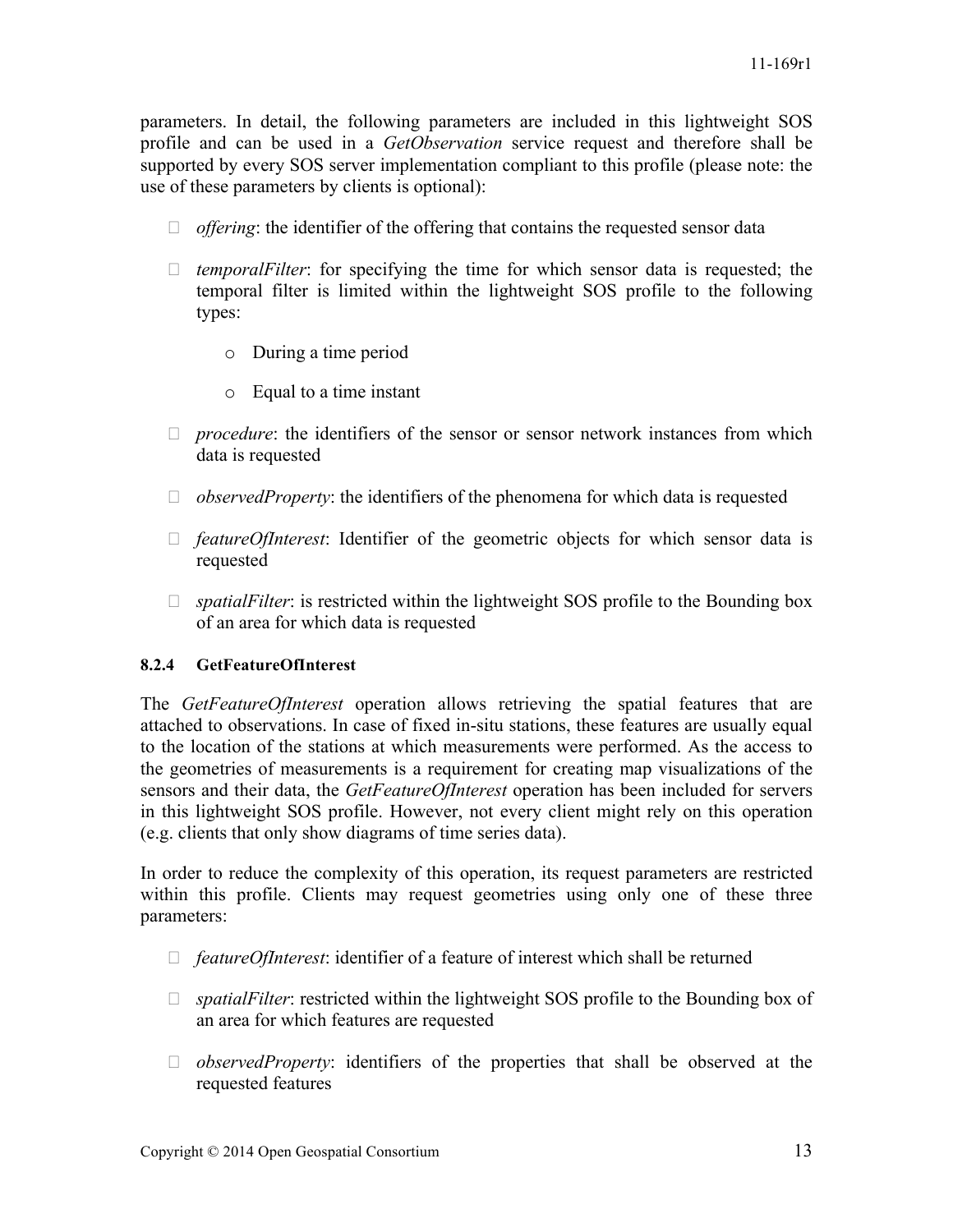*procedure*: identifiers of the procedures that shall observe the requested features

In case of this profile, the response of the GetFeatureOfInterest operation shall always contain one or more *SamplingPoints*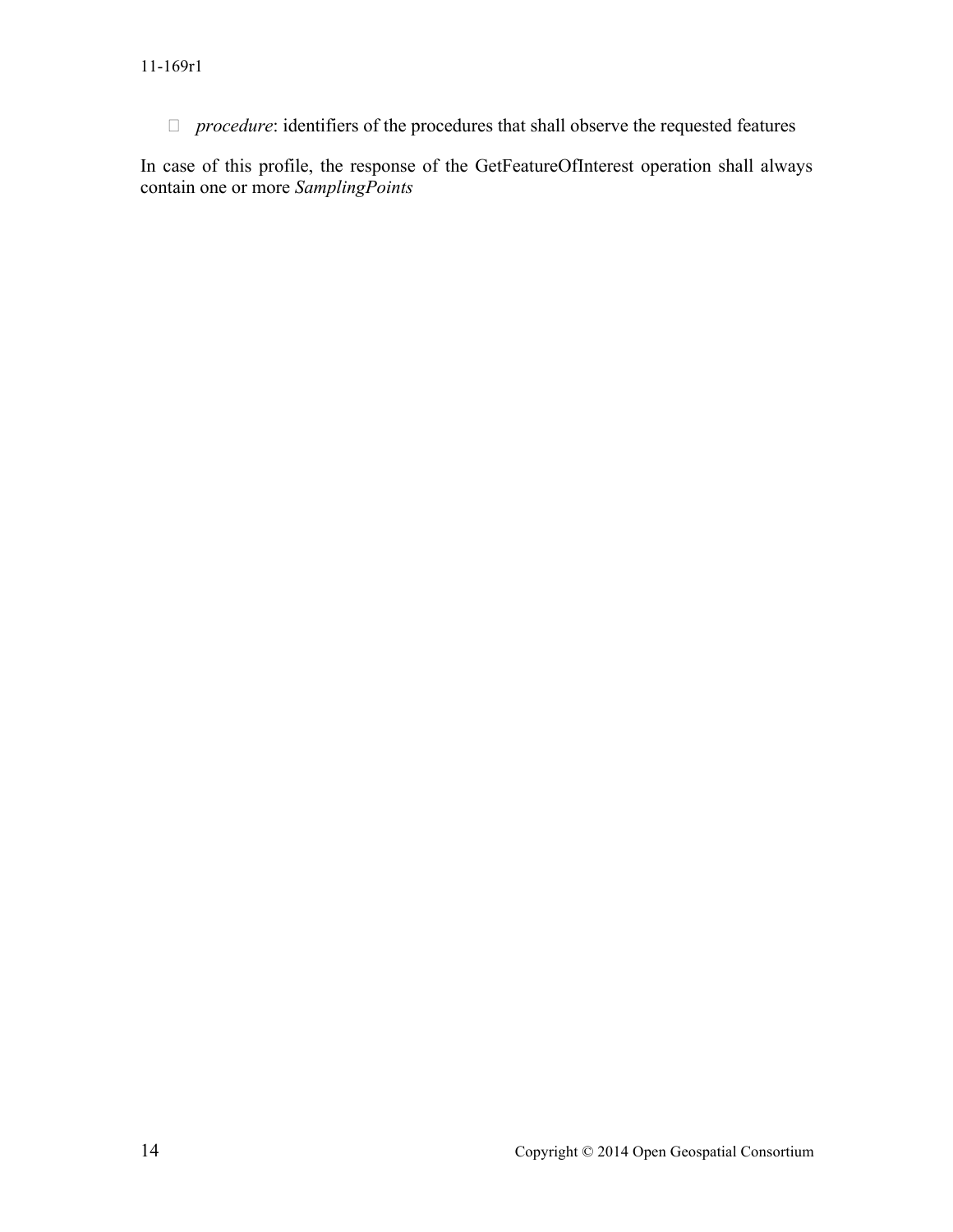# **9 Bibliography**

- [1] Jirka, Simon and Christoph Stasch (2011). A Lightweight Sensor Web Enablement Profile for Stationary In-Situ Sensors. INSPIRE Conference 2011, Edinburgh, United Kingdom.
- [2] Bröring, Arne, Johannes Echterhoff, Simon Jirka, Ingo Simonis, Thomas Everding, Christoph Stasch, Steve Liang and Rob Lemmens (2011). "New Generation Sensor Web Enablement." MDPI Sensors 11(3): 2652-2699.
- [3] Houbie, Frédéric, Fabian Skivée and Simon Jirka (2010). OGC Discussion Paper: OGC Catalogue Services Specification 2.0 Extension Package for ebRIM Application Profile: SensorML 0.3.0 (09-163r2). Wayland, MA, USA, Open Geospatial Consortium Inc.
- [4] Jirka, Simon, Arne Bröring and Christoph Stasch (2009). "Discovery Mechanisms for the Sensor Web." MDPI Sensors 9(4): 2661-2681.
- [5] Jirka, Simon and Arne Bröring (2009). OGC Public Engineering Report: OGC OWS-6 SensorML Profile for Discovery 0.3.0 (09-033). Wayland, MA, USA, Open Geospatial Consortium Inc.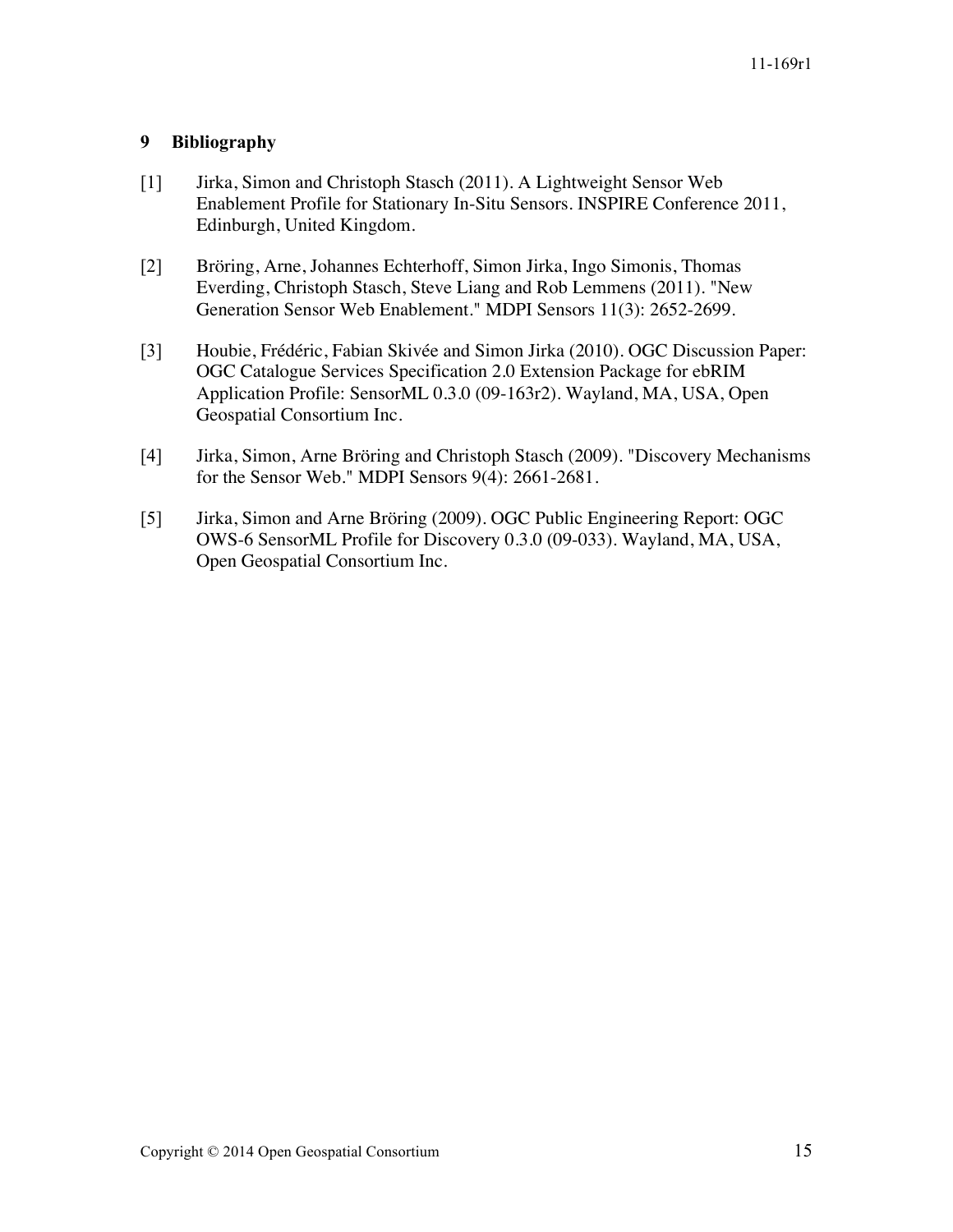### **10 Examples: Observations & Measurements**

#### **10.1 Measurement**

```
<?xml version="1.0" encoding="UTF-8"?>
<!--=============================================================
This observation depicts an example 
-point as sampling location 
-time instant as phenomenon time
-result is a measure value (double with units of measure information)
             ==============================================================-->
<om:OM_Measurement gml:id="obsTest1" xmlns:om="http://www.opengis.net/om/2.0"
     xmlns:xsi="http://www.w3.org/2001/XMLSchema-instance"
     xmlns:sams="http://www.opengis.net/samplingSpatial/2.0"
     xmlns:sf="http://www.opengis.net/sampling/2.0"
     xmlns:xlink="http://www.w3.org/1999/xlink"
     xmlns:gml="http://www.opengis.net/gml/3.2"
    xsi:schemaLocation="http://www.opengis.net/om/2.0 ../observation.xsd">
 <!--=============================================================
    global identifier of the observation
               ==============================================================-->
    <gml:identifier codeSpace="http://www.myWebSite.org">obsTest1</gml:identifier>
 <!--=============================================================
    phenomenon time represents the time when the observation was taken (so when the 
     sensor has interacted with reality
                                             ==============================================================-->
    <om:phenomenonTime>
       <gml:TimeInstant gml:id="ot1t">
          <gml:timePosition>2005-01-11T16:22:25.00</gml:timePosition>
       </gml:TimeInstant>
    </om:phenomenonTime>
                         <!--=============================================================
    result time represents the time when the result value was produced; might differ for 
    example in case of a soil sample; sample has been taken during phenomenonTime and
     then evaluate later in a laboratory during resultTime
                                          ==============================================================-->
    <om:resultTime xlink:href="#ot1t"/>
    <!--=============================================================
    procedure has produced the observation's result (usually a sensor)
              ==============================================================-->
   <om:procedure xlink:href="http://www.example.org/register/process/scales34.xml"/>
    <!--=============================================================
    observedProperty usually contains a link to a vocabulary containing the definition of 
     the property which has been observed; in case of environmental modelling this is 
     usually a physical phenomenon (e.g. temperature, air pollutant concentration, etc.)
    ==============================================================-->
 <om:observedProperty xlink:href="urn:ogc:def:phenomenon:OGC:temperature"/>
    <!--=============================================================
    feature of interest carries the sampling geometry of the observation
    ==============================================================-->
    <om:featureOfInterest>
       <sams:SF_SpatialSamplingFeature gml:id="SamplingPoint1">
          <sf:type xlink:href="http://www.opengis.net/def/samplingFeatureType/OGC-
                                OM/2.0/SF_SamplingPoint"/>
          <sf:sampledFeature xsi:nil="true"/>
          <sams:shape>
             <gml:Point gml:id="UOMlocation">
 <gml:pos srsName="http://www.opengis.net/def/crs/EPSG/0/4326">
 52.87 7.78</gml:pos>
             </gml:Point>
          </sams:shape>
       </sams:SF_SpatialSamplingFeature>
   </om:featureOfInterest><br><!----------------------
 <!--=============================================================
    observation result is an numerical value with information about the unit of 
     measurements
```
==============================================================-->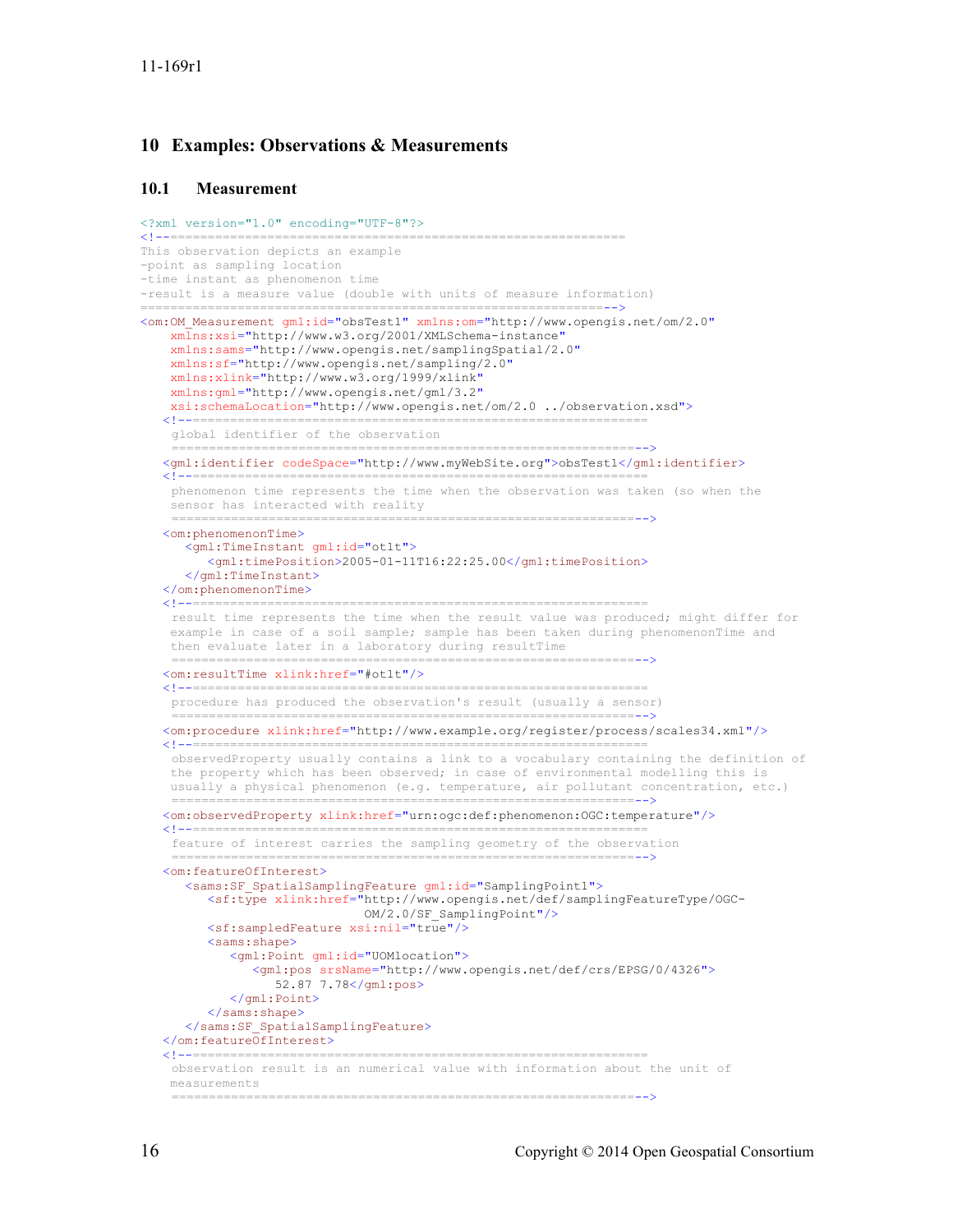<om:result uom="Cel">36</om:result> </om:OM\_Measurement>

#### **10.2 CountObservation**

```
<?xml version="1.0" encoding="UTF-8"?>
                <!--=============================================================
This observation depicts an example with 
 -point as sampling location
 -timeInstant as phenomenon time
 -result is a count value
                         ==============================================================-->
<om:OM_CountObservation gml:id="obsTest1" xmlns:om="http://www.opengis.net/om/2.0"
    xmlns:xsi="http://www.w3.org/2001/XMLSchema-instance"
    xmlns:sams="http://www.opengis.net/samplingSpatial/2.0"
    xmlns:sf="http://www.opengis.net/sampling/2.0"
    xmlns:xlink="http://www.w3.org/1999/xlink"
    xmlns:gml="http://www.opengis.net/gml/3.2"
    xsi:schemaLocation="http://www.opengis.net/om/2.0 ../observation.xsd">
   \lt!! --=====================
    global identifier of the observation
            ==============================================================-->
    <gml:identifier codeSpace="http://www.uncertweb.org">obsTest1</gml:identifier>
    <!--=============================================================
   phenomenon time represents the time when the observation was taken (so when the 
     sensor has interacted with reality
                                         ==============================================================-->
    <om:phenomenonTime>
       <gml:TimeInstant gml:id="ot1t">
          <gml:timePosition>2005-01-11T16:22:25.00</gml:timePosition>
       </gml:TimeInstant>
    </om:phenomenonTime>
    <!--=============================================================
    result time represents the time when the result value was produced; might differ for 
    example in case of a soil sample; sample has been taken during phenomenonTime and
     then evaluate later in a laboratory during resultTime
    ==============================================================-->
 <om:resultTime xlink:href="#ot1t"/>
   <! --=========================
    procedure has produced the observation's result (usually a sensor)
     ==============================================================-->
    <om:procedure xlink:href="http://www.example.org/register/process/counter.xml"/>
    <!--=============================================================
    observedProperty usually contains a link to a vocabulary containing the definition of 
     the property which has been observed; in case of environmental modelling this is 
     usually a physical phenomenon (e.g. temperature, air pollutant concentration, etc.)
                   ==============================================================-->
    <om:observedProperty xlink:href="urn:ogc:def:phenomenon:OGC:numberOfPersons"/>
    <!--=============================================================
    feature of interest carries the sampling geometry of the observation
                               ===================
    <om:featureOfInterest>
       <sams:SF_SpatialSamplingFeature gml:id="SamplingPoint1">
          <sf:type xlink:href="http://www.opengis.net/def/samplingFeatureType/OGC-
                                 OM/2.0/SF_SamplingPoint"/>
          <sf:sampledFeature xsi:nil="true"/>
          <sams:shape>
              <gml:Point gml:id="UOMlocation">
                 <gml:pos srsName="http://www.opengis.net/def/crs/EPSG/0/4326">
                    52.87 7.78</gml:pos>
              </gml:Point>
         </sams:shape>
       </sams:SF_SpatialSamplingFeature>
   </om:featureOfInterest>
 <!--=============================================================
    observation result is a count value
                                            ==============================================================-->
    <om:result>36000</om:result>
</om:OM_CountObservation>
```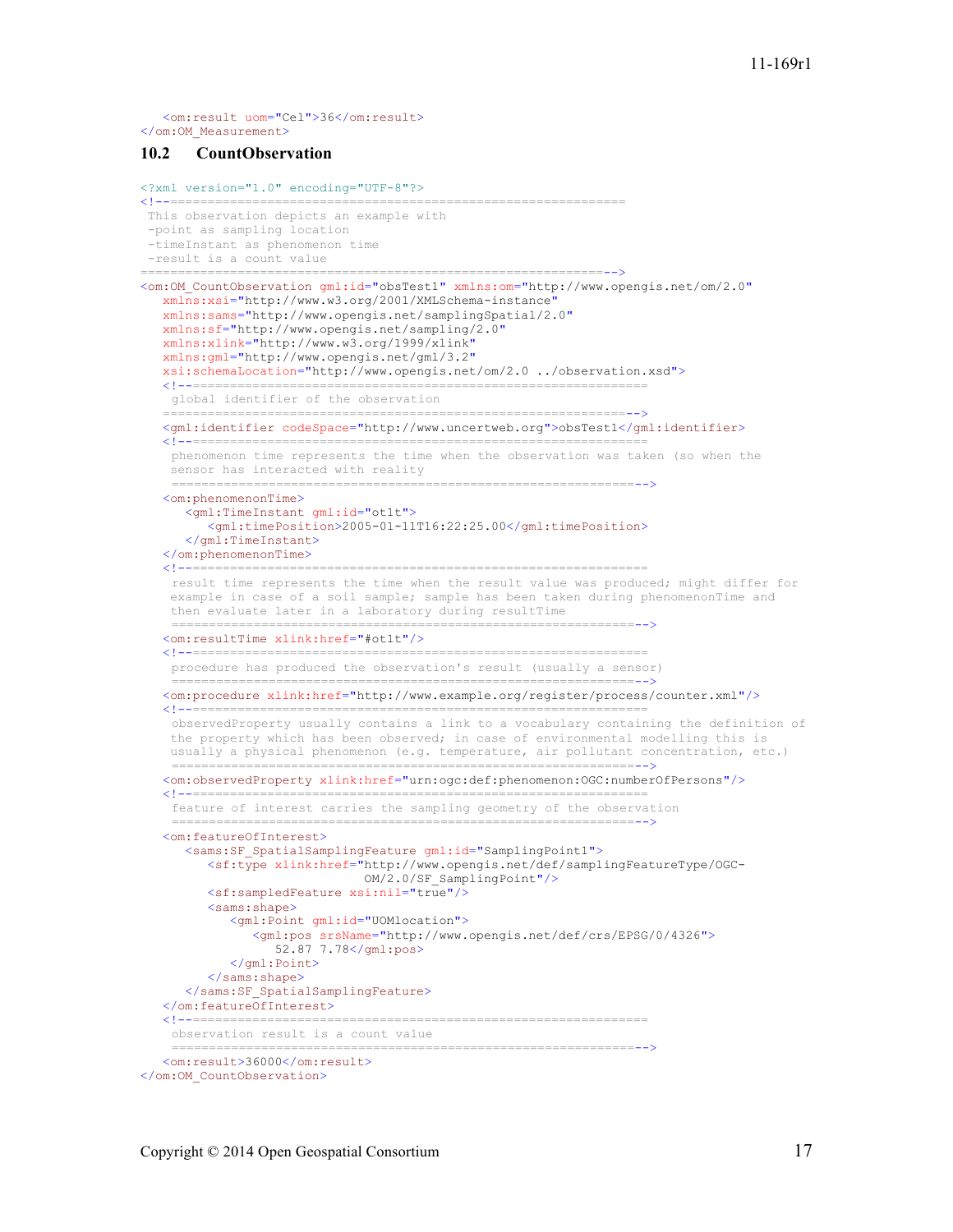### **10.3 TruthObservation**

```
<?xml version="1.0" encoding="UTF-8"?>
            ============================
This observation depicts an example with 
 -point as sampling location
 -timeInstant as phenomenonTime
-result is a reference to a coverage on a server
 ==============================================================-->
<om:OM_TruthObservation gml:id="obsTest1" xmlns:om="http://www.opengis.net/om/2.0"
   xmlns:xsi="http://www.w3.org/2001/XMLSchema-instance"
    xmlns:sams="http://www.opengis.net/samplingSpatial/2.0"
    xmlns:sf="http://www.opengis.net/sampling/2.0"
    xmlns:gmd="http://www.isotc211.org/2005/gmd"
    xmlns:xlink="http://www.w3.org/1999/xlink" xmlns:gml="http://www.opengis.net/gml/3.2"
    xsi:schemaLocation="http://www.opengis.net/om/2.0 ../observation.xsd">
 <!--=============================================================
        global identifier of the observation
                ==============================================================-->
    <gml:identifier codeSpace="http://www.uncertweb.org">obsTest1</gml:identifier>
    <!--=============================================================
   phenomenon time represents the time when the observation was taken (so when the 
     sensor has interacted with reality
                   ==============================================================-->
    <om:phenomenonTime>
       <gml:TimeInstant gml:id="ot1t">
          <gml:timePosition>2005-01-11T16:22:25.00</gml:timePosition>
       </gml:TimeInstant>
    </om:phenomenonTime>
 <!--=============================================================
    result time represents the time when the result value was produced; might differ for 
   example in case of a soil sample; sample has been taken during phenomenonTime and
    then evaluate later in a laboratory during resultTime
     ==============================================================-->
    <om:resultTime xlink:href="#ot1t"/>
    <!--=============================================================
    procedure has produced the observation's result (usually a sensor)
              ==============================================================-->
    <om:procedure xlink:href="http://www.example.org/register/process/scales34.xml"/>
 <!--=============================================================
    observedProperty usually contains a link to a vocabulary containing the definition of 
     the property which has been observed; in case of environmental modelling this is 
     usually a physical phenomenon (e.g. temperature, air pollutant concentration, etc.)
    ==============================================================-->
    <om:observedProperty xlink:href="urn:ogc:def:phenomenon:OGC:temperature"/>
 <!--=============================================================
    feature of interest carries the sampling geometry of the observation
    ==============================================================-->
    <om:featureOfInterest>
       <sams:SF_SpatialSamplingFeature gml:id="SamplingPoint1">
          <sf:type xlink:href="http://www.opengis.net/def/samplingFeatureType/OGC-
                                OM/2.0/SF_SamplingPoint"/>
          <sf:sampledFeature xsi:nil="true"/>
          <sams:shape>
             <gml:Point gml:id="UOMlocation">
                <gml:pos srsName="http://www.opengis.net/def/crs/EPSG/0/4326">
                   52.87 7.78</gml:pos>
            \langle/\ldotsl:Point>
         </sams:shape>
       </sams:SF_SpatialSamplingFeature>
    </om:featureOfInterest>
    <!--=============================================================
    observation result is a boolean (truth) value
                                                    ==============================================================-->
    <om:result>true</om:result>
```
</om: OM\_TruthObservation>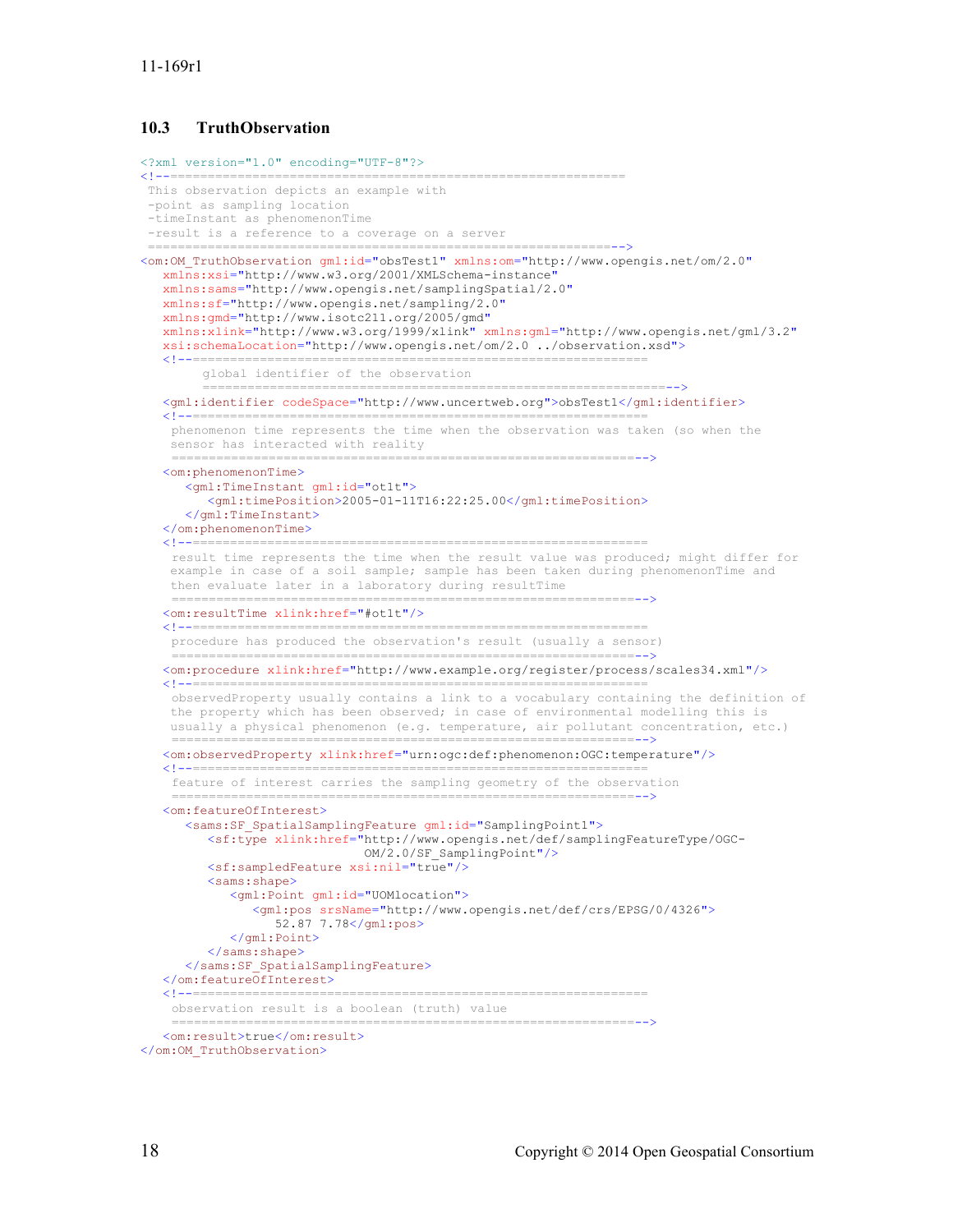#### **10.4 CategoryObservation**

```
<?xml version="1.0" encoding="UTF-8"?>
<!--=============================================================
This observation depicts an example with 
 -point as sampling location
 -time period as phenomenon time
-result is a categorical value (category with link to code space)
                            ==============================================================-->
<om:OM_CategoryObservation gml:id="obsTest1" xmlns:om="http://www.opengis.net/om/2.0"
    xmlns:xsi="http://www.w3.org/2001/XMLSchema-instance"
    xmlns:sams="http://www.opengis.net/samplingSpatial/2.0"
    xmlns:sf="http://www.opengis.net/sampling/2.0" 
    xmlns:xlink="http://www.w3.org/1999/xlink"
    xmlns:gml="http://www.opengis.net/gml/3.2"
    xsi:schemaLocation="http://www.opengis.net/om/2.0 ../observation.xsd">
 <!--=============================================================
    global identifier of the observation
     ==============================================================-->
    <gml:identifier codeSpace="http://www.myWebSite.org">obsTest1</gml:identifier>
    <!--=============================================================
   phenomenon time represents the time when the observation was taken (so when the 
     sensor has interacted with reality
                                         ==============================================================-->
    <om:phenomenonTime>
       <gml:TimeInstant gml:id="ot1t">
          <gml:timePosition>2005-01-11T16:22:25.00</gml:timePosition>
       </gml:TimeInstant>
   </om:phenomenonTime><br><!--================
                 <!--=============================================================
    result time represents the time when the result value was produced; might differ for 
     example in case of a soil sample; sample has been taken during phenomenonTime and 
     then evaluate later in a laboratory during resultTime
    ==============================================================-->
    <om:resultTime xlink:href="#ot1t"/>
 <!--=============================================================
    procedure has produced the observation's result (usually a sensor)
                    ==============================================================-->
    <om:procedure xlink:href="http://www.example.org/register/process/scales34.xml"/>
 <!--=============================================================
    observedProperty usually contains a link to a vocabulary containing the definition of 
     the property which has been observed; in case of environmental modelling this is 
     usually a physical phenomenon (e.g. temperature, air pollutant concentration, etc.)
    ==============================================================-->
 <om:observedProperty xlink:href="urn:ogc:def:phenomenon:OGC:temperature"/>
    <!--=============================================================
    feature of interest carries the sampling geometry of the observation
    ==============================================================-->
    <om:featureOfInterest>
       <sams:SF_SpatialSamplingFeature gml:id="SamplingPoint1">
          <sf:type xlink:href="http://www.opengis.net/def/samplingFeatureType/OGC-
                                OM/2.0/SF_SamplingPoint"/>
          <sf:sampledFeature xsi:nil="true"/>
          <sams:shape>
             <gml:Point gml:id="UOMlocation">
                 <gml:pos srsName="http://www.opengis.net/def/crs/EPSG/0/4326">
                   52.87 7.78</gml:pos>
             </gml:Point>
         </sams:shape>
       </sams:SF_SpatialSamplingFeature>
   </om:featureOfInterest>
                                       <!--=============================================================
    observation result is an uncertainty value
    ==============================================================-->
 <om:result codeSpace="http://www.uncertweb.org/tempCodeSpace/tempCategories.xml">
      warm</om:result>
</om:OM_CategoryObservation>
```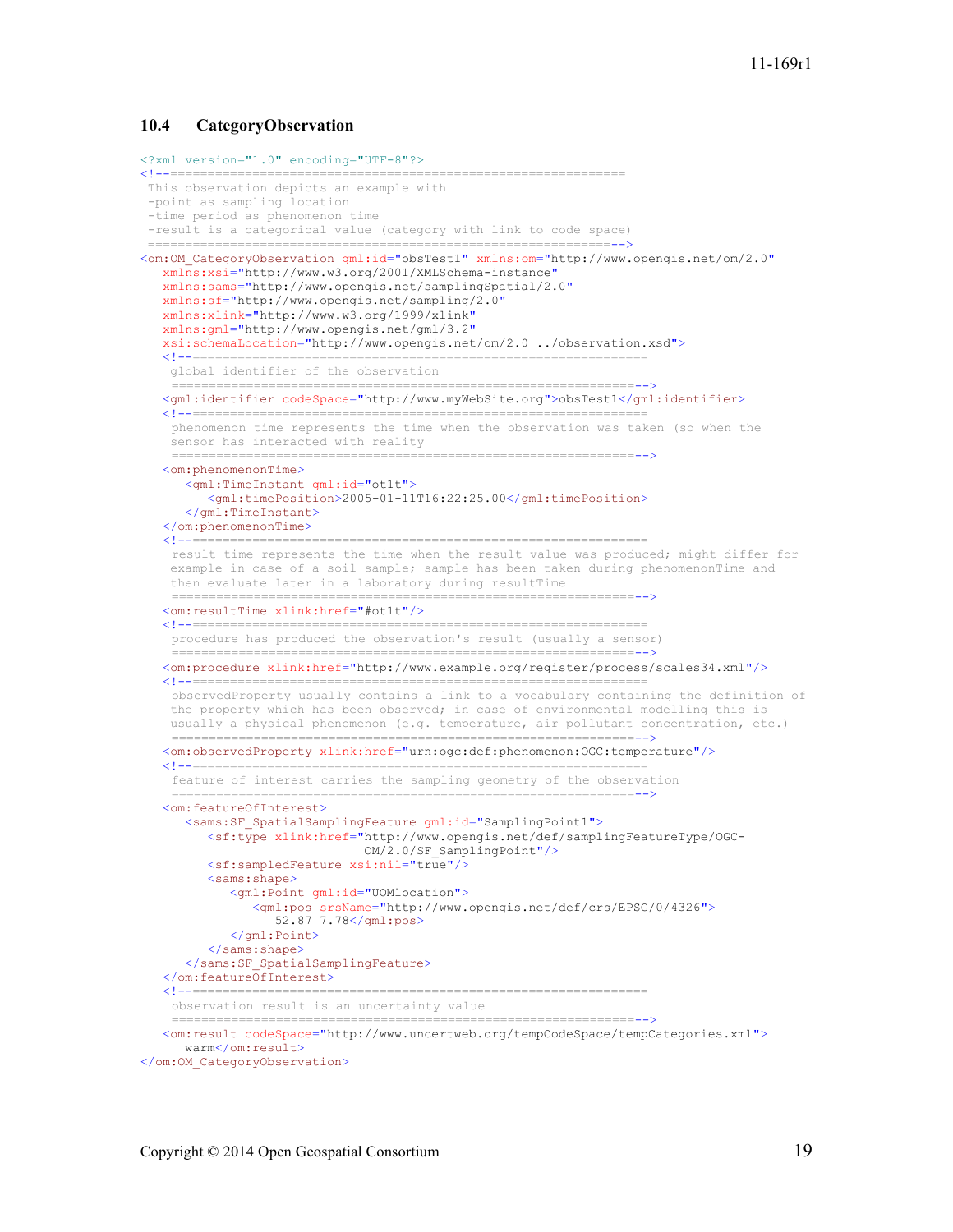## **10.5 TextObservation**

```
<?xml version="1.0" encoding="UTF-8"?>
                                                    <!--=============================================================
This observation depicts an example with 
 -point as sampling location
 -time instant as phenomenon time
-result is a free text value
 ==============================================================-->
<om:OM_TextObservation gml:id="obsTest1" xmlns:om="http://www.opengis.net/om/2.0"
   xmlns:xsi="http://www.w3.org/2001/XMLSchema-instance"
    xmlns:sams="http://www.opengis.net/samplingSpatial/2.0" 
    xmlns:sf="http://www.opengis.net/sampling/2.0"
    xmlns:gmd="http://www.isotc211.org/2005/gmd"
    xmlns:xlink="http://www.w3.org/1999/xlink"
    xmlns:gml="http://www.opengis.net/gml/3.2"
    xsi:schemaLocation="http://www.opengis.net/om/2.0 ../observation.xsd">
 <!--=============================================================
   global identifier of the observation
     ==============================================================-->
    <gml:identifier codeSpace="http://www.myWebSite.org">obsTest1</gml:identifier>
 <!--=============================================================
    phenomenon time represents the time when the observation was taken (so when the 
     sensor has interacted with reality
                                          ==============================================================-->
    <om:phenomenonTime>
       <gml:TimeInstant gml:id="ot1t">
          <gml:timePosition>2005-01-11T16:22:25.00</gml:timePosition>
       </gml:TimeInstant>
    </om:phenomenonTime>
                            <!--=============================================================
   result time represents the time when the result value was produced; might differ for 
    example in case of a soil sample; sample has been taken during phenomenonTime and 
     then evaluate later in a laboratory during resultTime
    ==============================================================-->
    <om:resultTime xlink:href="#ot_tp_1"/>
 <!--=============================================================
    procedure has produced the observation's result (usually a sensor)
         ==============================================================-->
    <om:procedure xlink:href="http://www.example.org/register/process/scales34.xml"/>
    <!--=============================================================
    observedProperty usually contains a link to a vocabulary containing the definition of 
     the property which has been observed; in case of environmental modelling this is 
     usually a physical phenomenon (e.g. temperature, air pollutant concentration, etc.)
    ==============================================================-->
 <om:observedProperty xlink:href="urn:ogc:def:phenomenon:OGC:species:flyingHorse"/>
    <!--=============================================================
    feature of interest carries the sampling geometry of the observation
    ==============================================================-->
    <om:featureOfInterest>
       <sams:SF_SpatialSamplingFeature gml:id="SamplingPoint1">
          <sf:type xlink:href="http://www.opengis.net/def/samplingFeatureType/OGC-
                                OM/2.0/SF_SamplingPoint "/>
          <sf:sampledFeature xsi:nil="true"/>
          <sams:shape>
              <gml:Point gml:id="UOMlocation">
                 <gml:pos srsName="http://www.opengis.net/def/crs/EPSG/0/4326">
                    52.87 7.78</gml:pos>
             </gml:Point>
          </sams:shape>
       </sams:SF_SpatialSamplingFeature>
   </om:featureOfInterest><br><!--=====================
                                     ======================================
   observation result is free text
                                                          ==============================================================-->
    <om:result>I've observed a flying horse.</om:result>
</om:OM_TextObservation>
```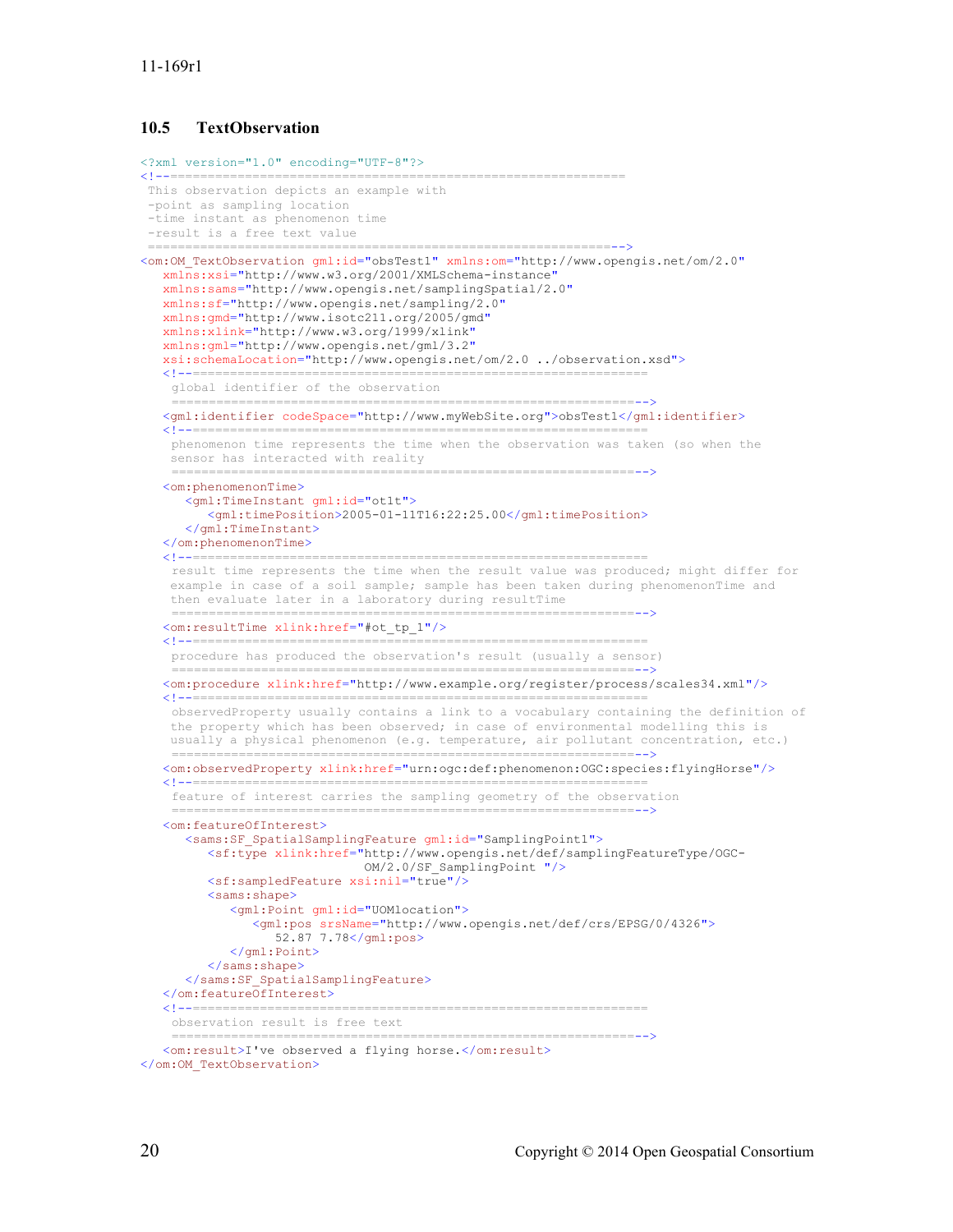#### **10.6 om:ComplexObservation with swe:DataArray**

```
<?xml version="1.0" encoding="UTF-8"?>
<!--=============================================================
This observation depicts an example with 
 -point as sampling location
 -time period as phenomenon time
 -result is a swe:DataArrray
                 ==============================================================-->
<om:OM_Observation gml:id="obsTest1" xmlns:om="http://www.opengis.net/om/2.0"
    xmlns:swe="http://www.opengis.net/swe/2.0"
    xmlns:sams="http://www.opengis.net/samplingSpatial/2.0"
    xmlns:sf="http://www.opengis.net/sampling/2.0"
    xmlns:gmd="http://www.isotc211.org/2005/gmd"
    xmlns:xsi="http://www.w3.org/2001/XMLSchema-instance"
    xmlns:xlink="http://www.w3.org/1999/xlink"
    xmlns:gml="http://www.opengis.net/gml/3.2"
    xsi:schemaLocation="http://www.opengis.net/om/2.0 
                             http://schemas.opengis.net/om/2.0/observation.xsd
                         http://www.opengis.net/swe/2.0 
                            http://schemas.opengis.net/sweCommon/2.0/swe.xsd">
 <!--=============================================================
     global identifier of the observation
            ==============================================================-->
    <gml:identifier codeSpace="http://www.myWebSite.org">obsTest1</gml:identifier>
    <!--=============================================================
    phenomenon time represents the time when the observation was 
     taken (so when the sensor has interacted with reality
 ==============================================================-->
    <om:phenomenonTime>
       <gml:TimeInstant gml:id="ot1t">
          <gml:timePosition>2005-01-11T16:22:25.00</gml:timePosition>
       </gml:TimeInstant>
   </om:phenomenonTime><br><!--=================
                       <!--=============================================================
    result time represents the time when the result value was produced; might differ for 
     example in case of a soil sample; sample has been taken during phenomenonTime and 
     then evaluate later in a laboratory during resultTime
                                              ==============================================================-->
    <om:resultTime xlink:href="#ot_tp_1"/>
    <!--=============================================================
     procedure has produced the observation's result (usually a sensor)
                              ==============================================================-->
    <om:procedure xlink:href="http://www.example.org/register/process/scales34.xml"/>
 <!--=============================================================
    observedProperty usually contains a link to a vocabulary containing the definition of 
     the property which has been observed; in case of environmental modelling this is 
     usually a physical phenomenon (e.g. temperature, air pollutant concentration, etc.)
  ==============================================================-->
 <om:observedProperty xlink:href="urn:ogc:def:phenomenon:OGC:air:temperature"/>
 <!--=============================================================
    feature of interest carries the sampling geometry of the observation
    ==============================================================-->
    <om:featureOfInterest>
      <sams:SF SpatialSamplingFeature gml:id="SamplingPoint1">
          <sf:type xlink:href="
            http://www.opengis.net/def/samplingFeatureType/OGC-OM/2.0/SF_SamplingPoint "/>
          <sf:sampledFeature xsi:nil="true"/>
          <sams:shape>
              <gml:Point gml:id="UOMlocation">
                 <gml:pos srsName="http://www.opengis.net/def/crs/EPSG/0/4326">
                    52.87 7.78</gml:pos>
                 </gml:Point>
          </sams:shape>
       </sams:SF_SpatialSamplingFeature>
    </om:featureOfInterest>
    <!--=============================================================
    observation result is a swe:DataArray containing air temperature measurements for 
    different heights
```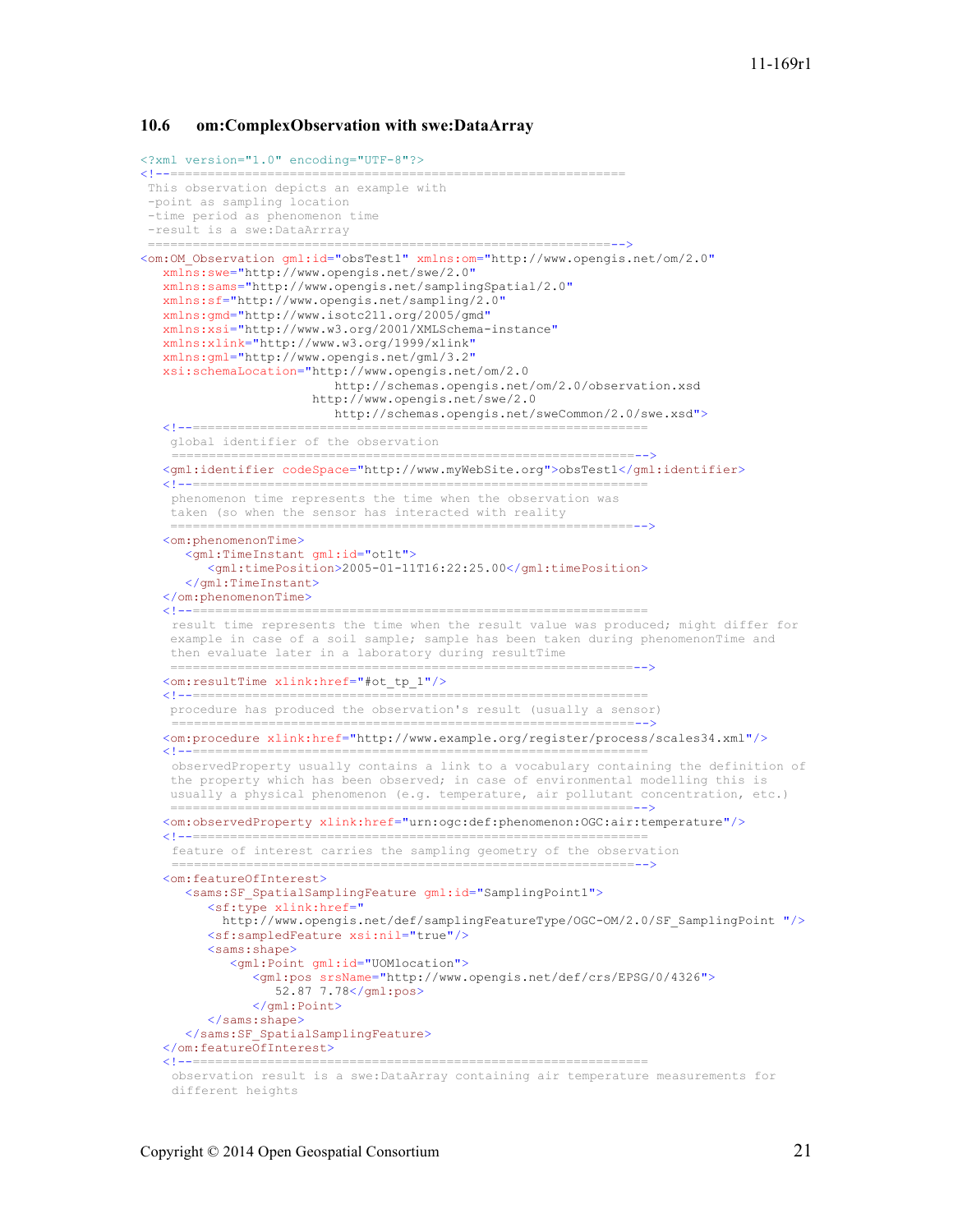```
==============================================================-->
 <om:result xsi:type="swe:DataArrayPropertyType">
      <swe:DataArray>
         <swe:elementCount>
             <swe:Count>
                <swe:value>5</swe:value>
             </swe:Count>
          </swe:elementCount>
          <swe:elementType name="point">
             <swe:DataRecord>
                <swe:field name="height">
                   <swe:Quantity definition="http://mmisw.org/ont/cf/parameter/height">
                       <swe:label>Sampling Point Vertical Location</swe:label>
                       <swe:uom code="m"/>
                   </swe:Quantity>
               \langle/swe:field>
                <swe:field name="airtemperature">
                   <swe:Quantity definition="urn:ogc:def:phenomenon:OGC:air:temperature">
                      <swe:label>Air Temperature</swe:label>
                      <swe:uom code="Cel"/>
                   </swe:Quantity>
                </swe:field>
             </swe:DataRecord>
          </swe:elementType>
          <swe:encoding>
             <swe:TextEncoding blockSeparator=";" tokenSeparator=","/>
          </swe:encoding>
          <swe:values>
             0,20.9;100,19.7;200,18.2;300,17.5;400,16.5
          </swe:values>
       </swe:DataArray>
    </om:result>
</om:OM_Observation>
```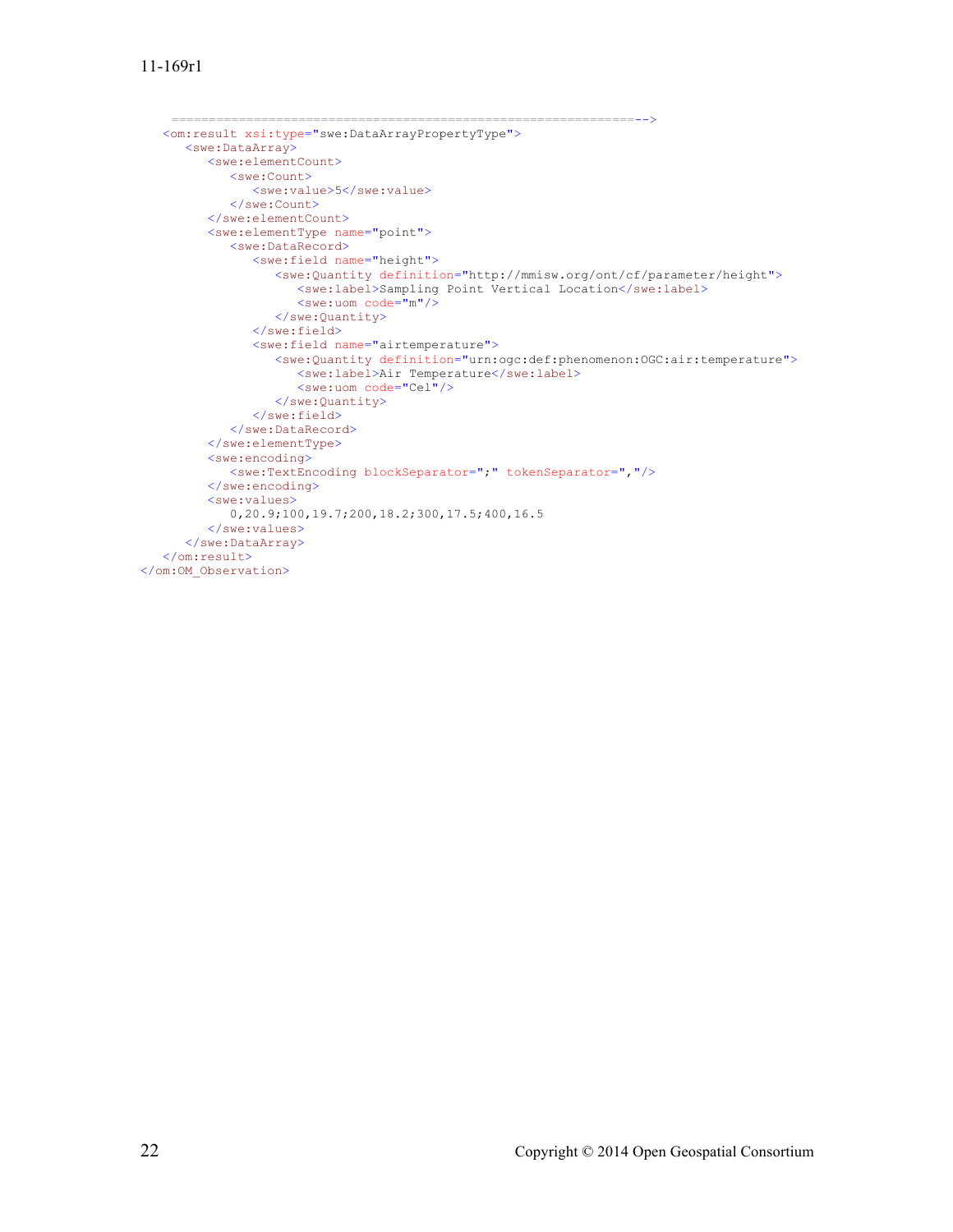#### **11 Examples: Sensor Model Language**

```
<?xml version="1.0" encoding="UTF-8"?>
<PhysicalSystem gml:id="sensor_id" xmlns="http://www.opengis.net/sensorML/2.0"
    xmlns:swe="http://www.opengis.net/swe/2.0"
    xmlns:gml="http://www.opengis.net/gml/3.2"
   xmlns:xsi="http://www.w3.org/2001/XMLSchema-instance"
   xmlns:xlink="http://www.w3.org/1999/xlink"
    xmlns:gmd="http://www.isotc211.org/2005/gmd"
   xmlns:gco="http://www.isotc211.org/2005/gco"
    xmlns:sams="http://www.opengis.net/samplingSpatial/2.0"
    xmlns:sf="http://www.opengis.net/sampling/2.0"
   xsi:schemaLocation=" http://www.opengis.net/sensorML/2.0 
    http://schemas.opengis.net/sensorML/2.0/sensorML.xsd
    http://www.opengis.net/samplingSpatial/2.0
    http://schemas.opengis.net/samplingSpatial/2.0/spatialSamplingFeature.xsd">
 <!--=============================================================
    gml:description is used for a short textual description of the sensor or sensor system 
   and the gml:identifier provides a unique identifier of the sensor or sensor system
 ==============================================================-->
 <gml:description>A weather station on top of the 52North building</gml:description>
   <gml:identifier codeSpace="not_used">
         urn:ogc:object:feature:Sensor:52North:weatherStation123
   </gml:identifier>
 <!--=============================================================
 For discovery purposes, human-readable keywords shall be given. For example, the 
    phenomena observed by the system or the types of contained sensors can be mentioned.
 ==============================================================-->
   <keywords>
       <KeywordList>
          <keyword>weather station</keyword>
          <keyword>precipitation</keyword>
         <keyword>wind speed</keyword>
         <keyword>temperature</keyword>
       </KeywordList>
  </keywords><br><l---------
                        <!--=============================================================
    Each "identifier/Term" element contained in the "IdentifierList" must have a 
    "definition" attribute. This attribute links to the semantics of the identifier.
    One identifier has to contain the definition "urn:ogc:def:identifier:OGC:shortname". 
    The value of its contained "Term" element represents a human understandable name for 
    the instance.
    One identifier has to contain the definition "urn:ogc:def:identifier:OGC:longname". 
    The value of its contained "Term" element represents a human understandable name for 
   the instance.
                        ==============================================================-->
    <identification>
       <IdentifierList>
          <identifier>
             <Term definition="urn:ogc:def:identifier:OGC:shortname">
                <label>short name</label>
               <value>Weather station 123</value>
            \langleTerm\rangle </identifier>
          <identifier>
             <Term definition="urn:ogc:def:identifier:OGC:longname">
                <label>long name</label>
                <value>Weather station 123 on top of the 52North building</value>
            \langle/Term\rangle </identifier>
       </IdentifierList>
   </identification><br><!--=============
 <!--=============================================================
 Each "classifier/Term" element contained in the "ClassifierList" must have a 
    "definition" attribute. This attribute links to the semantics of the identifier.
 ==============================================================-->
```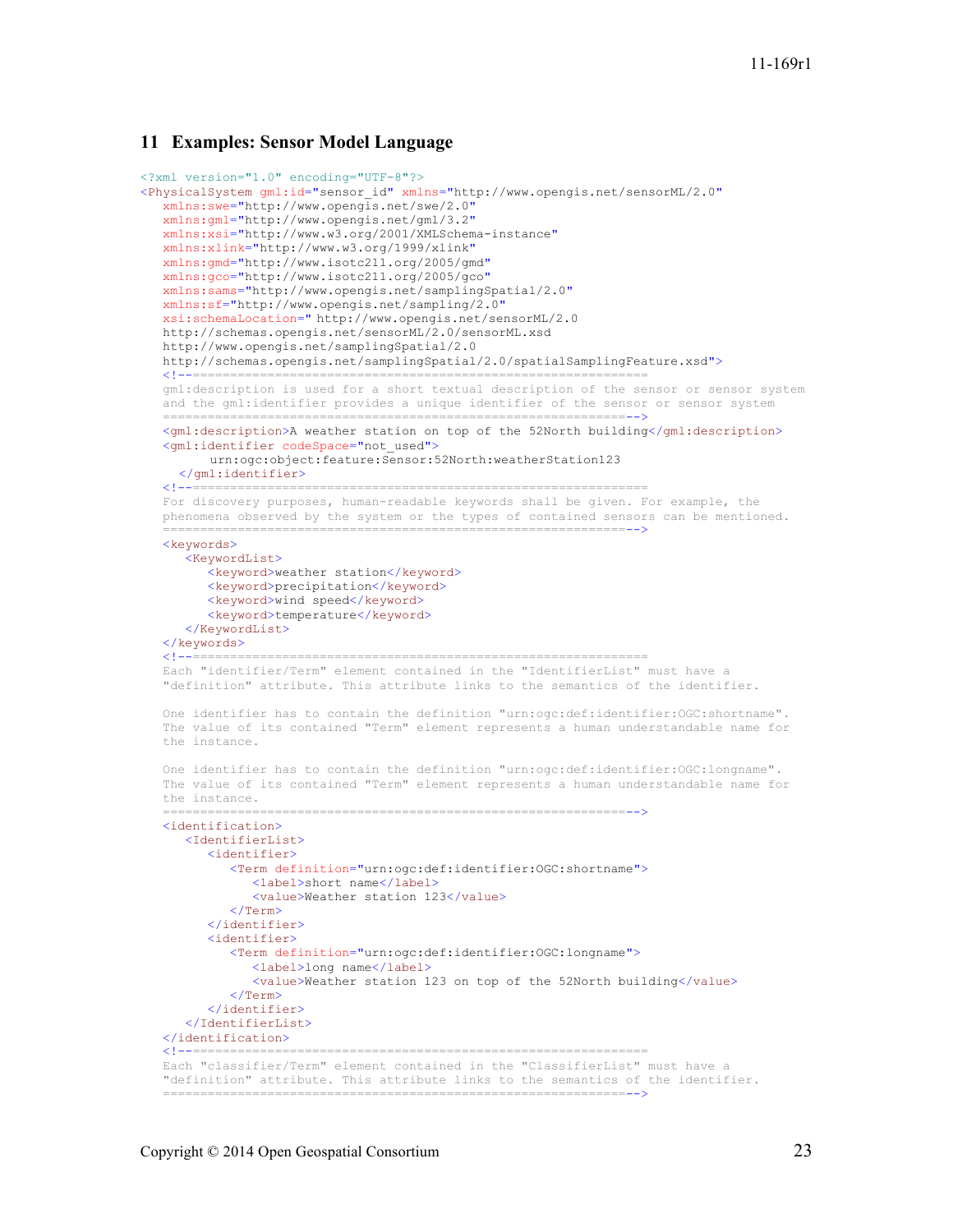```
 <classification>
       <ClassifierList>
          <classifier>
             <Term definition="http://www.opengis.net/def/property/OGC/0/SensorType">
                <label>sensorType</label>
                <value>weather station</value>
            \langle/Term>
          </classifier>
       </ClassifierList>
   </classification>
   <!--=============================================================
   The element "contacts/ContactList/member/gmd:CI_ResponsibleParty" has to be present to 
   define the responsible party of the sensor system.
 ==============================================================-->
   <contacts>
       <ContactList>
          <member>
             <gmd:CI_ResponsibleParty>
                <gmd:individualName>
                   <gco:CharacterString>Arne Bröring</gco:CharacterString>
                </gmd:individualName>
                <gmd:organisationName>
                   <gco:CharacterString>52North</gco:CharacterString>
                </gmd:organisationName>
                <gmd:positionName>
                   <gco:CharacterString>Software Engineer</gco:CharacterString>
                </gmd:positionName>
                <gmd:contactInfo>
                  <gmd:CI_Contact>
                       <gmd:address>
                          <gmd:CI_Address>
                             <gmd:deliveryPoint>
                                <gco:CharacterString>Martin-Luther-King-Weg 
                                   24</gco:CharacterString>
                             </gmd:deliveryPoint>
                            <gmd:city>
                                <gco:CharacterString>Muenster</gco:CharacterString>
                             </gmd:city>
                            <gmd:country>
                                <gco:CharacterString>Germany</gco:CharacterString>
                             </gmd:country>
                             <gmd:electronicMailAddress>
                                <gco:CharacterString>swe@52north.org</gco:CharacterString>
                             </gmd:electronicMailAddress>
                          </gmd:CI_Address>
                       </gmd:address>
                      <gmd:onlineResource>
                          <gmd:CI_OnlineResource>
                             <gmd:linkage>
                                <gmd:URL>http://52North.org</gmd:URL>
                             </gmd:linkage>
                          </gmd:CI_OnlineResource>
                       </gmd:onlineResource>
                   </gmd:CI_Contact>
                </gmd:contactInfo>
                <gmd:role>
                   <gmd:CI_RoleCode codeList="someServer/codeList.xml#CI_RoleCode"
                      codeListValue="pointOfContact"/>
               \langle/\langlemd:role>
             </gmd:CI_ResponsibleParty>
          </member>
       </ContactList>
   </contacts>
   <!--============================================================= 
   The geometric sensor to which the system is associated
 ==============================================================-->
   <featuresOfInterest>
       <FeatureList>
          <member>
```
<sams:SF\_SpatialSamplingFeature gml:id="SamplingPoint1">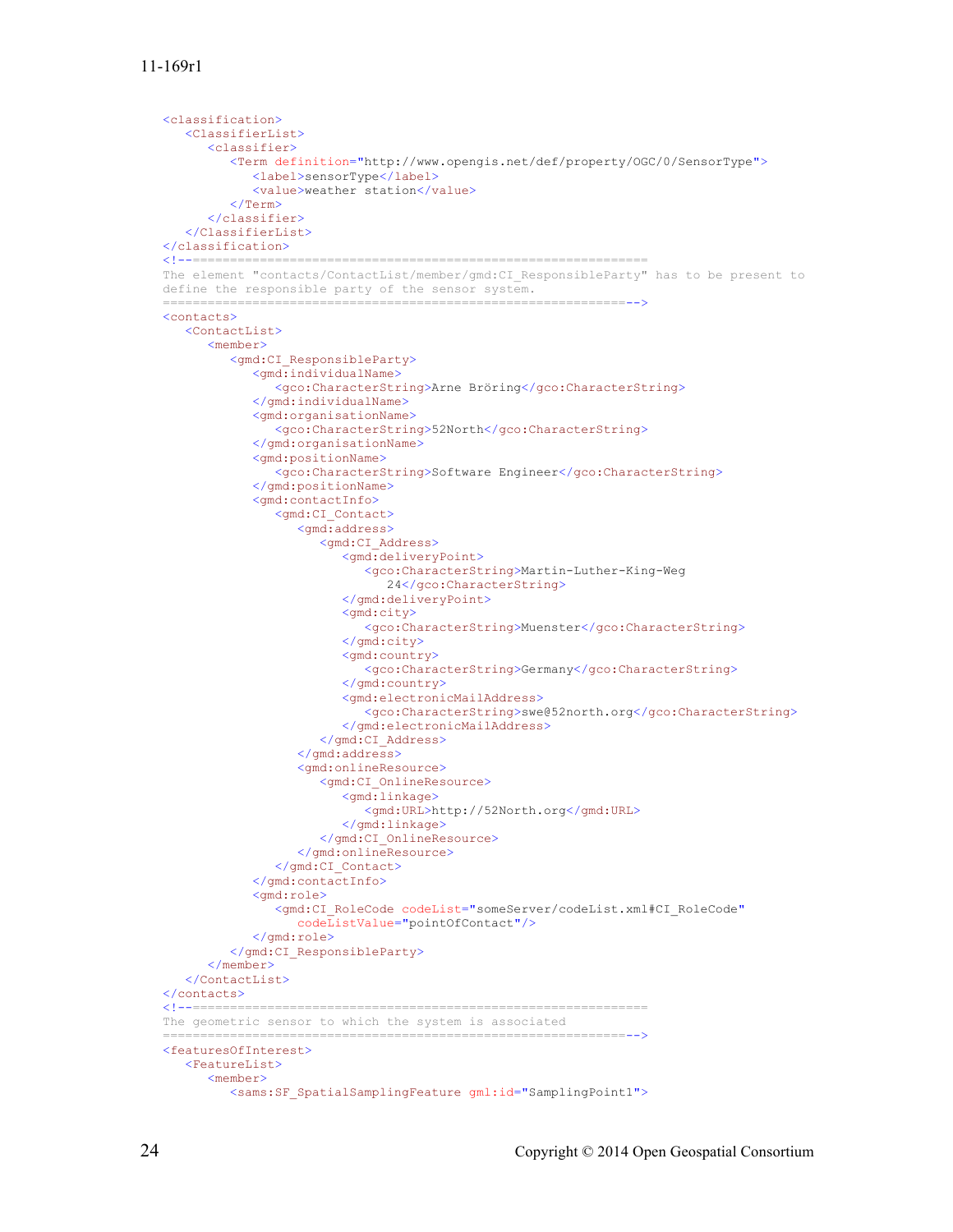```
 <gml:identifier codeSpace="">
                   http://myServer.org/features/SamplingPointAt52NorthHeadquarters
                </gml:identifier>
                <sf:type xlink:href="http://www.opengis.net/def/samplingFeatureType/OGC-
                                      OM/2.0/SF_SamplingPoint"/>
                <sf:sampledFeature xsi:nil="true"/>
                <sams:shape>
                   <gml:Point gml:id="UOMlocation">
                      <gml:pos srsName="http://www.opengis.net/def/crs/EPSG/0/4326">
                         50.7167 7.76667</gml:pos>
                   </gml:Point>
                </sams:shape>
             </sams:SF_SpatialSamplingFeature>
          </member>
       </FeatureList>
    </featuresOfInterest>
    <!--=============================================================
   The "OutputList"-element has to list up at least all "output"s of the PhysicalSystem.
    Each child-element of an "output" has to use the "definition"-attribute to specify the 
    URI of the observed property. If the child-element of the output is a "swe:Quantity" 
    it has to contain the "swe:uom" element which specifies the "code" attribute stating 
    the UCUM code.
 ==============================================================-->
    <outputs>
       <OutputList>
          <output name="precipitation">
             <swe:Quantity
                definition="http://sweet.jpl.nasa.gov/2.3/phen.owl#Precipitation">
                <swe:uom code="mm"/>
             </swe:Quantity>
          </output>
          <output name="windSpeed">
             <swe:Quantity
                definition="http://sweet.jpl.nasa.gov/2.0/atmoWind.owl#WindSpeed">
               \leqswe:uom code="m/s"/>
             </swe:Quantity>
          </output>
          <output name="temperature">
             <swe:Quantity
               definition="http://sweet.jpl.nasa.gov/2.3/propTemperature.owl#Temperature">
                <swe:uom code="Cel"/>
             </swe:Quantity>
          </output>
       </OutputList>
    </outputs>
</PhysicalSystem>
```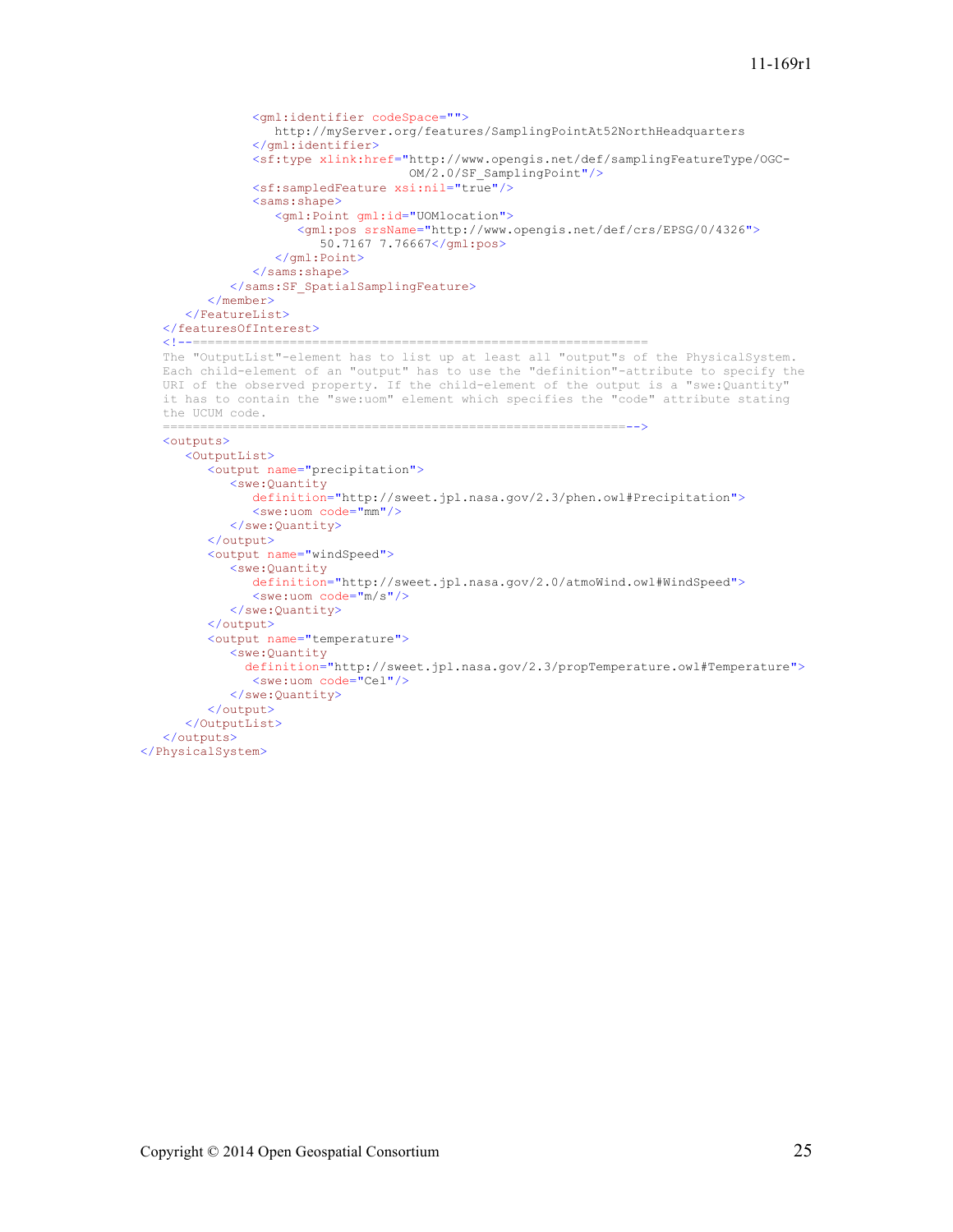## **12 Examples: Sensor Observation Service**

## **12.1 GetCapabilities**

## **12.1.1 Request**

```
<?xml version="1.0" encoding="UTF-8"?>
<soap12:Envelope xmlns:soap12="http://www.w3.org/2003/05/soap-envelope"
   xsi:schemaLocation="http://www.w3.org/2003/05/soap-envelope 
   http://www.w3.org/2003/05/soap-envelope/soap-envelope.xsd
   http://www.opengis.net/sos/2.0
   http://schemas.opengis.net/sos/2.0/sos.xsd"
   xmlns:sos="http://www.opengis.net/sos/2.0" 
   xmlns:wsa="http://www.w3.org/2005/08/addressing"
    xmlns:xsi="http://www.w3.org/2001/XMLSchema-instance"
   xmlns:ows="http://www.opengis.net/ows/1.1">
    <soap12:Header>
       <wsa:To>http://www.ogc.org/SPS</wsa:To>
       <wsa:Action>http://www.opengis.net/sps/2.0/GetCapabilities</wsa:Action>
       <wsa:ReplyTo>
         <wsa:Address>http://my.client.com/client/myReceiver</wsa:Address>
       </wsa:ReplyTo>
       <wsa:MessageID>http://my.client.com/uid/msg-0010</wsa:MessageID>
    </soap12:Header>
    <soap12:Body>
       <GetCapabilities service="SOS">
          <ows:AcceptVersions>
             <ows:Version>2.0.0</ows:Version>
          </ows:AcceptVersions>
          <ows:Sections>
             <ows:Section>OperationsMetadata</ows:Section>
             <ows:Section>ServiceIdentification</ows:Section>
             <ows:Section>ServiceProvider</ows:Section>
             <ows:Section>Filter_Capabilities</ows:Section>
             <ows:Section>InsertionCapabilities</ows:Section>
             <ows:Section>Contents</ows:Section>
          </ows:Sections>
       </GetCapabilities>
   </soap12:Body>
</soap12:Envelope>
```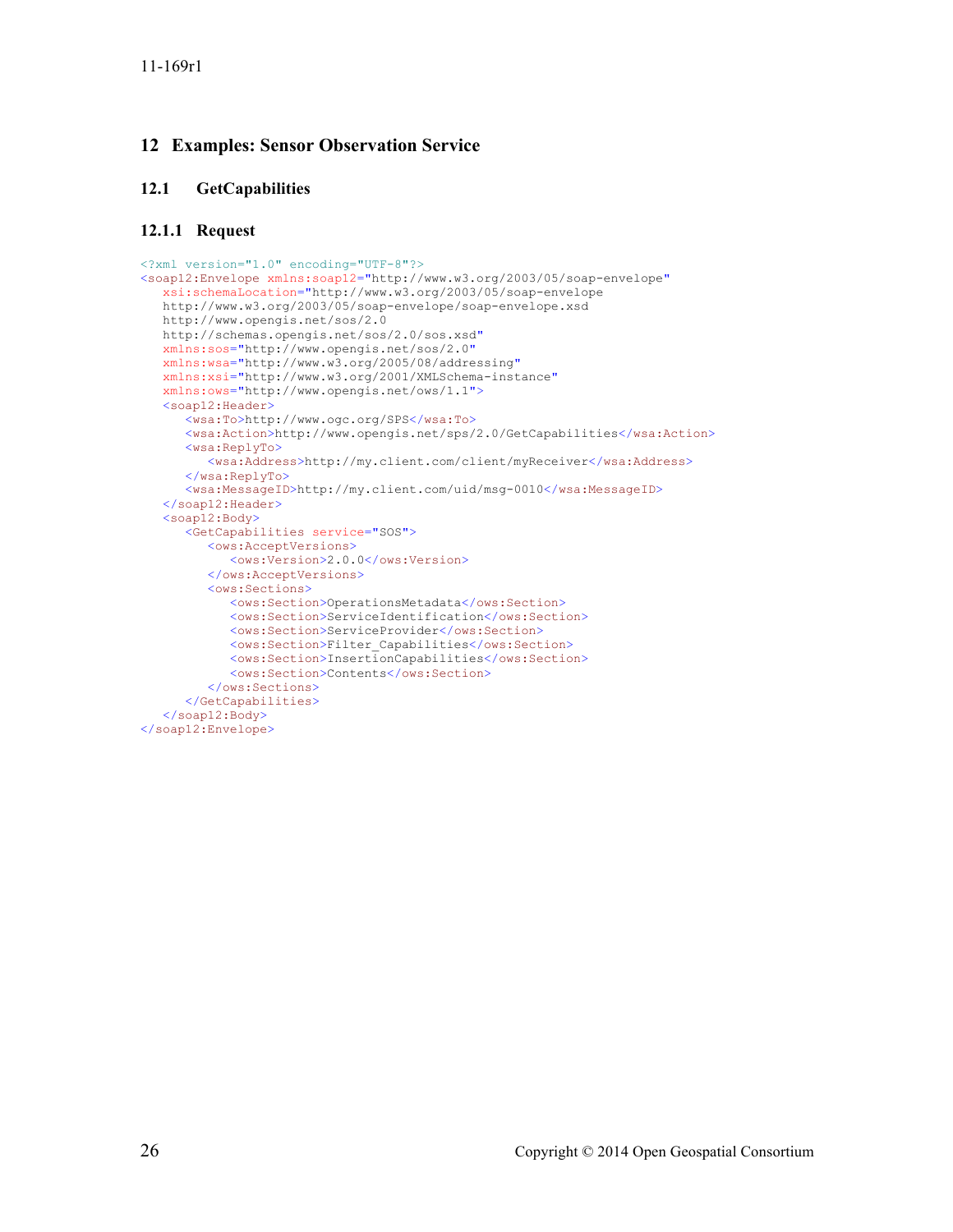#### **12.1.2 Response**

```
<?xml version="1.0" encoding="UTF-8"?>
<soap12:Envelope xmlns:soap12="http://www.w3.org/2003/05/soap-envelope"
    xsi:schemaLocation="http://www.w3.org/2003/05/soap-envelope 
    http://www.w3.org/2003/05/soap-envelope/soap-envelope.xsd
    http://www.opengis.net/sos/2.0 
   http://schemas.opengis.net/sos/2.0/sos.xsd"
    xmlns:xsi="http://www.w3.org/2001/XMLSchema-instance"
    xmlns:wsa="http://www.w3.org/2005/08/addressing"
    xmlns:swe="http://www.opengis.net/swe/2.0"
    xmlns:swes="http://www.opengis.net/swes/2.0"
    xmlns:ows="http://www.opengis.net/ows/1.1"
    xmlns:sos="http://www.opengis.net/sos/2.0"
    xmlns:fes="http://www.opengis.net/fes/2.0"
    xmlns:gml="http://www.opengis.net/gml/3.2"
   xmlns:ogc="http://www.opengis.net/ogc"
    xmlns:xlink="http://www.w3.org/1999/xlink">
    <soap12:Header>
       <wsa:To>http://my.client.com/client/myReceiver</wsa:To>
       <wsa:Action>http://www.opengis.net/sos/2.0/GetCapabilitiesResponse</wsa:Action>
       <wsa:RelatesTo>http://my.client.com/uid/msg-0010</wsa:RelatesTo>
    </soap12:Header>
    <soap12:Body>
       <sos:Capabilities version="2.0.0">
          <ows:ServiceIdentification>
             <ows:Title>My SOS</ows:Title>
             <ows:ServiceType codeSpace="http://opengeospatial.net">
                OGC:SOS</ows:ServiceType>
             <ows:ServiceTypeVersion>1.0.0</ows:ServiceTypeVersion>
             <ows:Profile>http://www.opengis.net/spec/SOS/2.0/conf/gfoi</ows:Profile>
             <ows:Profile>
                http://www.opengis.net/spec/SOS/2.0/conf/obsByIdRetrieval</ows:Profile>
             <ows:Profile>
                http://www.opengis.net/spec/SOS/2.0/conf/sensorInsertion</ows:Profile>
             <ows:Profile>
              http://www.opengis.net/spec/SOS/2.0/conf/sensorDeletion</ows:Profile>
             <ows:Profile>
                http://www.opengis.net/spec/SOS/2.0/conf/obsInsertion</ows:Profile>
             <ows:Profile>
                http://www.opengis.net/spec/SOS/2.0/conf/resultInsertion</ows:Profile>
             <ows:Profile>
                http://www.opengis.net/spec/SOS/2.0/conf/resultRetrieval</ows:Profile>
             <ows:Profile>
                http://www.opengis.net/spec/SOS/2.0/conf/spatialFilteringProfile
             </ows:Profile>
             <ows:Profile>http://www.opengis.net/spec/SOS/2.0/conf/soap</ows:Profile>
             <ows:Profile>
                http://www.opengis.net/spec/SWE/2.0/conf/uml-block-components
             </ows:Profile>
             <ows:Profile>
                http://www.opengis.net/spec/SWE/2.0/conf/uml-record-components
             </ows:Profile>
            <sub>ows</sub>:Profit1e<sub>2</sub></sub>
                http://www.opengis.net/spec/SWE/2.0/conf/xsd-record-components
             </ows:Profile>
             <ows:Profile>
               http://www.opengis.net/spec/SWE/2.0/conf/xsd-block-components
             </ows:Profile>
             <ows:Profile>
                http://www.opengis.net/spec/OMXML/2.0/conf/samplingPoint</ows:Profile>
             <ows:Profile>
                http://www.opengis.net/spec/OMXML/2.0/conf/observation</ows:Profile>
             <ows:Fees>NONE</ows:Fees>
             <ows:AccessConstraints>NONE</ows:AccessConstraints>
         </ows:ServiceIdentification>
 <!--============================================================= 
 The filterCapabilities section lists the filters and operands which are 
          supported in the observation, result and feature retrieval operations.
```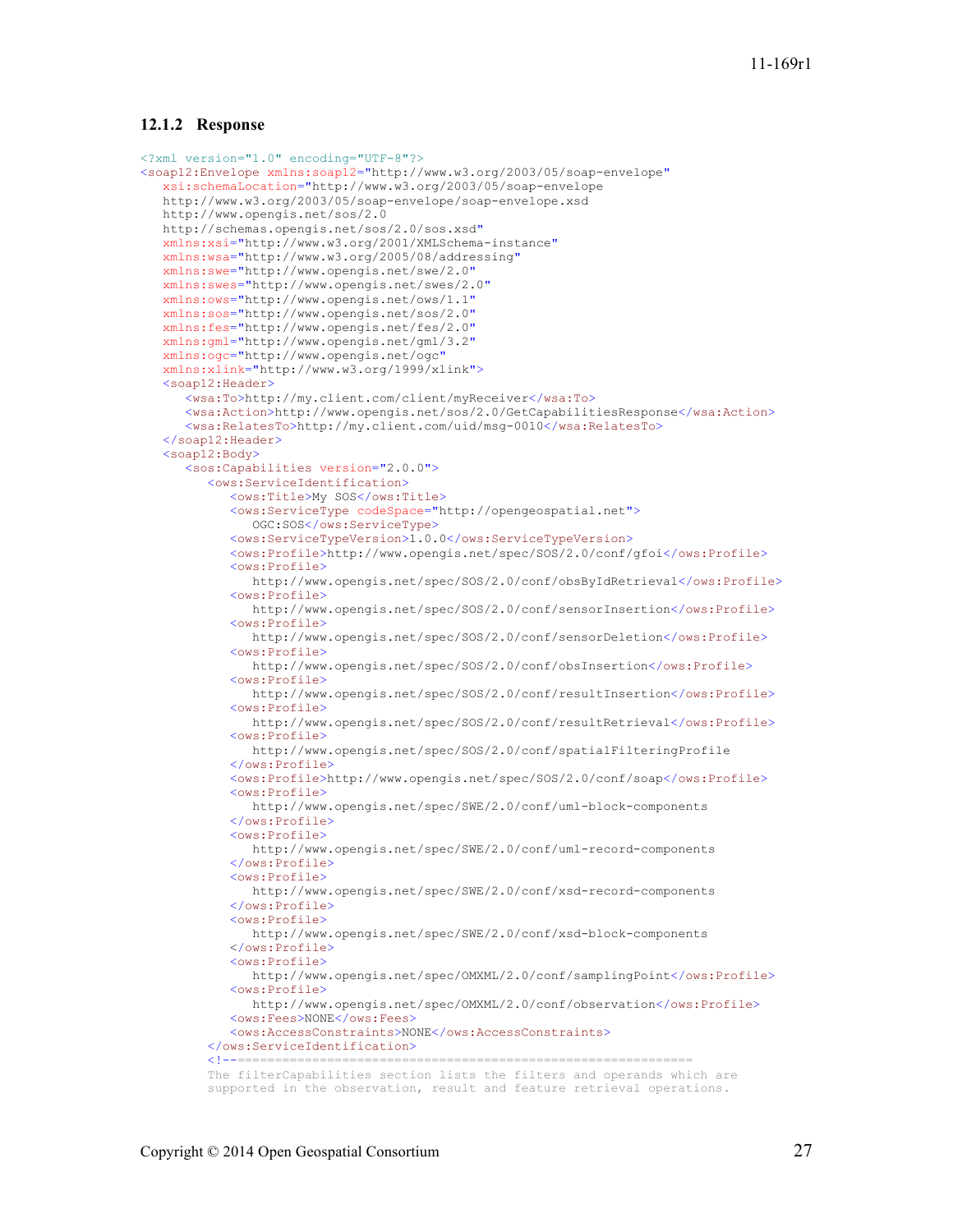```
 ==============================================================-->
 <sos:filterCapabilities>
   <fes:Filter_Capabilities>
       <fes:Conformance>
          <fes:Constraint name="ImplementsQuery">
             <ows:NoValues/>
             <ows:DefaultValue>false</ows:DefaultValue>
          </fes:Constraint>
         <fes:Constraint name="ImplementsAdHocQuery">
             <ows:NoValues/>
            <ows:DefaultValue>false</ows:DefaultValue>
          </fes:Constraint>
          <fes:Constraint name="ImplementsFunctions">
             <ows:NoValues/>
            <ows:DefaultValue>false</ows:DefaultValue>
          </fes:Constraint>
         <fes:Constraint name="ImplementsMinStandardFilter">
             <ows:NoValues/>
            <ows:DefaultValue>false</ows:DefaultValue>
          </fes:Constraint>
         <fes:Constraint name="ImplementsStandardFilter">
            <ows:NoValues/> <ows:DefaultValue>false</ows:DefaultValue>
          </fes:Constraint>
         <fes:Constraint name="ImplementsMinSpatialFilter">
             <ows:NoValues/>
             <ows:DefaultValue>true</ows:DefaultValue>
          </fes:Constraint>
         <fes:Constraint name="ImplementsSpatialFilter">
             <ows:NoValues/>
             <ows:DefaultValue>true</ows:DefaultValue>
          </fes:Constraint>
          <fes:Constraint name="ImplementsMinTemporalFilter">
             <ows:NoValues/>
             <ows:DefaultValue>true</ows:DefaultValue>
          </fes:Constraint>
         <fes:Constraint name="ImplementsTemporalFilter">
             <ows:NoValues/>
            <ows:DefaultValue>true</ows:DefaultValue>
          </fes:Constraint>
         <fes:Constraint name="ImplementsVersionNav">
             <ows:NoValues/>
             <ows:DefaultValue>false</ows:DefaultValue>
          </fes:Constraint>
         <fes:Constraint name="ImplementsSorting">
             <ows:NoValues/>
            <ows:DefaultValue>false</ows:DefaultValue>
          </fes:Constraint>
         <fes:Constraint name="ImplementsExtendedOperators">
            <ows:NoValues/><ows:DefaultValue>false</ows:DefaultValue>
          </fes:Constraint>
       </fes:Conformance>
       <fes:Spatial_Capabilities>
          <fes:GeometryOperands>
             <fes:GeometryOperand name="gml:Point"/>
             <fes:GeometryOperand name="gml:Polygon"/>
          </fes:GeometryOperands>
         <fes:SpatialOperators>
             <fes:SpatialOperator name="BBOX"/>
          </fes:SpatialOperators>
       </fes:Spatial_Capabilities>
       <fes:Temporal_Capabilities>
          <fes:TemporalOperands>
             <fes:TemporalOperand name="gml:TimePeriod"/>
             <fes:TemporalOperand name="gml:TimeInstant"/>
          </fes:TemporalOperands>
         <fes:TemporalOperators>
             <fes:TemporalOperator name="During"/>
             <fes:TemporalOperator name="TEquals"/>
```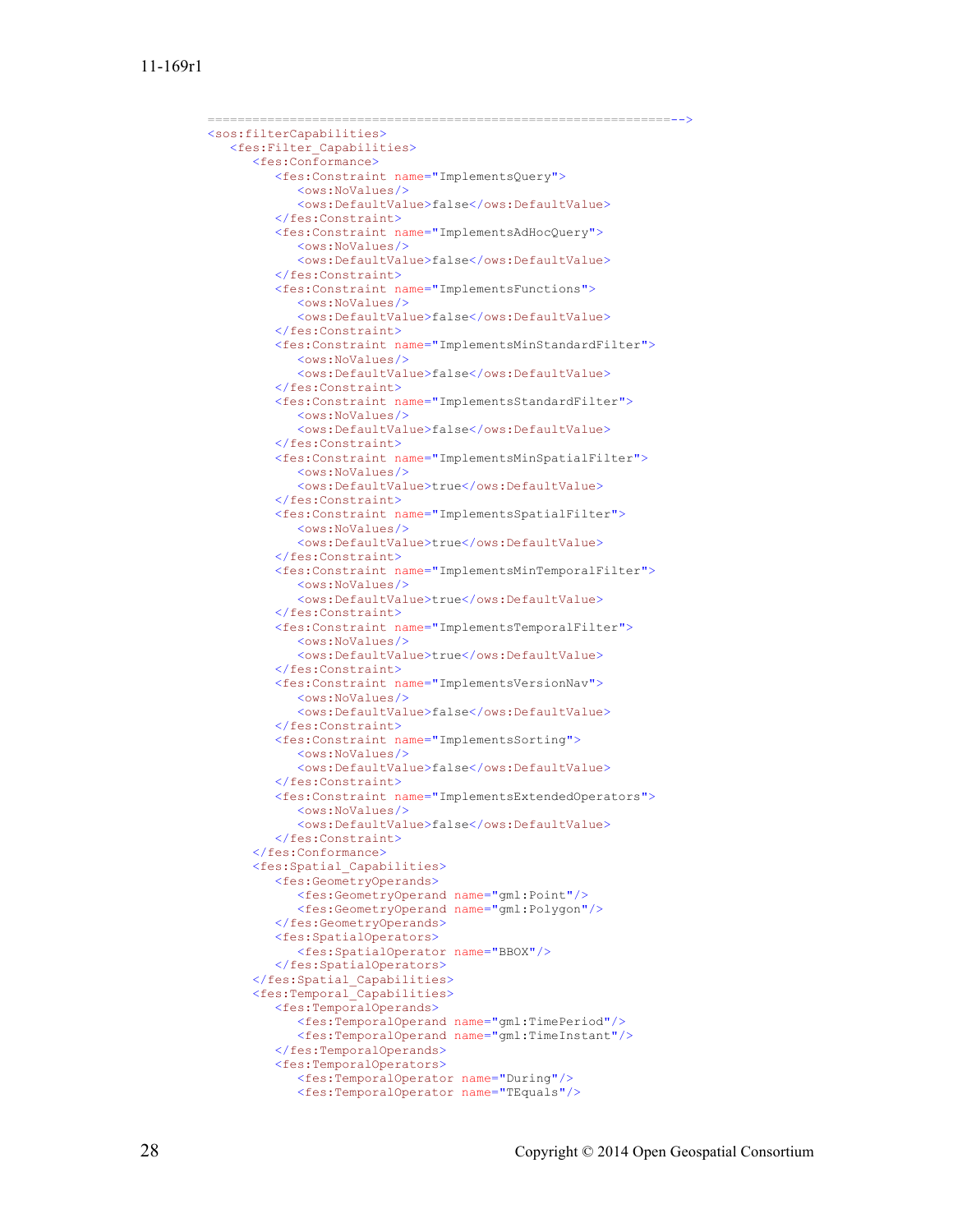```
 </fes:TemporalOperators>
                </fes:Temporal_Capabilities>
             </fes:Filter_Capabilities>
         </sos:filterCapabilities>
 <!--=============================================================
          The contents section describes the data the SOS instance offers.
 ==============================================================-->
          <sos:contents>
            <sos:Contents><br>
<l--------
 <!--=============================================================
The format in which sensor instances are described.
                                     ==============================================================-->
                <swes:procedureDescriptionFormat>http://www.opengis.net/sensorML/2.0
               </swes:procedureDescriptionFormat>
                                                        ===============================
                The observed properties for which the SOS instance offers data.
                              ==============================================================-->
                <swes:observableProperty>
                   http://sweet.jpl.nasa.gov/2.3/phen.owl#Precipitation
                </swes:observableProperty>
                <swes:observableProperty>
                   http://sweet.jpl.nasa.gov/2.0/atmoWind.owl#WindSpeed
                </swes:observableProperty>
                <swes:observableProperty>
                   http://sweet.jpl.nasa.gov/2.3/propTemperature.owl#Temperature
               </swes:observableProperty><br><!--======================
 <!--=============================================================
 Listing of the relatedFeature for discovery purposes (e.g. countries in 
                which the data was measured. The sampling Features are not listed here! 
                Sampling features can be queried via GetFeatureOfInterest.
 ==============================================================-->
                <swes:relatedFeature>
                   <swes:FeatureRelationship>
                      <swes:target xlink:href="http://myServer.org/features/Germany"/>
                   </swes:FeatureRelationship>
                </swes:relatedFeature>
                <swes:relatedFeature>
                   <swes:FeatureRelationship>
                      <swes:target xlink:href="http://myServer.org/features/Netherlands"/>
                   </swes:FeatureRelationship>
               </swes:relatedFeature><br><---------------------
 <!--=============================================================
 The offerings of the SOS instance. For each offering description, 
                identifier, name, associated procedure, observed area and time period are 
                provided.
                               ==============================================================-->
                <swes:offering>
                   <sos:ObservationOffering>
                      <swes:description>
                         Offering for observations measured at weather station 123
                      </swes:description>
                     <swes:identifier>
                         urn:ogc:object:Offering:52North:weatherStation123
                     </swes:identifier>
                      <swes:name>Offering of weather station 123</swes:name>
                      <swes:procedure>
                         urn:ogc:object:feature:Sensor:52North:weatherStation123
                     </swes:procedure>
                     <sos:observedArea>
                         <gml:Envelope srsName= 
                            "http://www.opengis.net/def/crs/EPSG/0/4326">
                           <gml:lowerCorner>50.7167 7.76667</gml:lowerCorner>
                            <gml:upperCorner>50.7167 7.76667</gml:upperCorner>
                         </gml:Envelope>
                      </sos:observedArea>
                     <sos:phenomenonTime>
                         <gml:TimePeriod gml:id="phenomenonTime">
                            <gml:beginPosition>2009-01-11T16:22:25.00Z</gml:beginPosition>
                            <gml:endPosition>2011-08-21T08:32:10.00Z</gml:endPosition>
                         </gml:TimePeriod>
```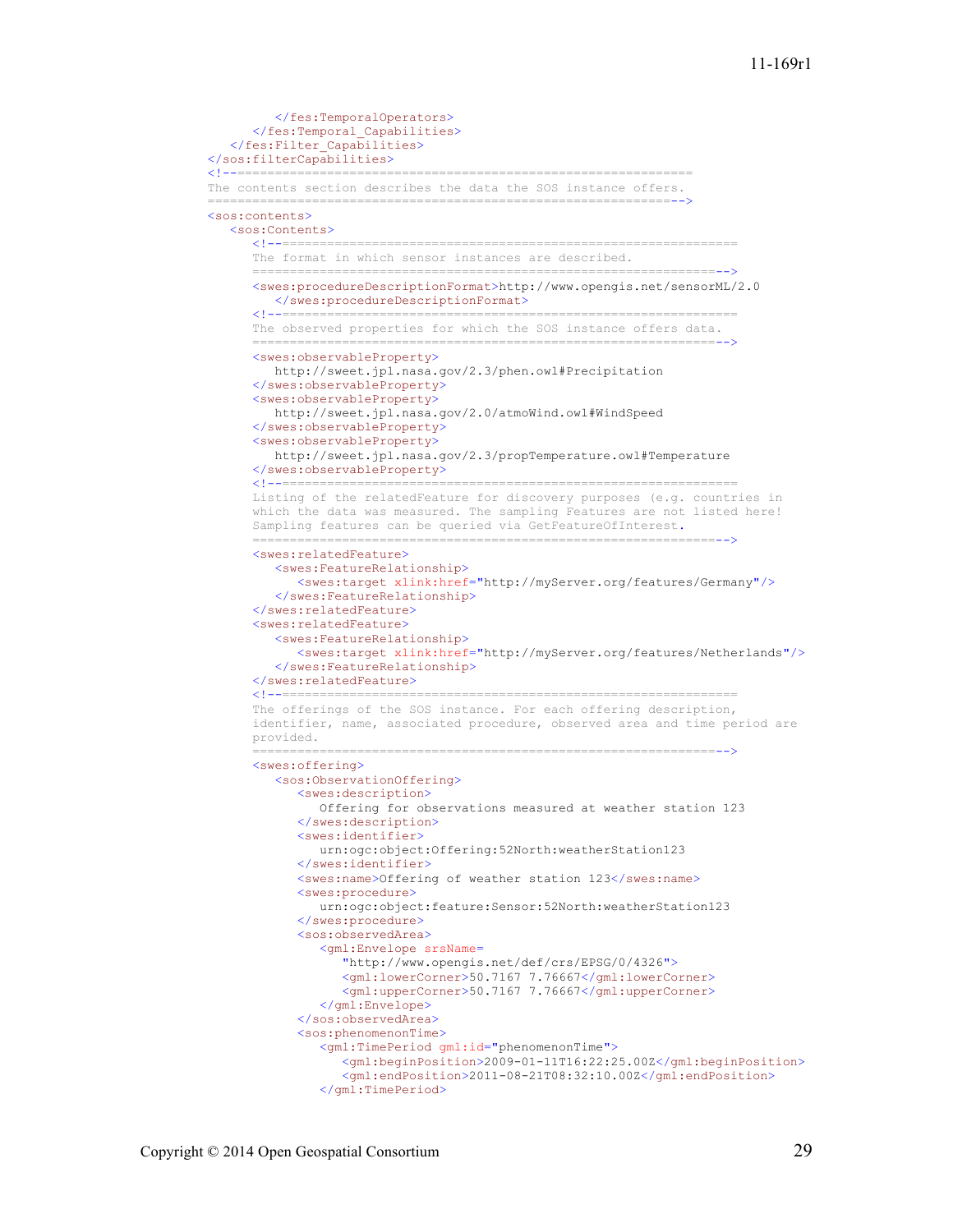```
 </sos:phenomenonTime>
                    </sos:ObservationOffering>
                </swes:offering>
                                     <!--=============================================================
                 The format in which observations are returned.
 ==============================================================-->
<sos:responseFormat>http://www.opengis.net/om/2.0<code></sos:responseFormat></code>
                 <!--=============================================================
                 The supported observation types.
                                                    ==============================================================-->
                 <sos:observationType>
                   http://www.opengis.net/def/observationType/OGC-OM/2.0/OM_Measurement
                 </sos:observationType>
                 <sos:observationType>
                    http://www.opengis.net/def/observationType/OGC-OM/2.0/
                    OM_CountObservation
                 </sos:observationType>
                 <sos:observationType>
                    http://www.opengis.net/def/observationType/OGC-OM/2.0/
                    OM_TruthObservation
                 </sos:observationType>
                 <sos:observationType>
                    http://www.opengis.net/def/observationType/OGC-
                   OM/2.0/OM_CategoryObservation
                 </sos:observationType>
                 <sos:observationType>
                    http://www.opengis.net/def/observationType/OGC-OM/2.0/
                    om:OM_TextObservation
                 </sos:observationType>
              </sos:Contents>
          </sos:contents>
       </sos:Capabilities>
    </soap12:Body>
</soap12:Envelope>
```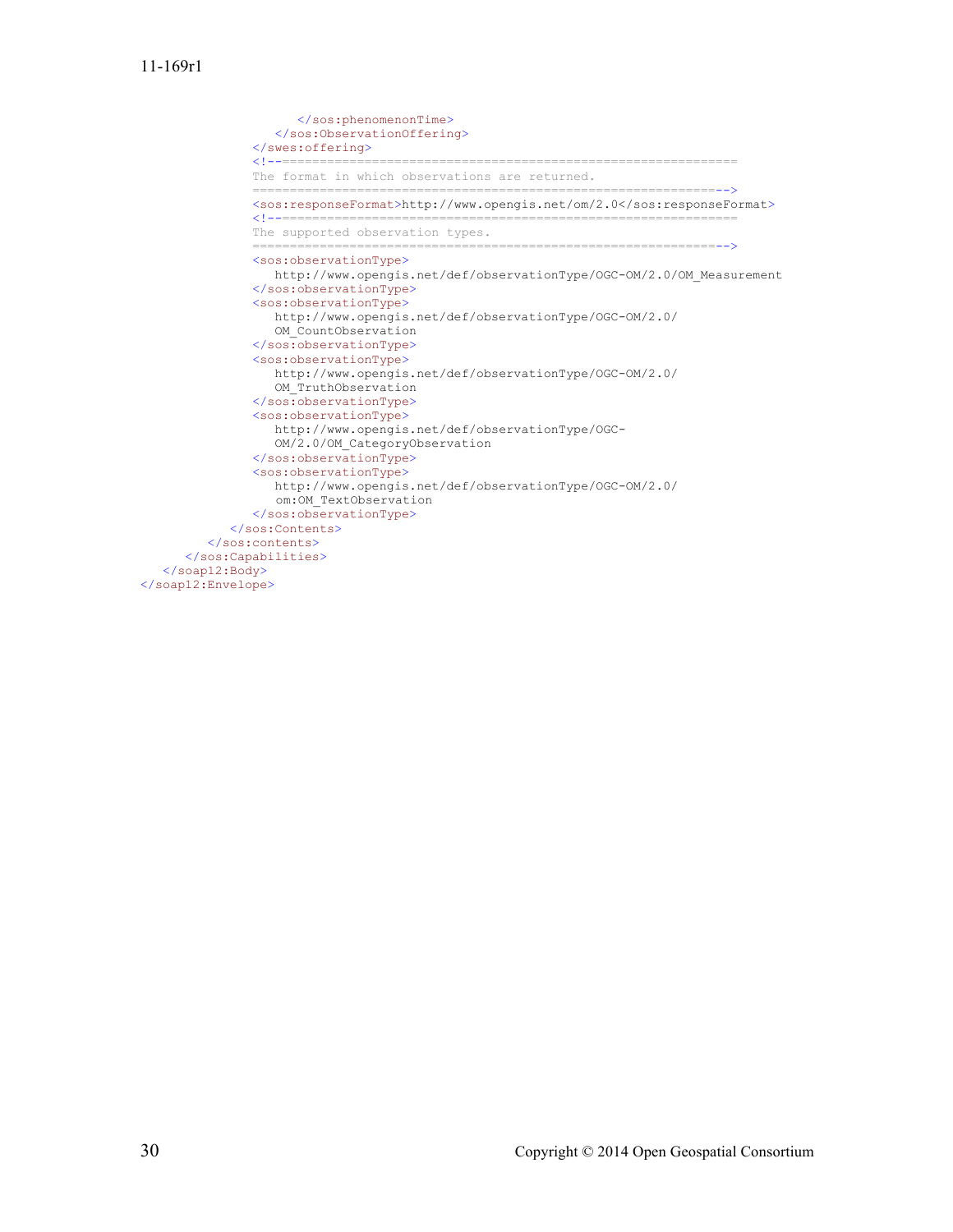## **12.2 DescribeSensor**

## **12.2.1 Request**

```
<?xml version="1.0" encoding="UTF-8"?>
<swes:DescribeSensor xmlns="http://www.opengis.net/swes/2.0" service="SOS"
   version="2.0.0"
   xmlns:sos="http://www.opengis.net/sos/2.0"
   xmlns:fes="http://www.opengis.net/fes/2.0"
   xmlns:gml="http://www.opengis.net/gml/3.2"
   xmlns:swe="http://www.opengis.net/swe/2.0"
   xmlns:swes="http://www.opengis.net/swes/2.0"
   xmlns:xlink="http://www.w3.org/1999/xlink"
    xmlns:xsi="http://www.w3.org/2001/XMLSchema-instance"
   xsi:schemaLocation="http://www.opengis.net/swes/2.0
   http://schemas.opengis.net/swes/2.0/swes.xsd">
  \langleprocedure>urn:ogc:object:feature:Sensor:52North:weatherStation123</procedure>
    <procedureDescriptionFormat>
      http://www.opengis.net/sensorml/1.0.1</procedureDescriptionFormat>
</swes:DescribeSensor>
```
#### **12.2.2 Response**

For the response, please refer to section 11.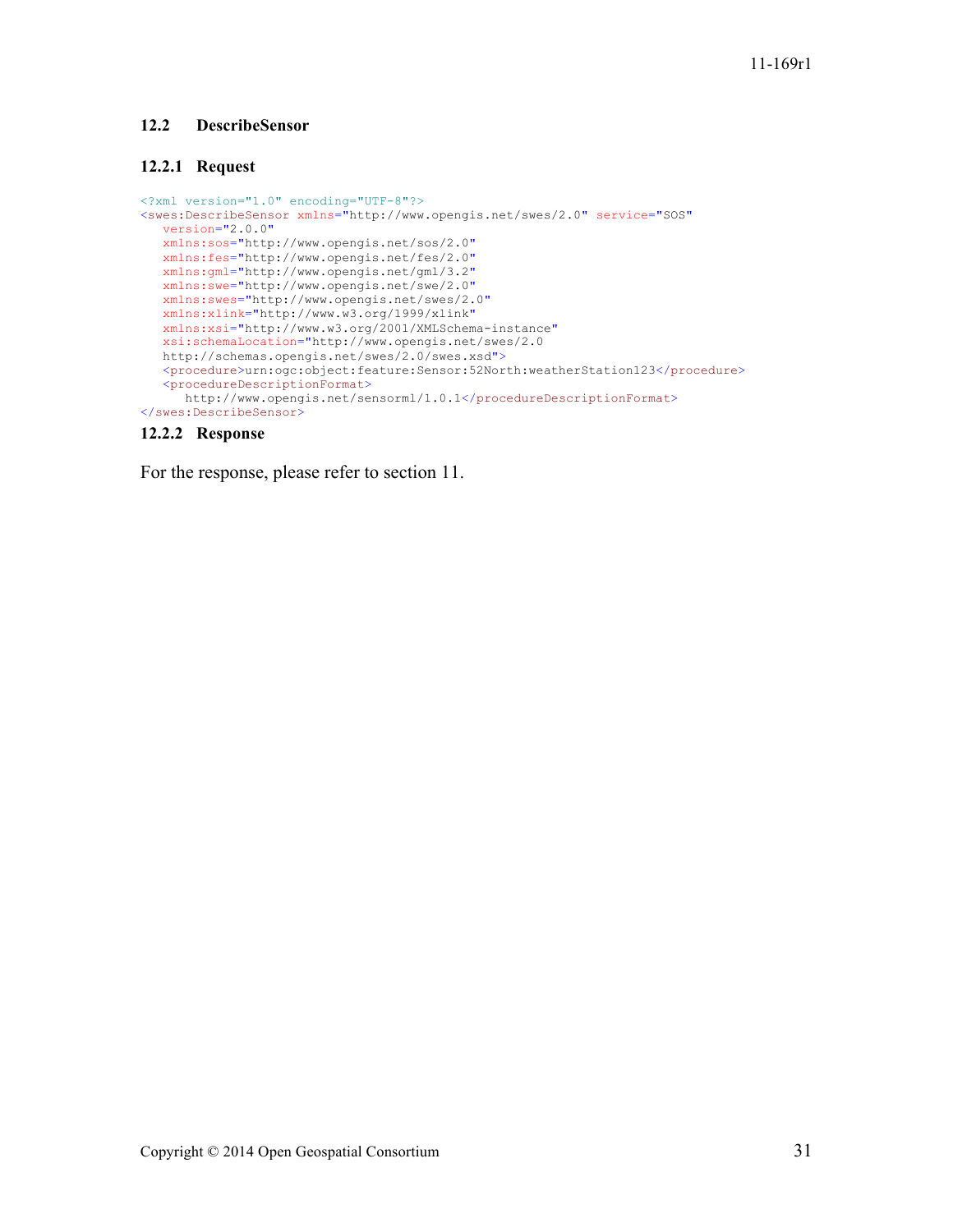## **12.3 GetObservation**

#### **12.3.1 Request**

```
<?xml version="1.0" encoding="UTF-8"?>
<soap12:Envelope xmlns:soap12="http://www.w3.org/2003/05/soap-envelope"
    xsi:schemaLocation="http://www.w3.org/2003/05/soap-envelope 
    http://www.w3.org/2003/05/soap-envelope/soap-envelope.xsd
   http://www.opengis.net/sos/2.0 http://schemas.opengis.net/sos/2.0/sos.xsd"
    xmlns:sos="http://www.opengis.net/sos/2.0"
    xmlns:wsa="http://www.w3.org/2005/08/addressing"
    xmlns:xsi="http://www.w3.org/2001/XMLSchema-instance"
    xmlns:swe="http://www.opengis.net/swe/2.0"
    xmlns:swes="http://www.opengis.net/swes/2.0"
    xmlns:fes="http://www.opengis.net/fes/2.0"
    xmlns:gml="http://www.opengis.net/gml/3.2"
    xmlns:ogc="http://www.opengis.net/ogc"
    xmlns:om="http://www.opengis.net/om/1.0">
    <soap12:Header>
       <wsa:To>http://www.ogc.org/SOS</wsa:To>
       <wsa:Action>http://www.opengis.net/sos/2.0/GetObservation</wsa:Action>
       <wsa:ReplyTo>
          <wsa:Address>http://my.client.com/client/myReceiver</wsa:Address>
       </wsa:ReplyTo>
       <wsa:MessageID>http://my.client.com/uid/msg-0010</wsa:MessageID>
    </soap12:Header>
    <soap12:Body>
       <GetObservation service="SOS" version="2.0.0">
 <!--============================================================= 
          The observed properties for which data is requested
                            ==============================================================-->
          <observedProperty>
             http://sweet.jpl.nasa.gov/2.3/phen.owl#Precipitation</observedProperty>
          <observedProperty>
             http://sweet.jpl.nasa.gov/2.3/propTemperature.owl#Temperature
         </observedProperty>
 <!--============================================================= 
          The time period for which data is requested
                              ==============================================================-->
          <temporalFilter>
             <fes:During>
                <fes:ValueReference>phenomenonTime</fes:ValueReference>
                <gml:TimePeriod gml:id="tp1">
                    <gml:beginPosition>2008-01-01</gml:beginPosition>
                    <gml:endPosition>2011-05-01T17:44:15+00:00</gml:endPosition>
                </gml:TimePeriod>
             </fes:During>
         </temporalFilter>
                            <!--============================================================= 
          The observed feature of interest for which data is requested
                                    ==============================================================-->
          <featureOfInterest>
             http://myServer.org/features/SamplingPointAt52NorthHeadquarters
          </featureOfInterest>
       </GetObservation>
    </soap12:Body>
</soap12:Envelope>
```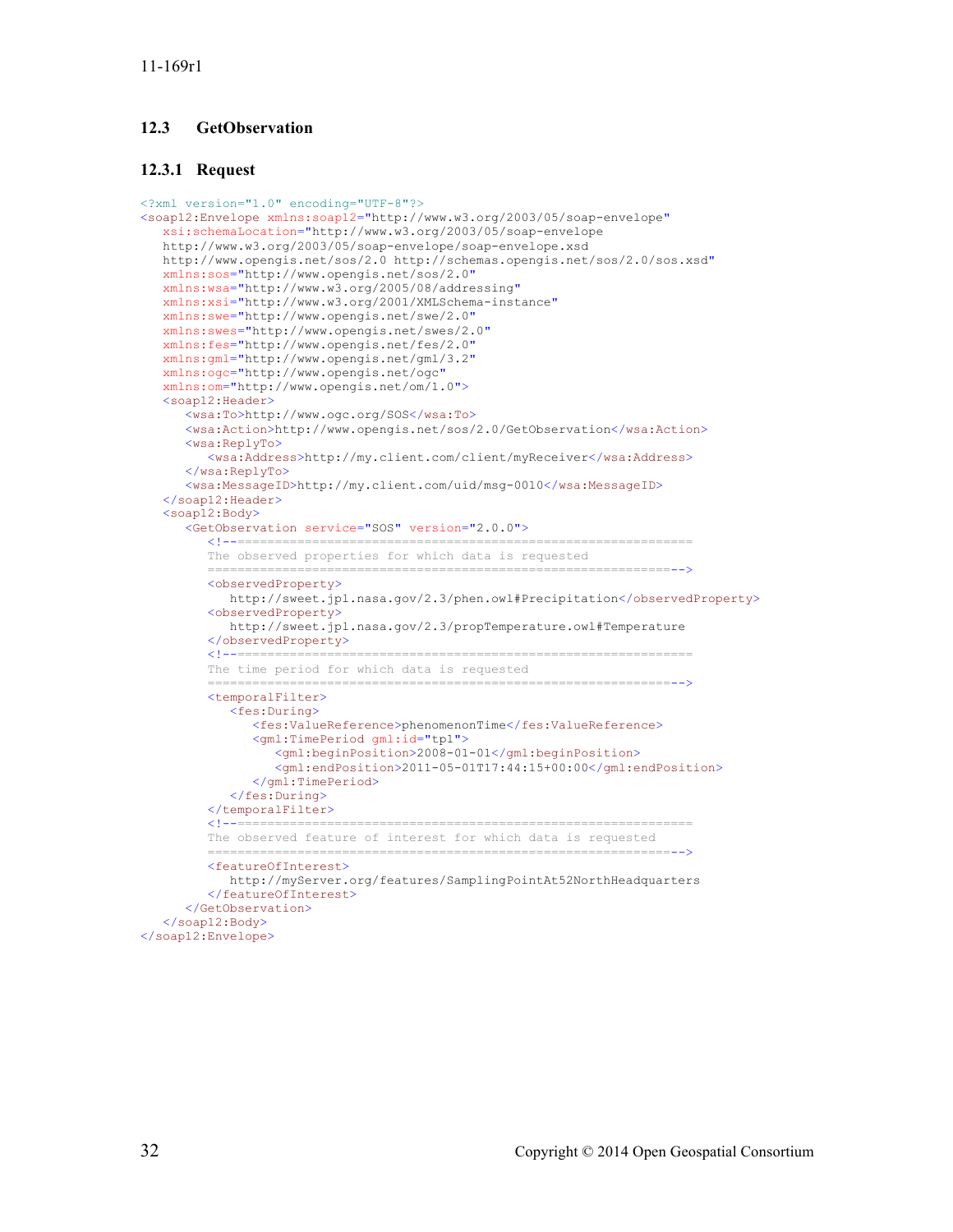#### **12.3.2 Response**

```
<?xml version="1.0" encoding="UTF-8"?>
<soap12:Envelope xmlns:soap12="http://www.w3.org/2003/05/soap-envelope"
    xsi:schemaLocation="http://www.w3.org/2003/05/soap-envelope 
    http://www.w3.org/2003/05/soap-envelope/soap-envelope.xsd
    http://www.opengis.net/sos/2.0
    http://schemas.opengis.net/sos/2.0/sos.xsd"
    xmlns:xsi="http://www.w3.org/2001/XMLSchema-instance"
    xmlns:wsa="http://www.w3.org/2005/08/addressing"
    xmlns:swe="http://www.opengis.net/swe/2.0"
    xmlns:swes="http://www.opengis.net/swes/2.0"
    xmlns:ows="http://www.opengis.net/ows/1.1"
    xmlns:sos="http://www.opengis.net/sos/2.0"
    xmlns:fes="http://www.opengis.net/fes/2.0"
    xmlns:gml="http://www.opengis.net/gml/3.2"
    xmlns:ogc="http://www.opengis.net/ogc"
    xmlns:om="http://www.opengis.net/om/2.0"
    xmlns:xlink="http://www.w3.org/1999/xlink">
    <soap12:Header>
       <wsa:To>http://my.client.com/client/myReceiver</wsa:To>
       <wsa:Action>http://www.opengis.net/sos/2.0/GetObservationResponse</wsa:Action>
       <wsa:RelatesTo>http://my.client.com/uid/msg-0010</wsa:RelatesTo>
    </soap12:Header>
    <soap12:Body>
       <sos:GetObservationResponse xmlns="http://www.opengis.net/sos/2.0">
 <!--============================================================= 
          An observationData elements containing an O&M observation
                       ==============================================================-->
          <observationData>
            <om: OM Measurement gml:id="o1">
               <gml:identifier codeSpace="not used">
                   obsTestWeatherStation</gml:identifier>
                <om:phenomenonTime>
                    <gml:TimeInstant gml:id="p1">
                      <gml:timePosition>2009-01-11T16:22:25.00Z</gml:timePosition>
                    </gml:TimeInstant>
                </om:phenomenonTime>
                <om:resultTime xlink:href="#p1"/>
                <om:procedure
                    xlink:href="urn:ogc:object:feature:Sensor:52North:weatherStation123"/>
                <om:observedProperty
                    xlink:href="http://sweet.jpl.nasa.gov/2.3/propTemperature.owl
                   #Temperature"/>
                <om:featureOfInterest
                    xlink:href="http://myServer.org/features/
                   SamplingPointAt52NorthHeadquarters"/>
                <om:result xsi:type="gml:MeasureType" uom="Cel">28</om:result>
             </om:OM_Measurement>
         </observationData>
                                 <!--============================================================= 
          Multiple observationData elements containing O&M observations as described in 
          section 10
                           ==============================================================-->
       </sos:GetObservationResponse>
    </soap12:Body>
</soap12:Envelope>
```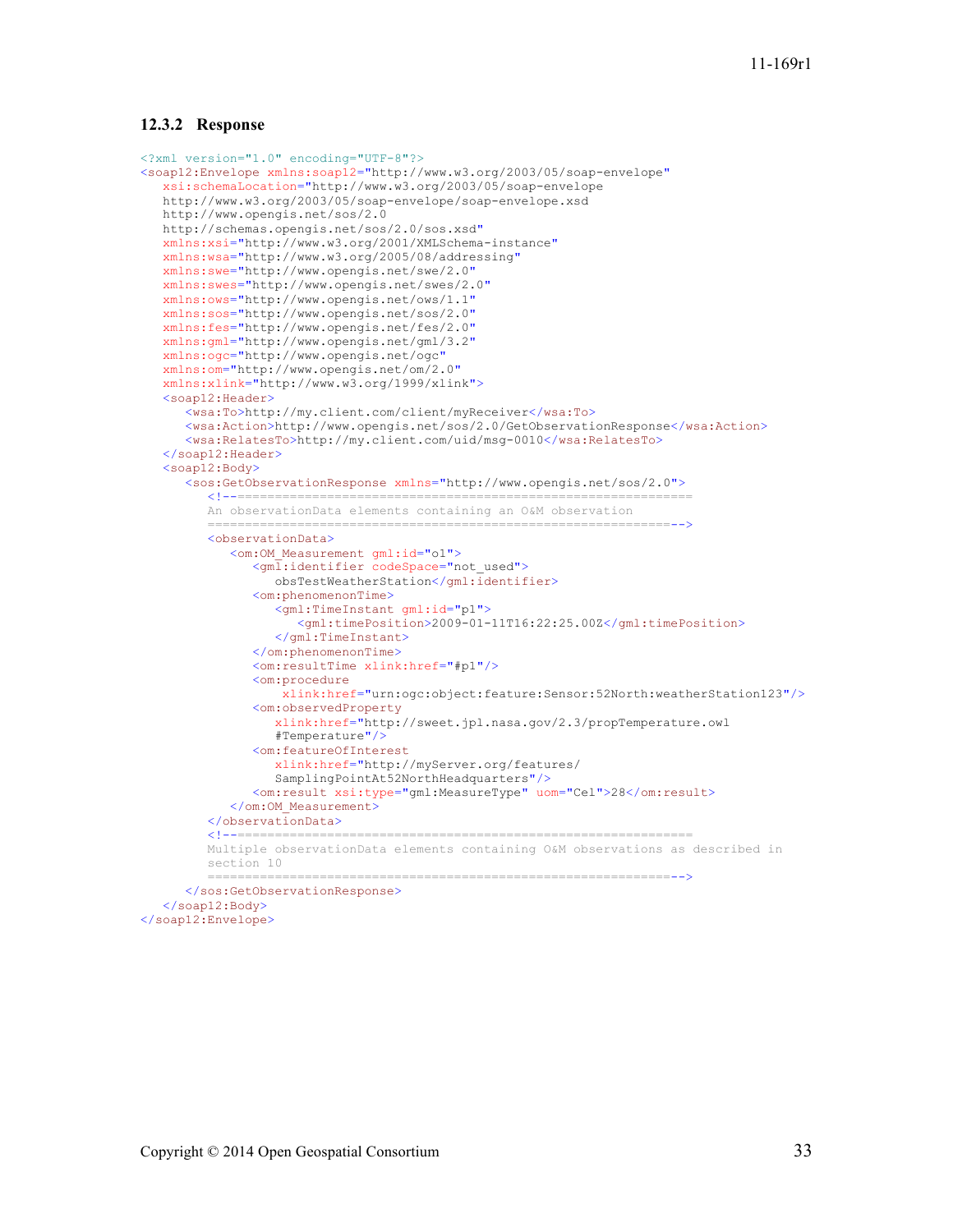## **12.4 GetFeatureOfInterest**

#### **12.4.1 Request**

```
<?xml version="1.0" encoding="UTF-8"?>
<soap12:Envelope xmlns:soap12="http://www.w3.org/2003/05/soap-envelope"
    xsi:schemaLocation="http://www.w3.org/2003/05/soap-envelope 
    http://www.w3.org/2003/05/soap-envelope/soap-envelope.xsd
   http://www.opengis.net/sos/2.0 
    http://schemas.opengis.net/sos/2.0/sos.xsd"
    xmlns:sos="http://www.opengis.net/sos/2.0"
    xmlns:wsa="http://www.w3.org/2005/08/addressing"
    xmlns:fes="http://www.opengis.net/fes/2.0"
    xmlns:gml="http://www.opengis.net/gml/3.2"
    xmlns:swe="http://www.opengis.net/swe/2.0"
    xmlns:swes="http://www.opengis.net/swes/2.0"
    xmlns:xlink="http://www.w3.org/1999/xlink"
    xmlns:xsi="http://www.w3.org/2001/XMLSchema-instance">
    <soap12:Header>
       <wsa:To>http://mySOSURL</wsa:To>
       <wsa:Action>http://www.opengis.net/sos/2.0/GetFeatureOfInterest</wsa:Action>
       <wsa:ReplyTo>
          <wsa:Address>http://my.client.com/client/myReceiver</wsa:Address>
       </wsa:ReplyTo>
       <wsa:MessageID>http://my.client.com/uid/msg-0010</wsa:MessageID>
    </soap12:Header>
    <soap12:Body>
       <GetFeatureOfInterest xmlns="http://www.opengis.net/sos/2.0" service="SOS"
                     version="2.0.0">
          <!--============================================================= 
          Sptatial filter describing the bounding box for which features of interest are 
          requested.
                          ==============================================================-->
          <spatialFilter>
             <fes:Contains>
                <fes:ValueReference>sams:shape</fes:ValueReference>
                <gml:Envelope srsName="http://www.opengis.net/def/crs/EPSG/0/4326">
                    <gml:lowerCorner>50 4</gml:lowerCorner>
                    <gml:upperCorner>53 8</gml:upperCorner>
                </gml:Envelope>
             </fes:Contains>
          </spatialFilter>
       </GetFeatureOfInterest>
    </soap12:Body>
</soap12:Envelope>
```